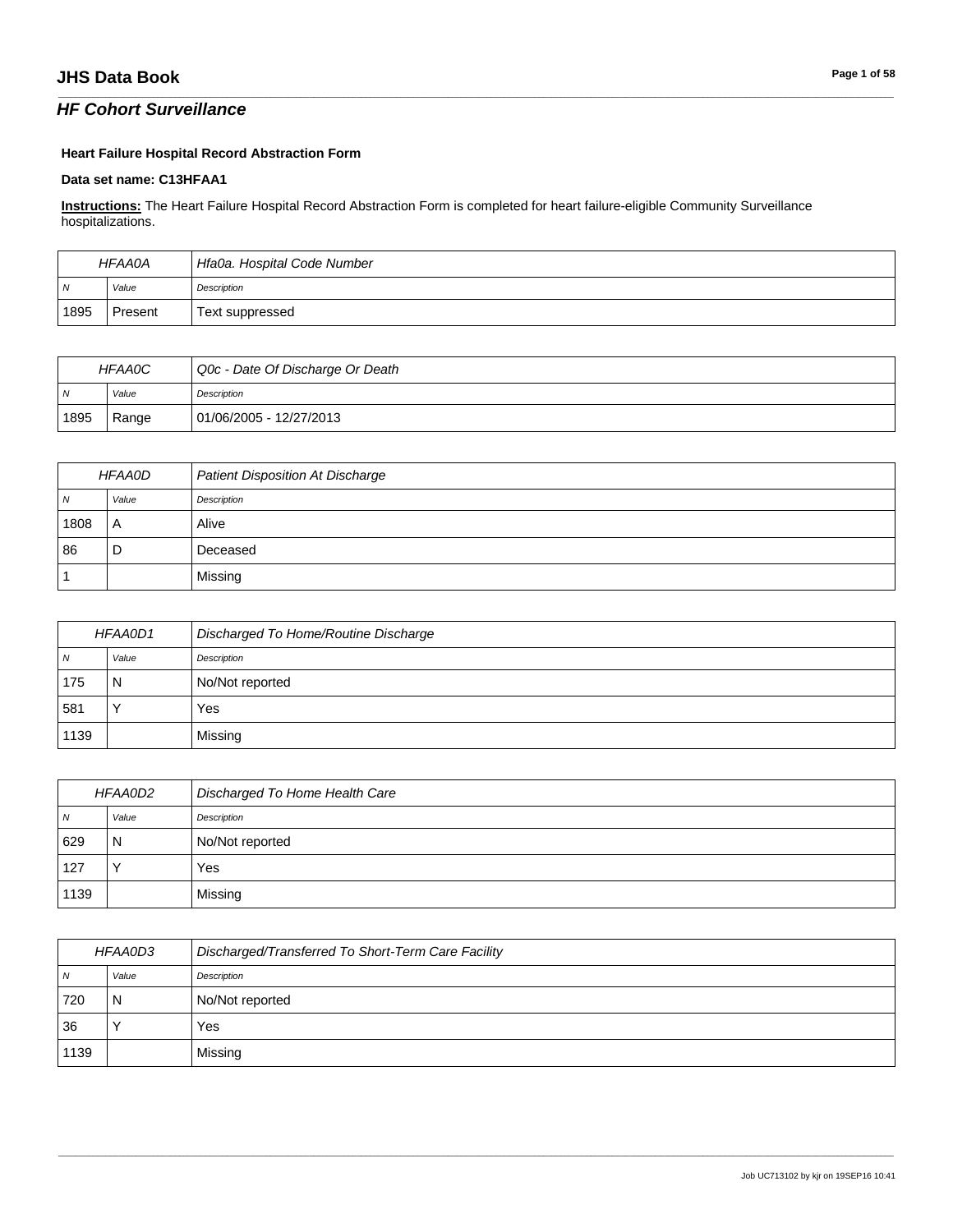#### **JHS Data Book Page 2 of 58**

## *HF Cohort Surveillance*

| HFAA0D4 |       | Discharged To Outpatient Rehabilitation Services/Home Physical Therapy |
|---------|-------|------------------------------------------------------------------------|
| N       | Value | Description                                                            |
| 746     | N     | No/Not reported                                                        |
| 10      |       | Yes                                                                    |
| 1139    |       | Missing                                                                |

\_\_\_\_\_\_\_\_\_\_\_\_\_\_\_\_\_\_\_\_\_\_\_\_\_\_\_\_\_\_\_\_\_\_\_\_\_\_\_\_\_\_\_\_\_\_\_\_\_\_\_\_\_\_\_\_\_\_\_\_\_\_\_\_\_\_\_\_\_\_\_\_\_\_\_\_\_\_\_\_\_\_\_\_\_\_\_\_\_\_\_\_\_\_\_\_\_\_\_\_\_\_\_\_\_\_\_\_\_\_\_\_\_\_\_\_\_\_\_\_\_\_\_\_\_\_\_\_\_\_\_\_\_\_\_\_\_\_\_\_\_\_\_\_\_\_\_\_\_\_\_\_\_\_\_\_\_\_\_\_\_\_\_\_\_\_\_\_\_\_\_\_\_\_\_\_\_\_\_\_\_\_\_\_\_\_\_\_\_\_\_\_\_

| <b>HFAA0D5</b> |       | Discharged/Transferred To Long-Term Care Facility |
|----------------|-------|---------------------------------------------------|
| 7V             | Value | Description                                       |
| 663            | N     | No/Not reported                                   |
| 93             |       | Yes                                               |
| 1139           |       | Missing                                           |

| <i>HFAA0D6</i> |       | Discharged To Hospice Care (Inpatient Or Outpatient) |
|----------------|-------|------------------------------------------------------|
| <b>N</b>       | Value | Description                                          |
| 740            | N     | No/Not reported                                      |
| 16             |       | Yes                                                  |
| 1139           |       | Missing                                              |

| HFAA0D7 |       | Left Against Medical Advice |
|---------|-------|-----------------------------|
| N       | Value | Description                 |
| 755     | N     | No/Not reported             |
|         |       | Yes                         |
| 1139    |       | Missing                     |

| <i><b>HFAA0D8</b></i> |       | Alive, Disposition Not Stated |
|-----------------------|-------|-------------------------------|
| $\overline{N}$        | Value | Description                   |
| 752                   | N     | No/Not reported               |
| $\overline{4}$        |       | Yes                           |
| 1139                  |       | Missing                       |

| HFAA0D9      |       | <b>Disposition Not Stated</b> |
|--------------|-------|-------------------------------|
| <sub>N</sub> | Value | Description                   |
| 753          | N     | No/Not reported               |
| 3            |       | Yes                           |
| 1139         |       | Missing                       |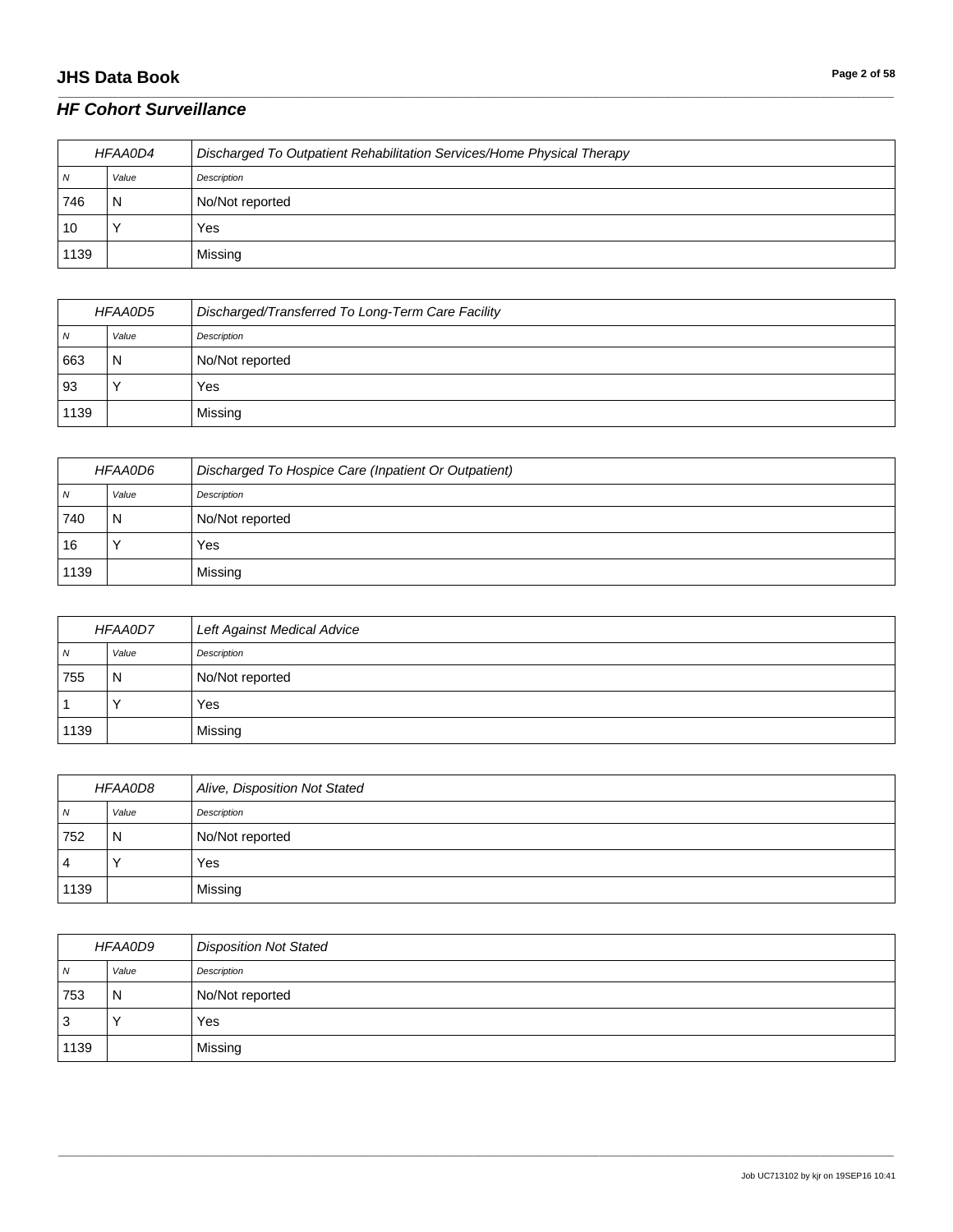## **JHS Data Book Page 3 of 58**

## *HF Cohort Surveillance*

| <b>HFAA0E</b>  |       | Was An Autopsy Performed? |
|----------------|-------|---------------------------|
| $\overline{N}$ | Value | Description               |
| 93             | 'N    | No/Not reported           |
| 1802           |       | Missing                   |

\_\_\_\_\_\_\_\_\_\_\_\_\_\_\_\_\_\_\_\_\_\_\_\_\_\_\_\_\_\_\_\_\_\_\_\_\_\_\_\_\_\_\_\_\_\_\_\_\_\_\_\_\_\_\_\_\_\_\_\_\_\_\_\_\_\_\_\_\_\_\_\_\_\_\_\_\_\_\_\_\_\_\_\_\_\_\_\_\_\_\_\_\_\_\_\_\_\_\_\_\_\_\_\_\_\_\_\_\_\_\_\_\_\_\_\_\_\_\_\_\_\_\_\_\_\_\_\_\_\_\_\_\_\_\_\_\_\_\_\_\_\_\_\_\_\_\_\_\_\_\_\_\_\_\_\_\_\_\_\_\_\_\_\_\_\_\_\_\_\_\_\_\_\_\_\_\_\_\_\_\_\_\_\_\_\_\_\_\_\_\_\_\_

| <b>HFAA0F</b> |       | Was The Patient Either Dead On Arrival Or Did He/She Die In The Er? |
|---------------|-------|---------------------------------------------------------------------|
| N             | Value | Description                                                         |
| 92            | N     | No/Not reported                                                     |
|               |       | Yes                                                                 |
| 1802          |       | Missing                                                             |

| <i><b>HFAA0G</b></i> |       | Was The Patient On Comfort Care Or Hospice Care During This Hospitalization? |
|----------------------|-------|------------------------------------------------------------------------------|
| N                    | Value | Description                                                                  |
| 772                  | N     | No/Not reported                                                              |
| 14                   |       | Yes                                                                          |
| 1109                 |       | Missing                                                                      |

| <b>HFAA0H</b> |       | Was The Patient A Dnr During This Hospitalization? |
|---------------|-------|----------------------------------------------------|
| N             | Value | Description                                        |
| 716           | N     | No/Not reported                                    |
| 70            |       | Yes                                                |
| 1109          |       | Missing                                            |

| HFAA10A        |       | Asthma          |
|----------------|-------|-----------------|
| $\overline{N}$ | Value | Description     |
| 1606           | N     | No/Not reported |
| 187            |       | Yes             |
| 102            |       | Missing         |

| HFAA10B        |       | Chronic Bronchitis/Copd |
|----------------|-------|-------------------------|
| $\overline{N}$ | Value | Description             |
| 1482           | N     | No/Not reported         |
| 311            |       | Yes                     |
| 102            |       | Missing                 |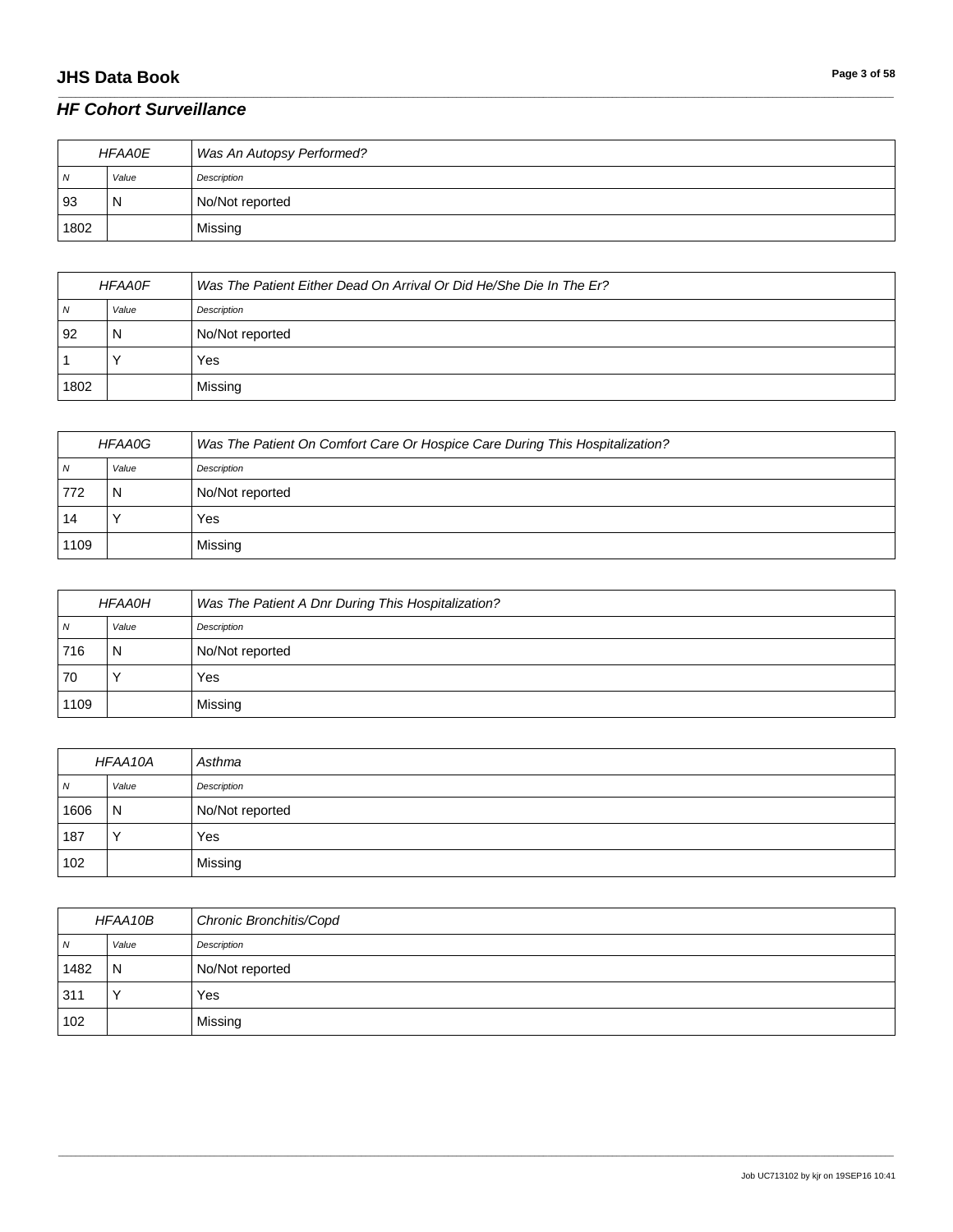## **JHS Data Book Page 4 of 58**

## *HF Cohort Surveillance*

| HFAA10C        |       | <b>Other Chronic Lung Disease</b> |
|----------------|-------|-----------------------------------|
| $\overline{N}$ | Value | Description                       |
| 1733           | N     | No/Not reported                   |
| 60             |       | Yes                               |
| 102            |       | Missing                           |

\_\_\_\_\_\_\_\_\_\_\_\_\_\_\_\_\_\_\_\_\_\_\_\_\_\_\_\_\_\_\_\_\_\_\_\_\_\_\_\_\_\_\_\_\_\_\_\_\_\_\_\_\_\_\_\_\_\_\_\_\_\_\_\_\_\_\_\_\_\_\_\_\_\_\_\_\_\_\_\_\_\_\_\_\_\_\_\_\_\_\_\_\_\_\_\_\_\_\_\_\_\_\_\_\_\_\_\_\_\_\_\_\_\_\_\_\_\_\_\_\_\_\_\_\_\_\_\_\_\_\_\_\_\_\_\_\_\_\_\_\_\_\_\_\_\_\_\_\_\_\_\_\_\_\_\_\_\_\_\_\_\_\_\_\_\_\_\_\_\_\_\_\_\_\_\_\_\_\_\_\_\_\_\_\_\_\_\_\_\_\_\_\_

| HFAA10D |       | <b>Pulmonary Embolus</b> |
|---------|-------|--------------------------|
| N       | Value | Description              |
| 1735    | 'N    | No/Not reported          |
| 58      |       | Yes                      |
| 102     |       | Missing                  |

| <b>HFAA10E</b> |             | Coughing, Phlegm, Wheezing |
|----------------|-------------|----------------------------|
| N              | Value       | Description                |
| 1619           | N           | No/Not reported            |
| 174            | $\check{ }$ | Yes                        |
| 102            |             | Missing                    |

| HFAA10F        |              | Sleep Apnea     |
|----------------|--------------|-----------------|
| $\overline{N}$ | Value        | Description     |
| 1567           | N            | No/Not reported |
| 226            | $\checkmark$ | Yes             |
| 102            |              | Missing         |

| HFAA11A        |       | Angina          |
|----------------|-------|-----------------|
| $\overline{N}$ | Value | Description     |
| 1624           | N     | No/Not reported |
| 169            |       | Yes             |
| 102            |       | Missing         |

| HFAA11B1 |           | Arrhythmia: Atrial Fibrillation/Atrial Flutter |
|----------|-----------|------------------------------------------------|
| N        | Value     | Description                                    |
| 1444     | N         | No/Not reported                                |
| 349      | $\lambda$ | Yes                                            |
| 102      |           | Missing                                        |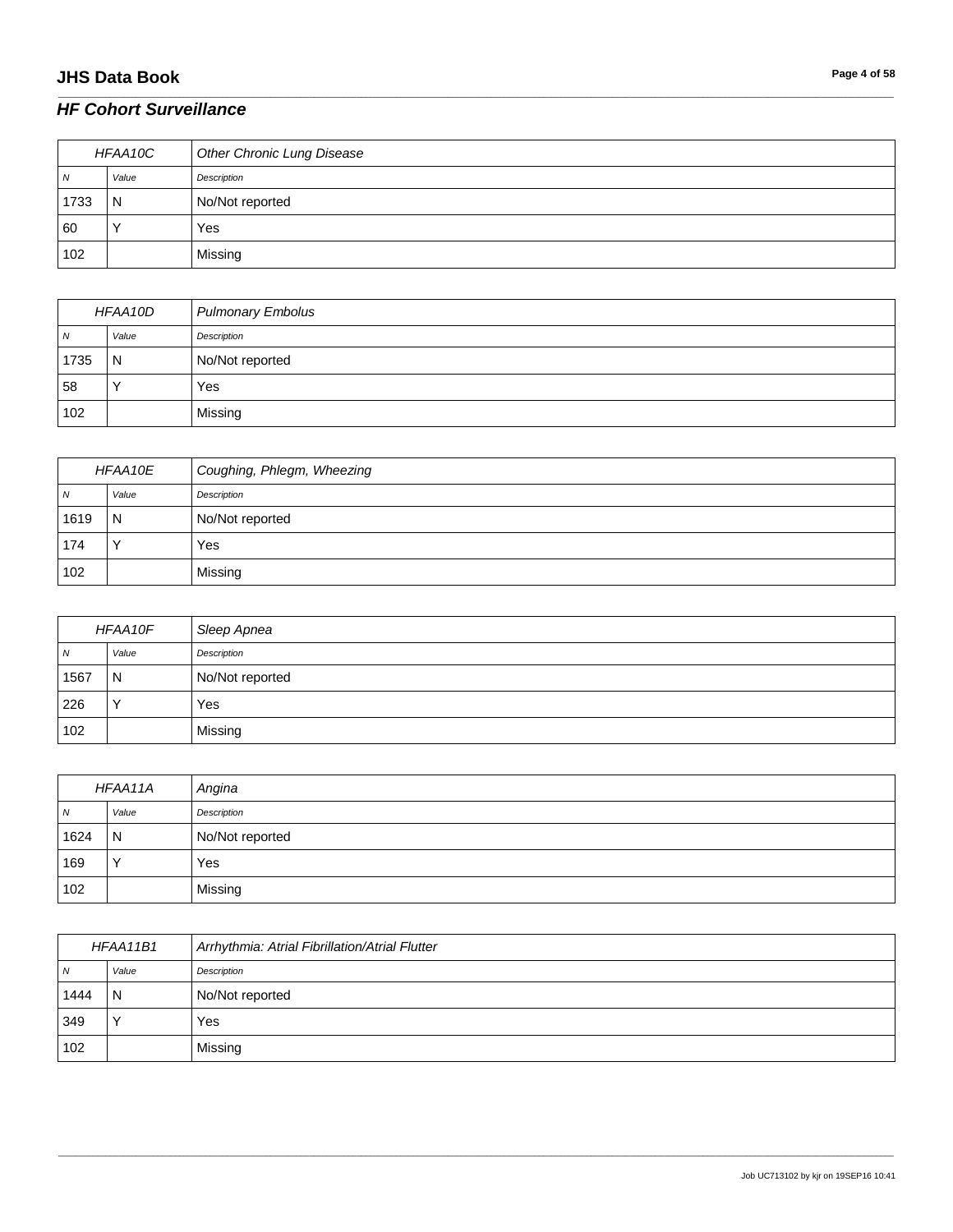## **JHS Data Book Page 5 of 58**

## *HF Cohort Surveillance*

| HFAA11B2 |       | Arrhythmia: Heart Block Or Other Bradycardia |
|----------|-------|----------------------------------------------|
| N        | Value | Description                                  |
| 1692     | N     | No/Not reported                              |
| 101      |       | Yes                                          |
| 102      |       | Missing                                      |

\_\_\_\_\_\_\_\_\_\_\_\_\_\_\_\_\_\_\_\_\_\_\_\_\_\_\_\_\_\_\_\_\_\_\_\_\_\_\_\_\_\_\_\_\_\_\_\_\_\_\_\_\_\_\_\_\_\_\_\_\_\_\_\_\_\_\_\_\_\_\_\_\_\_\_\_\_\_\_\_\_\_\_\_\_\_\_\_\_\_\_\_\_\_\_\_\_\_\_\_\_\_\_\_\_\_\_\_\_\_\_\_\_\_\_\_\_\_\_\_\_\_\_\_\_\_\_\_\_\_\_\_\_\_\_\_\_\_\_\_\_\_\_\_\_\_\_\_\_\_\_\_\_\_\_\_\_\_\_\_\_\_\_\_\_\_\_\_\_\_\_\_\_\_\_\_\_\_\_\_\_\_\_\_\_\_\_\_\_\_\_\_\_

| HFAA11B3 |       | Arrhythmia: Ventricular Fibrillation Or Tachycardia |
|----------|-------|-----------------------------------------------------|
| N        | Value | Description                                         |
| 1707     | N     | No/Not reported                                     |
| 86       |       | Yes                                                 |
| 102      |       | Missing                                             |

| HFAA11C      |       | Hfa11c. Cardio His: Infectious/Bacterial Endocarditis |
|--------------|-------|-------------------------------------------------------|
| <sub>N</sub> | Value | Description                                           |
| 259          | N     | No/Not reported                                       |
|              |       | Yes                                                   |
| 1635         |       | Missing                                               |

| <b>HFAA11D</b> |       | Hfa11d. Cardio His: Cardiac Arrest |
|----------------|-------|------------------------------------|
| $\overline{N}$ | Value | Description                        |
| 255            | N     | No/Not reported                    |
| 5              |       | Yes                                |
| 1635           |       | Missing                            |

| HFAA11E1       |       | Cardiac Procedures: Cabg |
|----------------|-------|--------------------------|
| $\overline{N}$ | Value | Description              |
| 1658           | N     | No/Not reported          |
| 135            |       | Yes                      |
| 102            |       | Missing                  |

| HFAA11E2 |           | Cardiac Procedures: Pci |
|----------|-----------|-------------------------|
| N        | Value     | Description             |
| 1674     | N         | No/Not reported         |
| 119      | $\sqrt{}$ | Yes                     |
| 102      |           | Missing                 |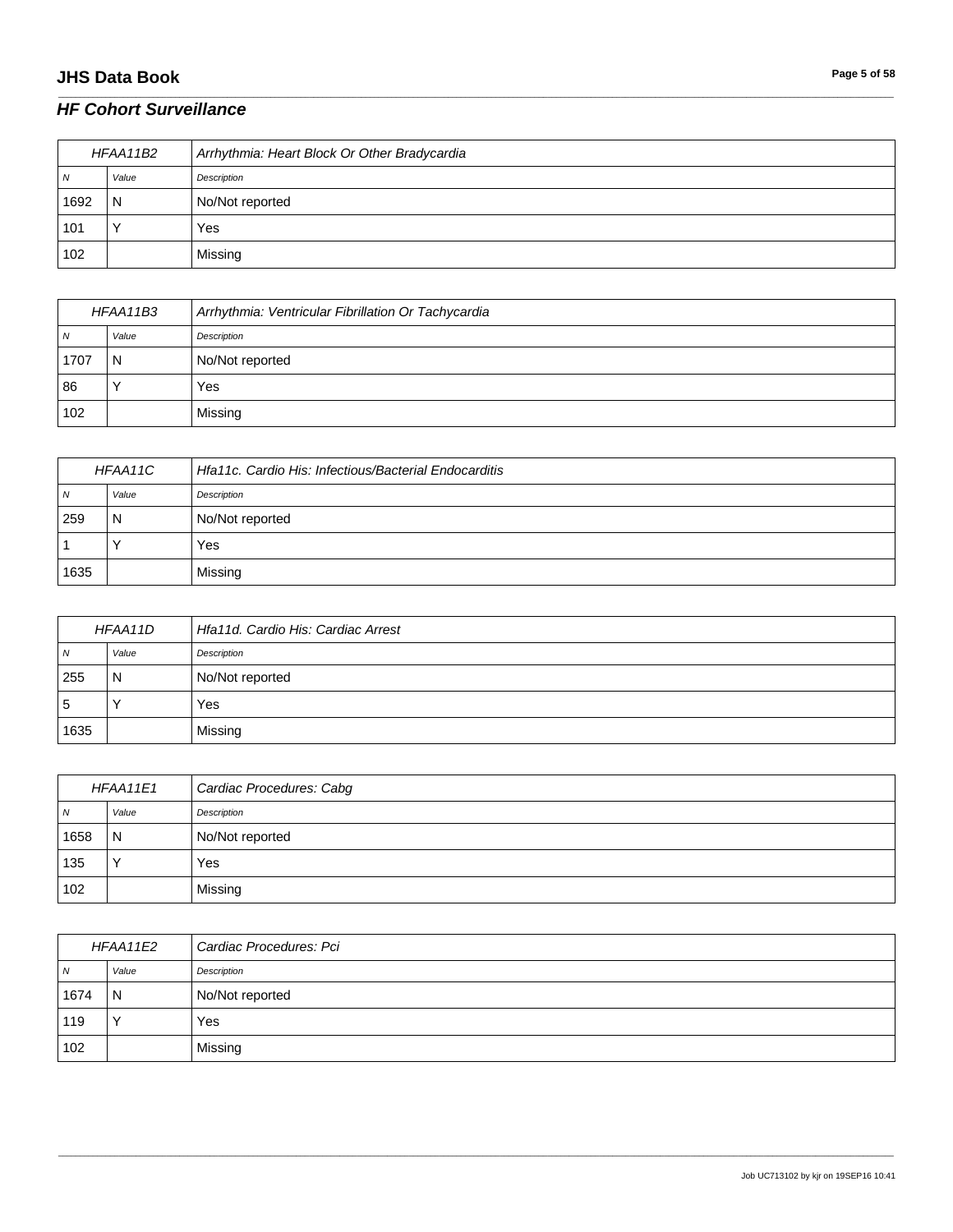## **JHS Data Book Page 6 of 58**

## *HF Cohort Surveillance*

| HFAA11E3 |       | Cardiac Procedures: Valve Surgery |
|----------|-------|-----------------------------------|
| N        | Value | Description                       |
| 1727     | N     | No/Not reported                   |
| 66       |       | Yes                               |
| 102      |       | Missing                           |

\_\_\_\_\_\_\_\_\_\_\_\_\_\_\_\_\_\_\_\_\_\_\_\_\_\_\_\_\_\_\_\_\_\_\_\_\_\_\_\_\_\_\_\_\_\_\_\_\_\_\_\_\_\_\_\_\_\_\_\_\_\_\_\_\_\_\_\_\_\_\_\_\_\_\_\_\_\_\_\_\_\_\_\_\_\_\_\_\_\_\_\_\_\_\_\_\_\_\_\_\_\_\_\_\_\_\_\_\_\_\_\_\_\_\_\_\_\_\_\_\_\_\_\_\_\_\_\_\_\_\_\_\_\_\_\_\_\_\_\_\_\_\_\_\_\_\_\_\_\_\_\_\_\_\_\_\_\_\_\_\_\_\_\_\_\_\_\_\_\_\_\_\_\_\_\_\_\_\_\_\_\_\_\_\_\_\_\_\_\_\_\_\_

| HFAA11E4 |       | Cardiac Procedures: Pacemaker |
|----------|-------|-------------------------------|
| N        | Value | Description                   |
| 1602     | 'N    | No/Not reported               |
| 191      |       | Yes                           |
| 102      |       | Missing                       |

| HFAA11E5 |           | Cardiac Procedures: Defibrillator |
|----------|-----------|-----------------------------------|
| N        | Value     | Description                       |
| 1678     | N         | No/Not reported                   |
| 114      | $\lambda$ | Yes                               |
| 103      |           | Missing                           |

| <b>HFAA11F</b> |       | Hfa11f. Cardio His: Congenital Heart Disease |
|----------------|-------|----------------------------------------------|
| N              | Value | Description                                  |
| 258            | N     | No/Not reported                              |
| 2              |       | Yes                                          |
| 1635           |       | Missing                                      |

| HFAA11G |       | Coronary Heart Disease (Within Year) |
|---------|-------|--------------------------------------|
| N       | Value | Description                          |
| 1632    | N     | No/Not reported                      |
| 161     |       | Yes                                  |
| 102     |       | Missing                              |

| HFAA11H |           | Coronary Heart Disease (Ever) |
|---------|-----------|-------------------------------|
| N       | Value     | Description                   |
| 951     | N         | No/Not reported               |
| 682     | $\sqrt{}$ | Yes                           |
| 262     |           | Missing                       |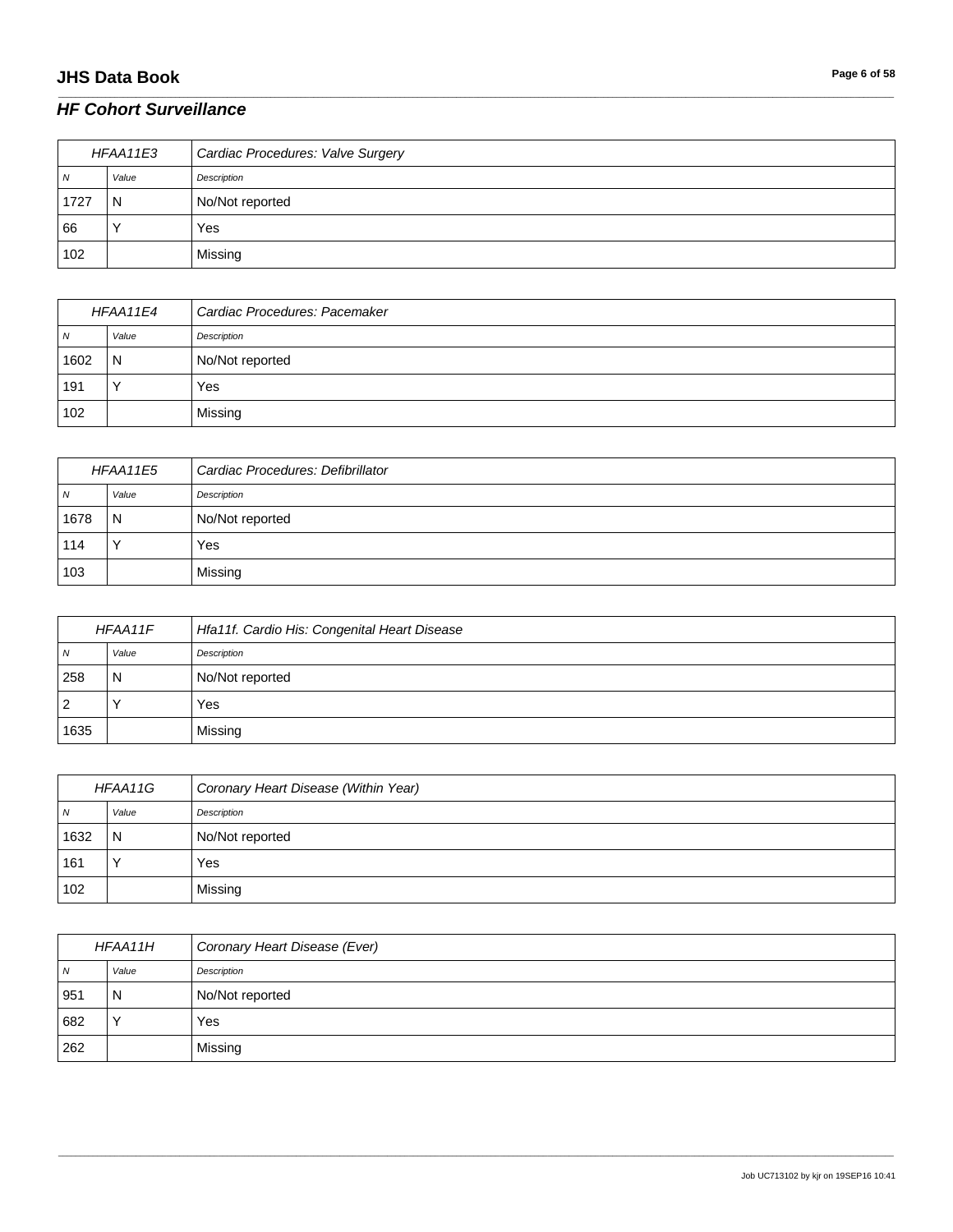## **JHS Data Book Page 7 of 58**

## *HF Cohort Surveillance*

| HFAA11I |       | Hfa11i, Cardio His: Electrocardioversion/Defibrillation |
|---------|-------|---------------------------------------------------------|
| N       | Value | Description                                             |
| 250     | N     | No/Not reported                                         |
| 10      |       | Yes                                                     |
| 1635    |       | Missing                                                 |

\_\_\_\_\_\_\_\_\_\_\_\_\_\_\_\_\_\_\_\_\_\_\_\_\_\_\_\_\_\_\_\_\_\_\_\_\_\_\_\_\_\_\_\_\_\_\_\_\_\_\_\_\_\_\_\_\_\_\_\_\_\_\_\_\_\_\_\_\_\_\_\_\_\_\_\_\_\_\_\_\_\_\_\_\_\_\_\_\_\_\_\_\_\_\_\_\_\_\_\_\_\_\_\_\_\_\_\_\_\_\_\_\_\_\_\_\_\_\_\_\_\_\_\_\_\_\_\_\_\_\_\_\_\_\_\_\_\_\_\_\_\_\_\_\_\_\_\_\_\_\_\_\_\_\_\_\_\_\_\_\_\_\_\_\_\_\_\_\_\_\_\_\_\_\_\_\_\_\_\_\_\_\_\_\_\_\_\_\_\_\_\_\_

| <b>HFAA11J</b> |              | Hypertension    |
|----------------|--------------|-----------------|
| N              | Value        | Description     |
| 173            | N            | No/Not reported |
| 1620           | $\checkmark$ | Yes             |
| 102            |              | Missing         |

| HFAA11K |           | <b>Myocardial Infarction</b> |
|---------|-----------|------------------------------|
| 7V      | Value     | Description                  |
| 1499    | N         | No/Not reported              |
| 294     | $\lambda$ | Yes                          |
| 102     |           | Missing                      |

| <b>HFAA11L</b> |       | <b>Pulmonary Hypertension</b> |
|----------------|-------|-------------------------------|
| N              | Value | Description                   |
| 1629           | N     | No/Not reported               |
| 164            |       | Yes                           |
| 102            |       | Missing                       |

| HFAA11M        |       | Peripheral Vascular Disease |
|----------------|-------|-----------------------------|
| $\overline{N}$ | Value | Description                 |
| 1633           | N     | No/Not reported             |
| 160            |       | Yes                         |
| 102            |       | Missing                     |

| HFAA11N        |       | Hfa11n, Cardio His: Rheumatic Heart Disease |
|----------------|-------|---------------------------------------------|
| $\overline{N}$ | Value | Description                                 |
| 260            | N     | No/Not reported                             |
| 1635           |       | Missing                                     |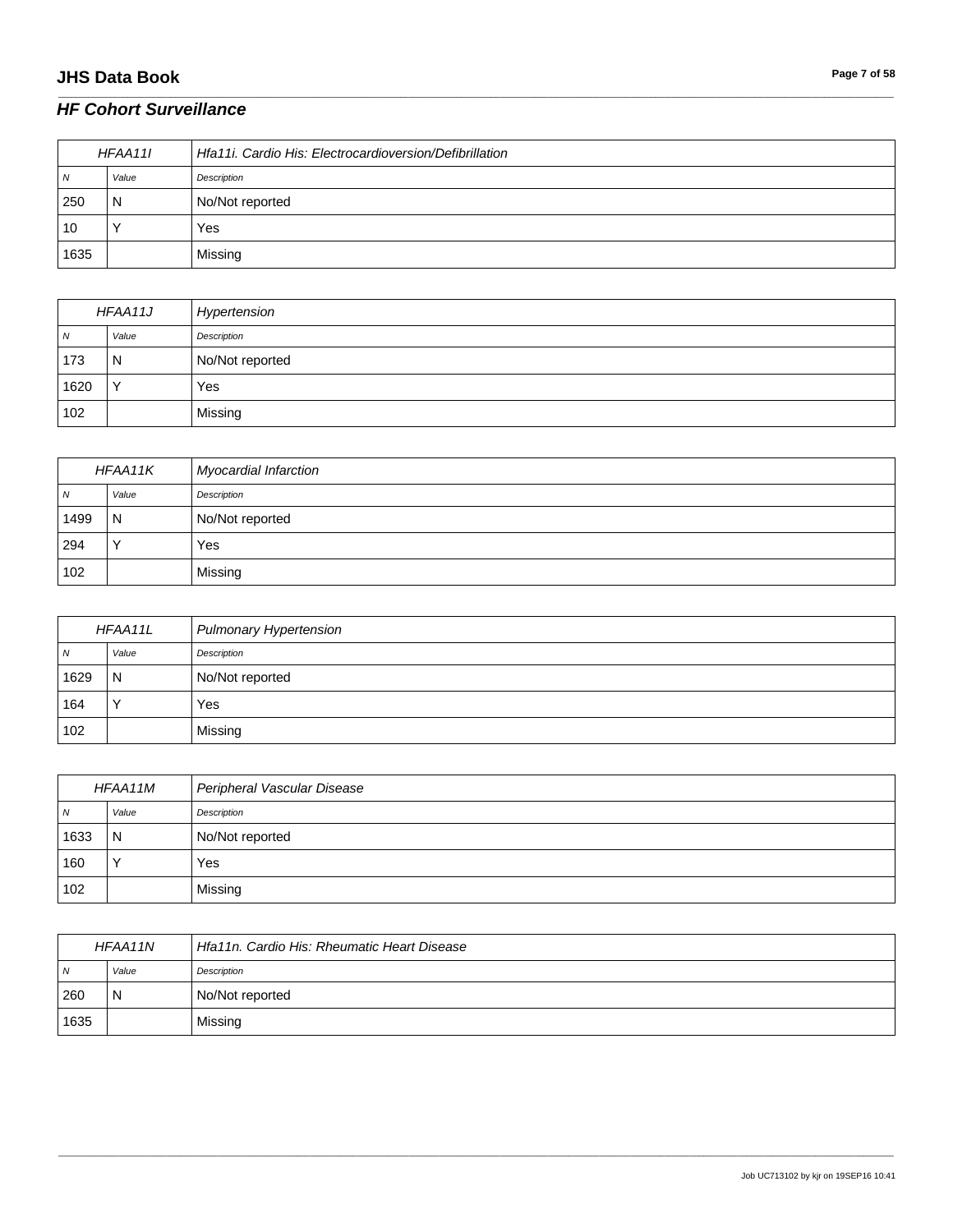## **JHS Data Book Page 8 of 58**

## *HF Cohort Surveillance*

| HFAA110 |                | Valvular Heart Disease |
|---------|----------------|------------------------|
| N       | Value          | Description            |
| 1608    | $\overline{N}$ | No/Not reported        |
| 185     |                | Yes                    |
| 102     |                | Missing                |

\_\_\_\_\_\_\_\_\_\_\_\_\_\_\_\_\_\_\_\_\_\_\_\_\_\_\_\_\_\_\_\_\_\_\_\_\_\_\_\_\_\_\_\_\_\_\_\_\_\_\_\_\_\_\_\_\_\_\_\_\_\_\_\_\_\_\_\_\_\_\_\_\_\_\_\_\_\_\_\_\_\_\_\_\_\_\_\_\_\_\_\_\_\_\_\_\_\_\_\_\_\_\_\_\_\_\_\_\_\_\_\_\_\_\_\_\_\_\_\_\_\_\_\_\_\_\_\_\_\_\_\_\_\_\_\_\_\_\_\_\_\_\_\_\_\_\_\_\_\_\_\_\_\_\_\_\_\_\_\_\_\_\_\_\_\_\_\_\_\_\_\_\_\_\_\_\_\_\_\_\_\_\_\_\_\_\_\_\_\_\_\_\_

| HFAA12A |              | Gastrointestinal/Endocrine: Diabetes |
|---------|--------------|--------------------------------------|
| 7V      | Value        | Description                          |
| 698     | N            | No/Not reported                      |
| 1094    | $\checkmark$ | Yes                                  |
| 103     |              | Missing                              |

| HFAA12B  |       | Hfa12b. Gastro/Endo His: Hyperlipidemia |
|----------|-------|-----------------------------------------|
| <b>N</b> | Value | Description                             |
| 176      | N     | No/Not reported                         |
| 84       |       | Yes                                     |
| 1635     |       | Missing                                 |

| HFAA12C |       | Hfa12c, Gastro/Endo His: Liver Disease |
|---------|-------|----------------------------------------|
| N       | Value | Description                            |
| 258     | N     | No/Not reported                        |
| 2       |       | Yes                                    |
| 1635    |       | Missing                                |

| HFAA13A        |       | Renal: Dialysis |
|----------------|-------|-----------------|
| $\overline{N}$ | Value | Description     |
| 1548           | N     | No/Not reported |
| 244            |       | Yes             |
| 103            |       | Missing         |

| HFAA14A |              | Neurology: Stroke/Tia |
|---------|--------------|-----------------------|
| N       | Value        | Description           |
| 1458    | N            | No/Not reported       |
| 335     | $\checkmark$ | Yes                   |
| 102     |              | Missing               |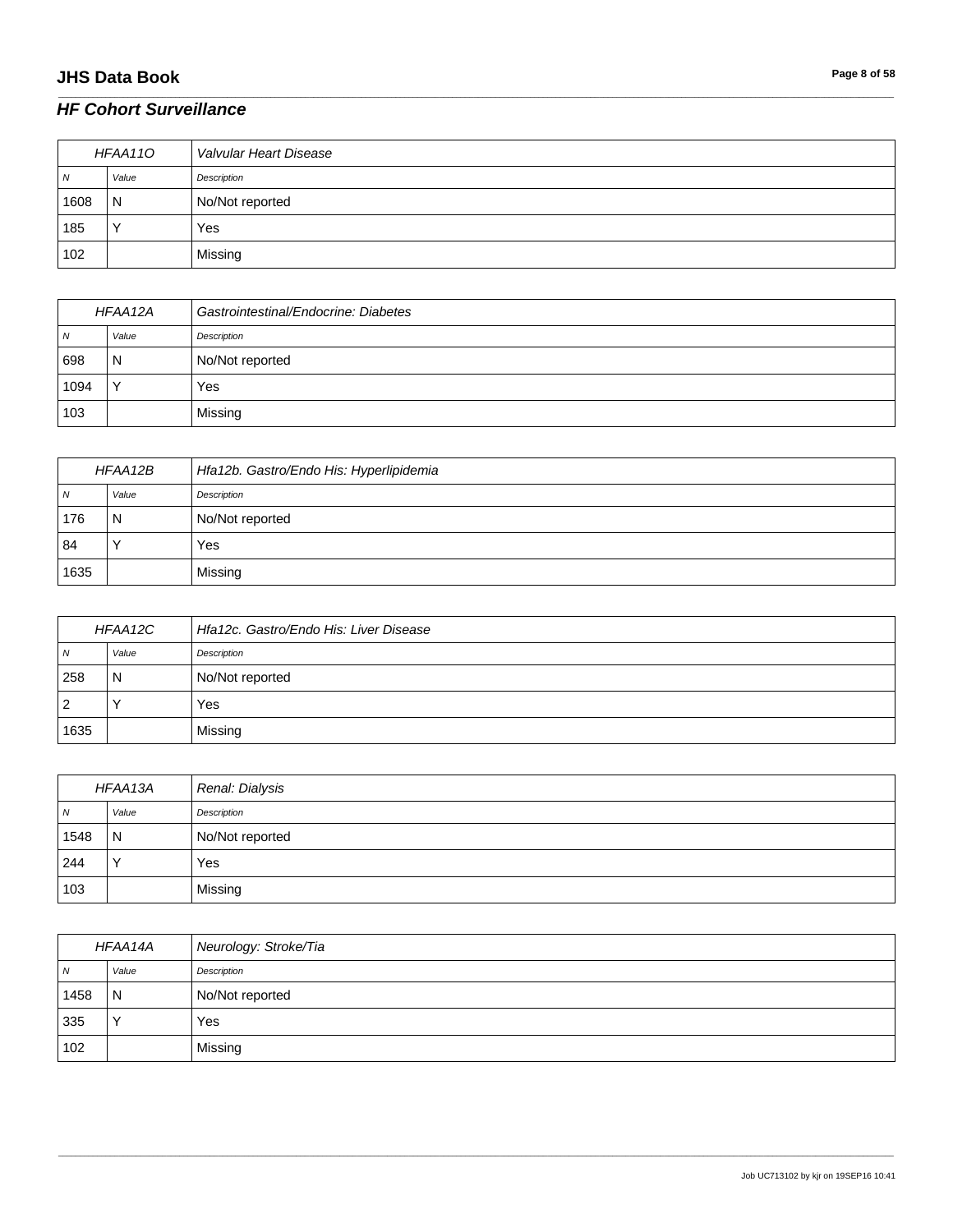## **JHS Data Book Page 9 of 58**

#### *HF Cohort Surveillance*

| HFAA14B        |       | Neurology: Depression |
|----------------|-------|-----------------------|
| $\overline{N}$ | Value | Description           |
| 1656           | N     | No/Not reported       |
| 137            |       | Yes                   |
| 102            |       | Missing               |

\_\_\_\_\_\_\_\_\_\_\_\_\_\_\_\_\_\_\_\_\_\_\_\_\_\_\_\_\_\_\_\_\_\_\_\_\_\_\_\_\_\_\_\_\_\_\_\_\_\_\_\_\_\_\_\_\_\_\_\_\_\_\_\_\_\_\_\_\_\_\_\_\_\_\_\_\_\_\_\_\_\_\_\_\_\_\_\_\_\_\_\_\_\_\_\_\_\_\_\_\_\_\_\_\_\_\_\_\_\_\_\_\_\_\_\_\_\_\_\_\_\_\_\_\_\_\_\_\_\_\_\_\_\_\_\_\_\_\_\_\_\_\_\_\_\_\_\_\_\_\_\_\_\_\_\_\_\_\_\_\_\_\_\_\_\_\_\_\_\_\_\_\_\_\_\_\_\_\_\_\_\_\_\_\_\_\_\_\_\_\_\_\_

| HFAA15   |         | Hfa15. Other Significant Medical Condition |
|----------|---------|--------------------------------------------|
| <b>N</b> | Value   | Description                                |
| 40       | Present | Text suppressed                            |
| 1855     |         | Missing                                    |

| HFAA16A        |       | Hfa16a. Precipitating Fact: Postpartum State |
|----------------|-------|----------------------------------------------|
| N <sub>N</sub> | Value | Description                                  |
| 235            | N     | No/Not reported                              |
| 1660           |       | Missing                                      |

| HFAA16B |       | Hfa16b. Precipitating Fact: Excess Alcohol Intake |
|---------|-------|---------------------------------------------------|
| N       | Value | Description                                       |
| 231     | N     | No/Not reported                                   |
| 4       |       | Yes                                               |
| 1660    |       | Missing                                           |

| HFAA16C |       | Hfa16c. Precipitating Fact: Excess Fluid Intake/Administration |
|---------|-------|----------------------------------------------------------------|
| N       | Value | Description                                                    |
| 232     | N     | No/Not reported                                                |
| 3       |       | Yes                                                            |
| 1660    |       | Missing                                                        |

| HFAA16D      |       | Noncompliance With Diet |
|--------------|-------|-------------------------|
| <sub>N</sub> | Value | Description             |
| 934          | N     | No/Not reported         |
| 47           |       | Yes                     |
| 914          |       | Missing                 |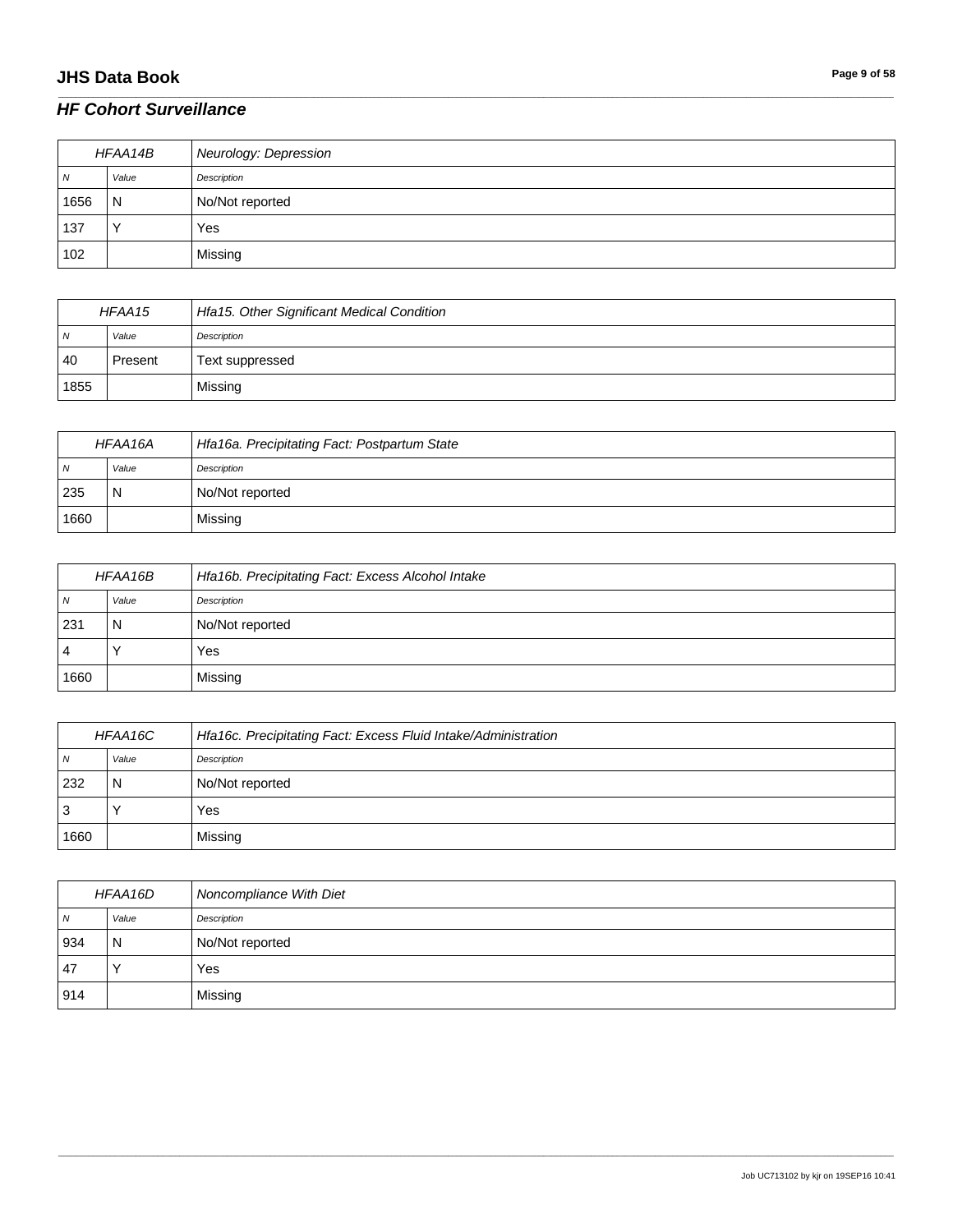## **JHS Data Book Page 10 of 58**

## *HF Cohort Surveillance*

| HFAA16E |       | Noncompliance With Medication |
|---------|-------|-------------------------------|
| N       | Value | Description                   |
| 884     | N     | No/Not reported               |
| 97      |       | Yes                           |
| 914     |       | Missing                       |

\_\_\_\_\_\_\_\_\_\_\_\_\_\_\_\_\_\_\_\_\_\_\_\_\_\_\_\_\_\_\_\_\_\_\_\_\_\_\_\_\_\_\_\_\_\_\_\_\_\_\_\_\_\_\_\_\_\_\_\_\_\_\_\_\_\_\_\_\_\_\_\_\_\_\_\_\_\_\_\_\_\_\_\_\_\_\_\_\_\_\_\_\_\_\_\_\_\_\_\_\_\_\_\_\_\_\_\_\_\_\_\_\_\_\_\_\_\_\_\_\_\_\_\_\_\_\_\_\_\_\_\_\_\_\_\_\_\_\_\_\_\_\_\_\_\_\_\_\_\_\_\_\_\_\_\_\_\_\_\_\_\_\_\_\_\_\_\_\_\_\_\_\_\_\_\_\_\_\_\_\_\_\_\_\_\_\_\_\_\_\_\_\_

| HFAA16F |       | Hfa16f. Precipitating Fact: Infection |
|---------|-------|---------------------------------------|
| 7V      | Value | Description                           |
| 218     | N     | No/Not reported                       |
| 17      |       | Yes                                   |
| 1660    |       | Missing                               |

| HFAA16G      |           | Pneumonia       |
|--------------|-----------|-----------------|
| <sub>N</sub> | Value     | Description     |
| 919          | N         | No/Not reported |
| 62           | $\sqrt{}$ | Yes             |
| 914          |           | Missing         |

| HFAA16H        |       | Hfa16h. Precipitating Fact: Infectious/ Bacterial Endocarditis |
|----------------|-------|----------------------------------------------------------------|
| $\overline{N}$ | Value | Description                                                    |
| 235            | N     | No/Not reported                                                |
| 1660           |       | Missing                                                        |

| HFAA16I |       | Hfa16i. Precipitating Fact: Pulmonary Embolus |
|---------|-------|-----------------------------------------------|
| . N     | Value | Description                                   |
| 223     | N     | No/Not reported                               |
|         |       | Yes                                           |
| 1661    |       | Missing                                       |

| HFAA16J        |       | Angina/Myocardial Infarction |
|----------------|-------|------------------------------|
| N <sub>N</sub> | Value | Description                  |
| 955            | N     | No/Not reported              |
| 26             |       | Yes                          |
| 914            |       | Missing                      |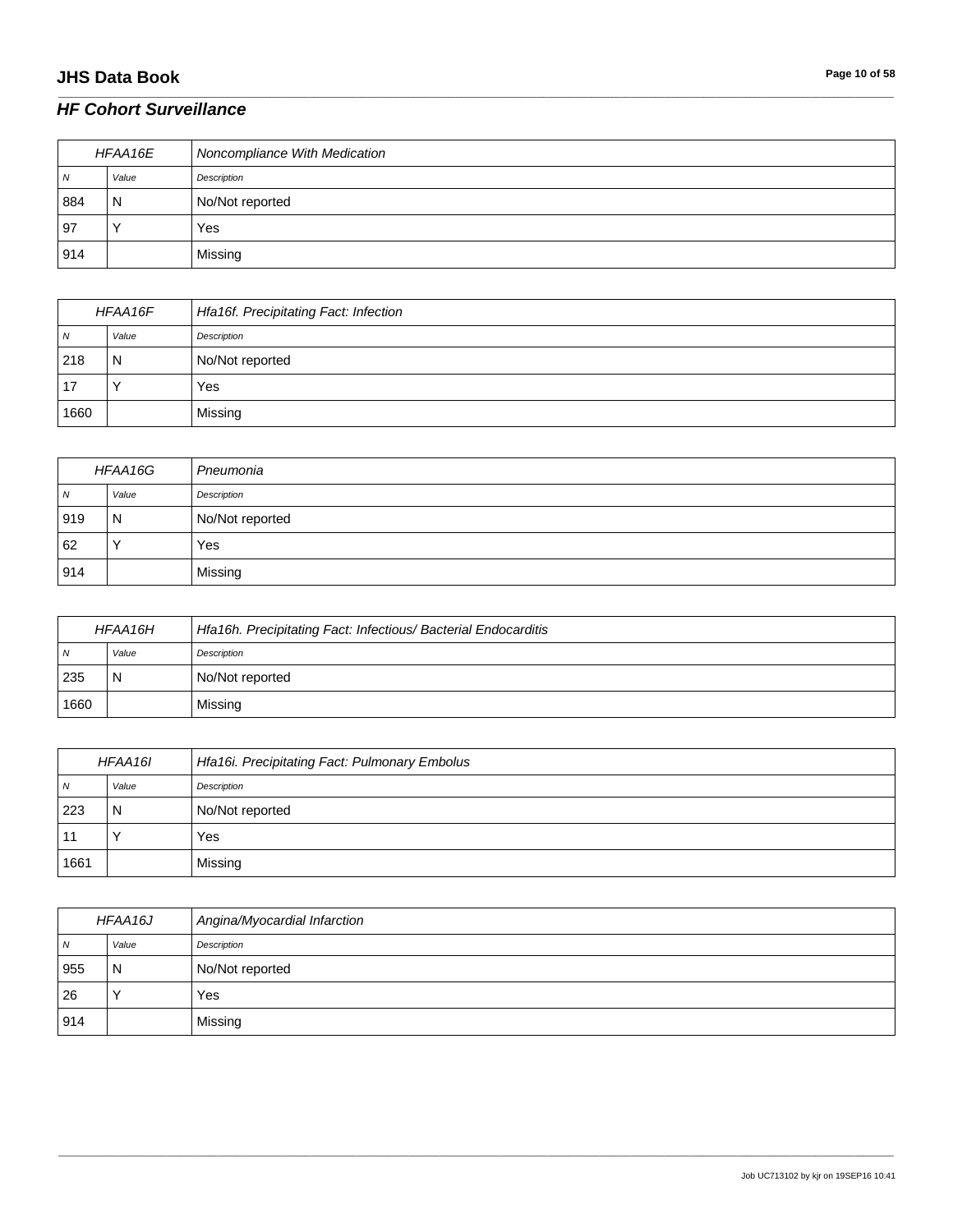## **JHS Data Book Page 11 of 58**

## *HF Cohort Surveillance*

| HFAA16K |       | <b>Atrial Fibrillation/Flutter</b> |
|---------|-------|------------------------------------|
| N       | Value | Description                        |
| 943     | 'N    | No/Not reported                    |
| 38      |       | Yes                                |
| 914     |       | Missing                            |

\_\_\_\_\_\_\_\_\_\_\_\_\_\_\_\_\_\_\_\_\_\_\_\_\_\_\_\_\_\_\_\_\_\_\_\_\_\_\_\_\_\_\_\_\_\_\_\_\_\_\_\_\_\_\_\_\_\_\_\_\_\_\_\_\_\_\_\_\_\_\_\_\_\_\_\_\_\_\_\_\_\_\_\_\_\_\_\_\_\_\_\_\_\_\_\_\_\_\_\_\_\_\_\_\_\_\_\_\_\_\_\_\_\_\_\_\_\_\_\_\_\_\_\_\_\_\_\_\_\_\_\_\_\_\_\_\_\_\_\_\_\_\_\_\_\_\_\_\_\_\_\_\_\_\_\_\_\_\_\_\_\_\_\_\_\_\_\_\_\_\_\_\_\_\_\_\_\_\_\_\_\_\_\_\_\_\_\_\_\_\_\_\_

| HFAA16L |       | Hfa16l. Precipitating Fact: Heart Block |
|---------|-------|-----------------------------------------|
| 7V      | Value | Description                             |
| 233     | N     | No/Not reported                         |
| ∠       |       | Yes                                     |
| 1660    |       | Missing                                 |

| HFAA16M  |       | Hfa16m. Precipitating Fact: Ventricular Fibrillation/Flutter |
|----------|-------|--------------------------------------------------------------|
| <b>N</b> | Value | Description                                                  |
| 233      | N     | No/Not reported                                              |
|          |       | Yes                                                          |
| 1660     |       | Missing                                                      |

| HFAA16N |       | Hfa16n. Precipitating Fact: Cardiac Arrest |
|---------|-------|--------------------------------------------|
| N       | Value | Description                                |
| 234     | N     | No/Not reported                            |
|         |       | Yes                                        |
| 1660    |       | Missing                                    |

| HFAA16O        |       | Hfa16o. Precipitating Fact: Mi |
|----------------|-------|--------------------------------|
| $\overline{N}$ | Value | Description                    |
| 228            | N     | No/Not reported                |
| 7              |       | Yes                            |
| 1660           |       | Missing                        |

| HFAA16P |       | Hfa16p. Precipitating Fact: Valvular Heart Disease |
|---------|-------|----------------------------------------------------|
| 7V      | Value | Description                                        |
| 232     | N     | No/Not reported                                    |
| ت       |       | Yes                                                |
| 1660    |       | Missing                                            |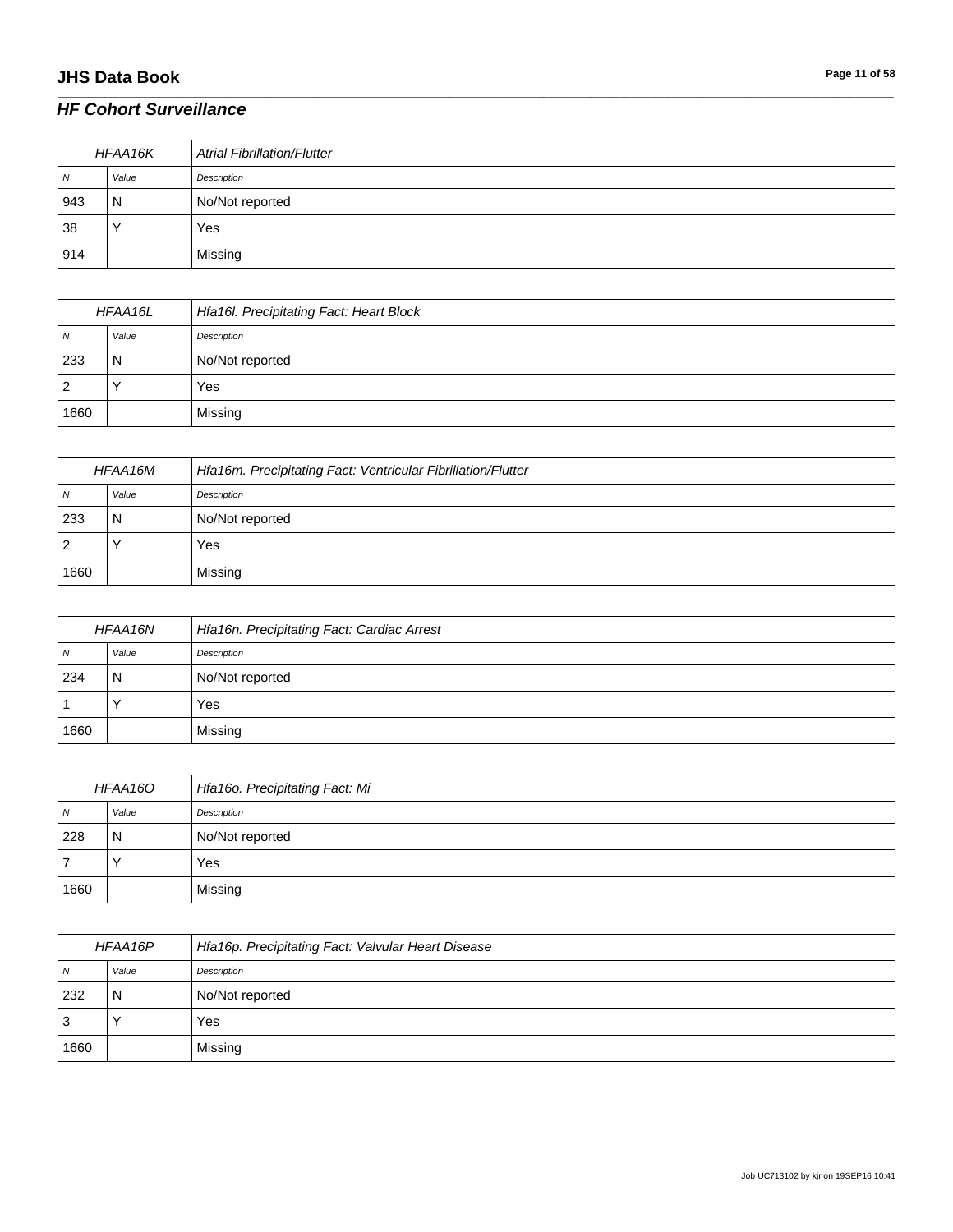## **JHS Data Book Page 12 of 58**

#### *HF Cohort Surveillance*

| HFAA16Q |       | Hfa16q. Precipitating Fact: Stroke/Tia |
|---------|-------|----------------------------------------|
| N       | Value | Description                            |
| 232     | N     | No/Not reported                        |
| 3       |       | Yes                                    |
| 1660    |       | Missing                                |

\_\_\_\_\_\_\_\_\_\_\_\_\_\_\_\_\_\_\_\_\_\_\_\_\_\_\_\_\_\_\_\_\_\_\_\_\_\_\_\_\_\_\_\_\_\_\_\_\_\_\_\_\_\_\_\_\_\_\_\_\_\_\_\_\_\_\_\_\_\_\_\_\_\_\_\_\_\_\_\_\_\_\_\_\_\_\_\_\_\_\_\_\_\_\_\_\_\_\_\_\_\_\_\_\_\_\_\_\_\_\_\_\_\_\_\_\_\_\_\_\_\_\_\_\_\_\_\_\_\_\_\_\_\_\_\_\_\_\_\_\_\_\_\_\_\_\_\_\_\_\_\_\_\_\_\_\_\_\_\_\_\_\_\_\_\_\_\_\_\_\_\_\_\_\_\_\_\_\_\_\_\_\_\_\_\_\_\_\_\_\_\_\_

| HFAA16R |       | Hfa16r. Was Angina/Myocardial Infarction Listed As Precipitating Factor |
|---------|-------|-------------------------------------------------------------------------|
| 7V      | Value | Description                                                             |
| 781     | N     | No/Not reported                                                         |
| 30      |       | Yes                                                                     |
| 1084    |       | Missing                                                                 |

| HFAA17A |       | Q17a - Blood Pressure: Hosp Admis (Or Onset) |
|---------|-------|----------------------------------------------|
| N       | Value | <b>Description</b>                           |
| 1788    | Range | 0 - 290 (median=144 mean=143.6 std=34.9)     |
| 107     |       | Missing                                      |

| HFAA17B        |       | Q17b - Blood Pressure: Hosp Admis (Or Onset) |
|----------------|-------|----------------------------------------------|
| $\overline{N}$ | Value | Description                                  |
| 1784           | Range | $ 0 - 206$ (median=76 mean=77.4 std=20.2)    |
| 111            |       | Missing                                      |

| HFAA17C        |       | Hfa17c. Blood Pressure: Hospital Discharge  |
|----------------|-------|---------------------------------------------|
| $\overline{N}$ | Value | Description                                 |
| 259            | Range | $ 0 - 210$ (median=132 mean=131.6 std=29.8) |
| 1636           |       | Missing                                     |

| HFAA17D        |       | Hfa17d. Blood Pressure: Hospital Discharge |
|----------------|-------|--------------------------------------------|
| $\overline{N}$ | Value | Description                                |
| 259            | Range | 0 - 109 (median=69 mean=69.2 std=15.9)     |
| 1636           |       | Missing                                    |

| HFAA18A |       | Q18a - Heart Rate At Admission         |
|---------|-------|----------------------------------------|
| N       | Value | Description                            |
| 1788    | Range | 0 - 209 (median=84 mean=85.9 std=23.3) |
| 107     |       | Missing                                |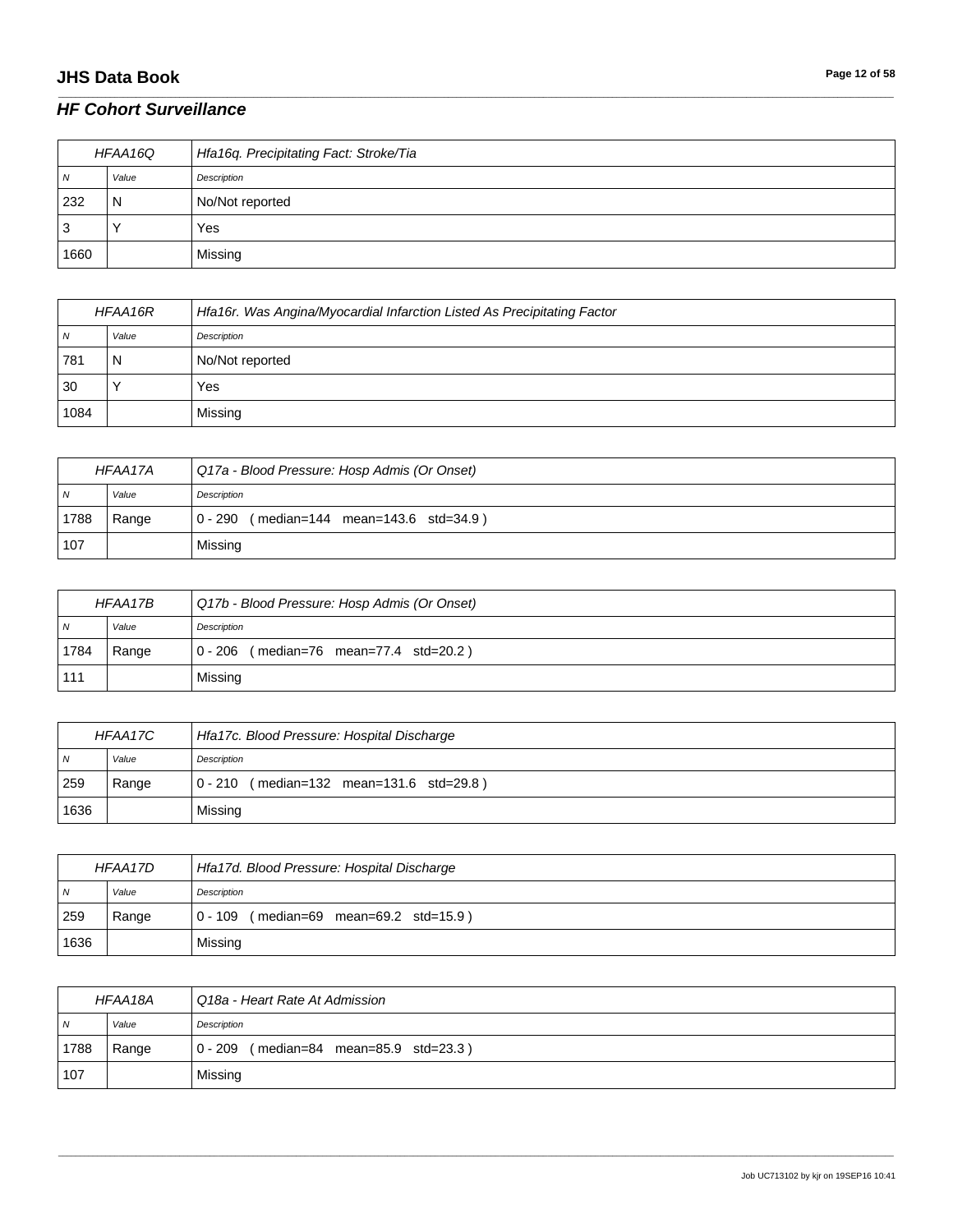## **JHS Data Book Page 13 of 58**

#### *HF Cohort Surveillance*

| HFAA19A        |       | Q19a - Height At Admission (Value)         |
|----------------|-------|--------------------------------------------|
| N <sub>N</sub> | Value | Description                                |
| 1469           | Range | (median=66 mean=70.0 std=19.3)<br>50 - 196 |
| 426            |       | Missing                                    |

\_\_\_\_\_\_\_\_\_\_\_\_\_\_\_\_\_\_\_\_\_\_\_\_\_\_\_\_\_\_\_\_\_\_\_\_\_\_\_\_\_\_\_\_\_\_\_\_\_\_\_\_\_\_\_\_\_\_\_\_\_\_\_\_\_\_\_\_\_\_\_\_\_\_\_\_\_\_\_\_\_\_\_\_\_\_\_\_\_\_\_\_\_\_\_\_\_\_\_\_\_\_\_\_\_\_\_\_\_\_\_\_\_\_\_\_\_\_\_\_\_\_\_\_\_\_\_\_\_\_\_\_\_\_\_\_\_\_\_\_\_\_\_\_\_\_\_\_\_\_\_\_\_\_\_\_\_\_\_\_\_\_\_\_\_\_\_\_\_\_\_\_\_\_\_\_\_\_\_\_\_\_\_\_\_\_\_\_\_\_\_\_\_

| HFAA19A1 |        | Admission Height Units Of Measure |
|----------|--------|-----------------------------------|
| N        | Value  | Description                       |
| 44       | ⌒<br>ັ | cm                                |
| 1425     |        | ın                                |
| 426      |        | Missing                           |

| HFAA1A |       | Increasing Or New Onset Shortness Of Breath |
|--------|-------|---------------------------------------------|
| N      | Value | Description                                 |
| 663    | N     | No/Not reported                             |
| 1232   |       | Yes                                         |

| <b>HFAA1B</b> |       | Increasing Or New Onset Edema |
|---------------|-------|-------------------------------|
| N             | Value | Description                   |
| 1132          | N     | No/Not reported               |
| 762           |       | Yes                           |
|               |       | Missing                       |

| HFAA1C         |       | Increasing Or New Onset Paroxysmal Nocturnal Dyspnea |
|----------------|-------|------------------------------------------------------|
| $\overline{N}$ | Value | Description                                          |
| 1674           | N     | No/Not reported                                      |
| 221            |       | Yes                                                  |

| <b>HFAA1D</b> |                | Increasing Or New Onset Orthopnea |
|---------------|----------------|-----------------------------------|
| N             | Value          | Description                       |
| 1527          | $\overline{N}$ | No/Not reported                   |
| 368           |                | Yes                               |

| <b>HFAA1E</b> |       | Increasing Or New Onset Hypoxia |
|---------------|-------|---------------------------------|
| $\sqrt{N}$    | Value | Description                     |
| 1519          | N     | No/Not reported                 |
| 376           |       | Yes                             |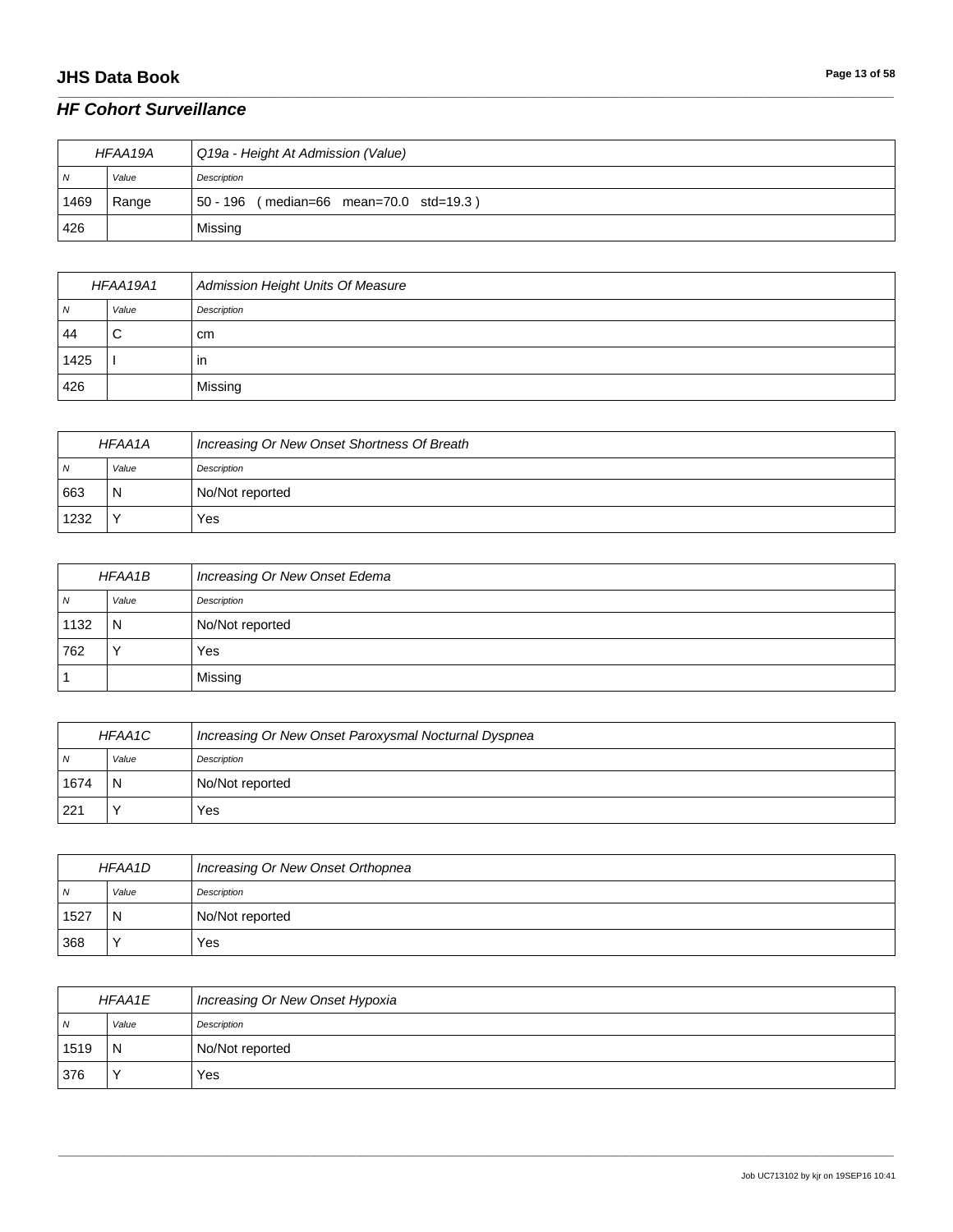## **JHS Data Book Page 14 of 58**

## *HF Cohort Surveillance*

| HFAA2 |       | Hospitalization Reason Heart Failure From Md Notes |
|-------|-------|----------------------------------------------------|
| N     | Value | Description                                        |
| 1143  | N     | No/Not reported                                    |
| 751   |       | Yes                                                |
|       |       | Missing                                            |

\_\_\_\_\_\_\_\_\_\_\_\_\_\_\_\_\_\_\_\_\_\_\_\_\_\_\_\_\_\_\_\_\_\_\_\_\_\_\_\_\_\_\_\_\_\_\_\_\_\_\_\_\_\_\_\_\_\_\_\_\_\_\_\_\_\_\_\_\_\_\_\_\_\_\_\_\_\_\_\_\_\_\_\_\_\_\_\_\_\_\_\_\_\_\_\_\_\_\_\_\_\_\_\_\_\_\_\_\_\_\_\_\_\_\_\_\_\_\_\_\_\_\_\_\_\_\_\_\_\_\_\_\_\_\_\_\_\_\_\_\_\_\_\_\_\_\_\_\_\_\_\_\_\_\_\_\_\_\_\_\_\_\_\_\_\_\_\_\_\_\_\_\_\_\_\_\_\_\_\_\_\_\_\_\_\_\_\_\_\_\_\_\_

| HFAA20A        |       | Q20a - Weight At Admission (Value)                      |
|----------------|-------|---------------------------------------------------------|
| N <sub>N</sub> | Value | Description                                             |
| 1722           | Range | (median=143.05 mean=151.659 std=76.181)<br>32.2 - 522.5 |
| 173            |       | Missing                                                 |

| HFAA20A1 |       | Weight Units Of Measure At Hospital Admission (Or At Onset Of Event) |
|----------|-------|----------------------------------------------------------------------|
| N        | Value | Description                                                          |
| 760      |       | кg                                                                   |
| 961      |       | lb                                                                   |
| 174      |       | Missing                                                              |

| <b>HFAA20B</b> |       | Q20b - Weight At Discharge (Value)                       |
|----------------|-------|----------------------------------------------------------|
| N <sub>N</sub> | Value | Description                                              |
| 1225           | Range | (median=154.767 mean=160.2591 std=77.4735)<br>  34 - 513 |
| 670            |       | Missing                                                  |

| HFAA20B1 |       | Weight Units Of Measure At Hospital Admission (Or At Onset Of Event) |
|----------|-------|----------------------------------------------------------------------|
| N        | Value | Description                                                          |
| 446      | κ     | кg                                                                   |
| 776      |       | lb                                                                   |
| 673      |       | Missing                                                              |

| HFAA21A        |       | Hfa21a. Respiration Rate At Admission |
|----------------|-------|---------------------------------------|
| $\overline{N}$ | Value | Description                           |
| 234            | Range | 12 - 52 (median=20 mean=22.1 std=6.3) |
| 1661           |       | Missing                               |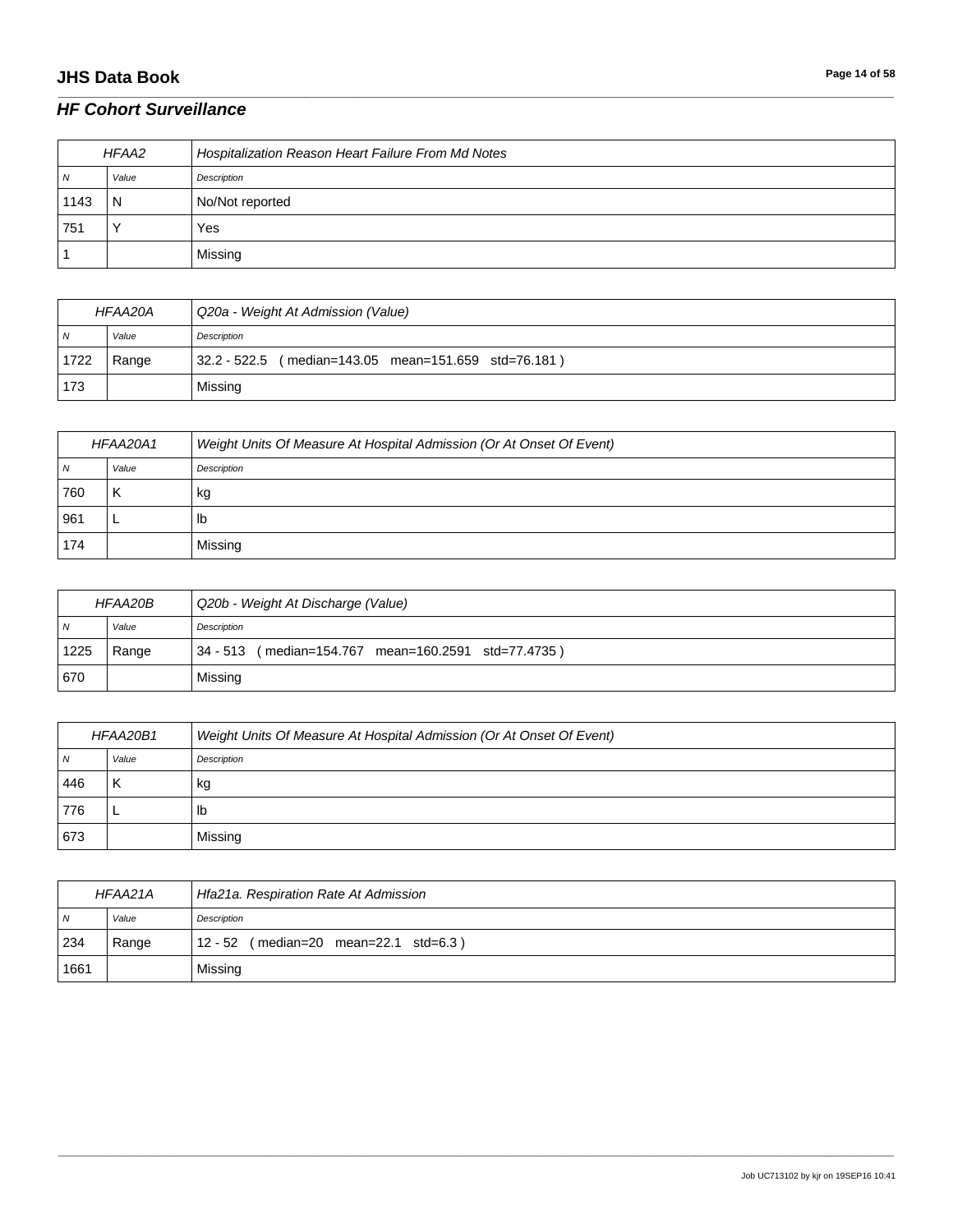## **JHS Data Book Page 15 of 58**

#### *HF Cohort Surveillance*

| HFAA21B |       | Hfa21b. Respiration Rate At Discharge       |
|---------|-------|---------------------------------------------|
| N       | Value | Description                                 |
| 231     | Range | $(median=20 mean=19.3 std=4.8)$<br>l 0 - 72 |
| 1664    |       | Missing                                     |

\_\_\_\_\_\_\_\_\_\_\_\_\_\_\_\_\_\_\_\_\_\_\_\_\_\_\_\_\_\_\_\_\_\_\_\_\_\_\_\_\_\_\_\_\_\_\_\_\_\_\_\_\_\_\_\_\_\_\_\_\_\_\_\_\_\_\_\_\_\_\_\_\_\_\_\_\_\_\_\_\_\_\_\_\_\_\_\_\_\_\_\_\_\_\_\_\_\_\_\_\_\_\_\_\_\_\_\_\_\_\_\_\_\_\_\_\_\_\_\_\_\_\_\_\_\_\_\_\_\_\_\_\_\_\_\_\_\_\_\_\_\_\_\_\_\_\_\_\_\_\_\_\_\_\_\_\_\_\_\_\_\_\_\_\_\_\_\_\_\_\_\_\_\_\_\_\_\_\_\_\_\_\_\_\_\_\_\_\_\_\_\_\_

| HFAA22A |       | Lower Extremity Edema |
|---------|-------|-----------------------|
| N       | Value | Description           |
| 981     | N     | No/Not reported       |
| 809     |       | Yes                   |
| 105     |       | Missing               |

| HFAA22A1 |       | Hfa22a1. General: lower Extremity Edema-Discharge |
|----------|-------|---------------------------------------------------|
| N        | Value | Description                                       |
| 231      | N     | No/Not reported                                   |
| 4        |       | Yes                                               |
| 1660     |       | Missing                                           |

| <b>HFAA22B</b> |       | Jugular Venous Distension (Jvd) |
|----------------|-------|---------------------------------|
| N              | Value | Description                     |
| 1427           | N     | No/Not reported                 |
| 366            |       | Yes                             |
| 102            |       | Missing                         |

| HFAA22B1       |       | Hfa22b1. General:jugular Venous Distention-Discharge |
|----------------|-------|------------------------------------------------------|
| N              | Value | Description                                          |
| 233            | N     | No/Not reported                                      |
| $\overline{2}$ |       | Yes                                                  |
| 1660           |       | Missing                                              |

| HFAA22C        |       | Hepatojugular Reflux |
|----------------|-------|----------------------|
| $\overline{N}$ | Value | Description          |
| 1784           | N     | No/Not reported      |
| 8              |       | Yes                  |
| 103            |       | Missing              |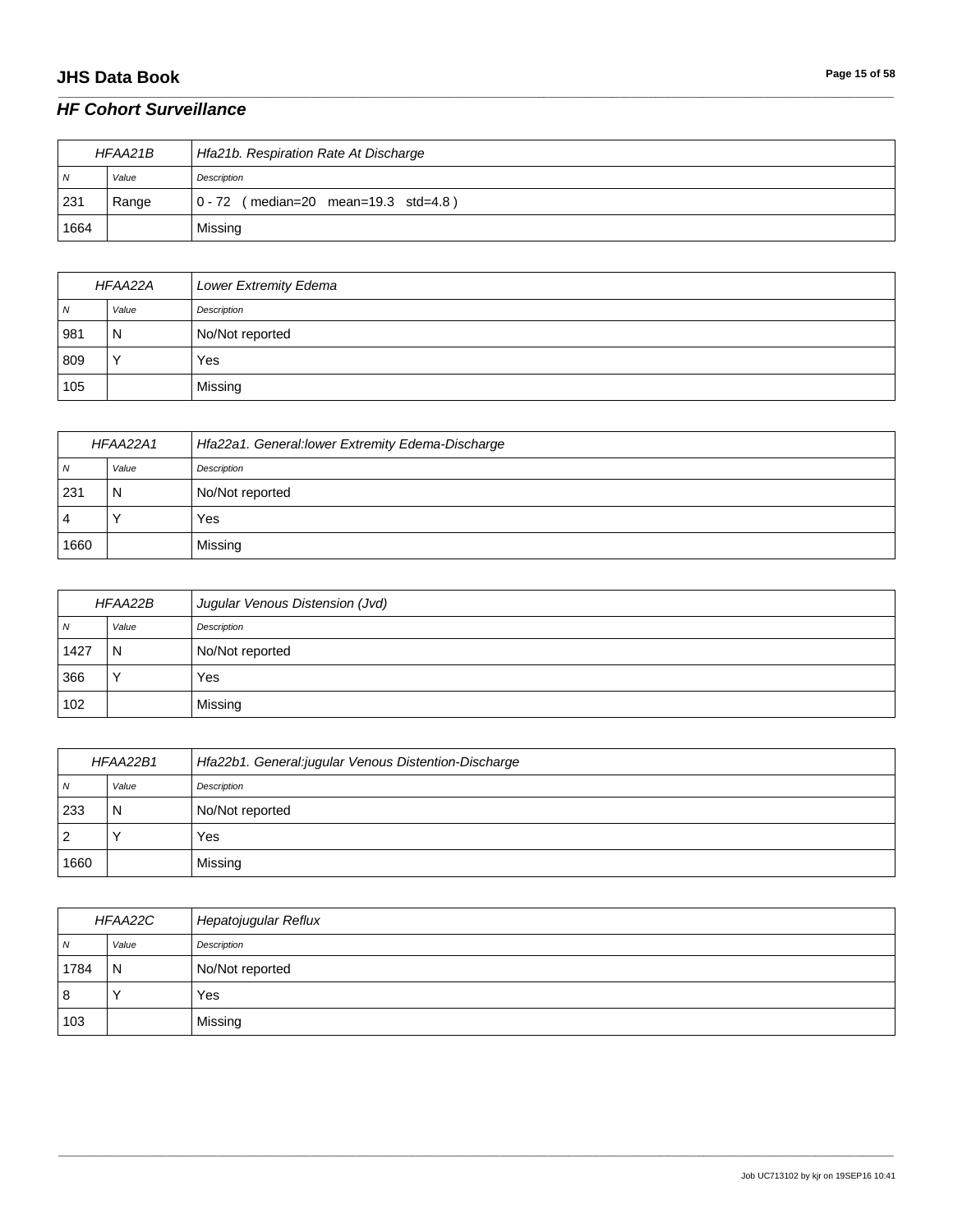## **JHS Data Book Page 16 of 58**

# *HF Cohort Surveillance*

| HFAA22D |                | Hepatomegaly    |
|---------|----------------|-----------------|
| N       | Value          | Description     |
| 1762    | $\overline{N}$ | No/Not reported |
| 30      |                | Yes             |
| 103     |                | Missing         |

\_\_\_\_\_\_\_\_\_\_\_\_\_\_\_\_\_\_\_\_\_\_\_\_\_\_\_\_\_\_\_\_\_\_\_\_\_\_\_\_\_\_\_\_\_\_\_\_\_\_\_\_\_\_\_\_\_\_\_\_\_\_\_\_\_\_\_\_\_\_\_\_\_\_\_\_\_\_\_\_\_\_\_\_\_\_\_\_\_\_\_\_\_\_\_\_\_\_\_\_\_\_\_\_\_\_\_\_\_\_\_\_\_\_\_\_\_\_\_\_\_\_\_\_\_\_\_\_\_\_\_\_\_\_\_\_\_\_\_\_\_\_\_\_\_\_\_\_\_\_\_\_\_\_\_\_\_\_\_\_\_\_\_\_\_\_\_\_\_\_\_\_\_\_\_\_\_\_\_\_\_\_\_\_\_\_\_\_\_\_\_\_\_

| <b>HFAA22E</b> |       | Leg Fatigue On Walking |
|----------------|-------|------------------------|
| N              | Value | Description            |
| 1768           | ' N   | No/Not reported        |
| 24             |       | Yes                    |
| 103            |       | Missing                |

| HFAA23A |              | Cough           |
|---------|--------------|-----------------|
| N       | Value        | Description     |
| 1191    | N            | No/Not reported |
| 602     | $\checkmark$ | Yes             |
| 102     |              | Missing         |

| HFAA23A1 |       | Hfa23a1. Cough At Discharge |
|----------|-------|-----------------------------|
| N        | Value | Description                 |
| 228      | N     | No/Not reported             |
|          |       | Yes                         |
| 1660     |       | Missing                     |

| HFAA23B        |       | Dyspnea (Rest)  |
|----------------|-------|-----------------|
| $\overline{N}$ | Value | Description     |
| 606            | N     | No/Not reported |
| 1187           |       | Yes             |
| 102            |       | Missing         |

| HFAA23B1 |       | Hfa23b1. Dyspnea (Rest) At Discharge |
|----------|-------|--------------------------------------|
| 7V       | Value | Description                          |
| 228      | N     | No/Not reported                      |
| .5       |       | Yes                                  |
| 1662     |       | Missing                              |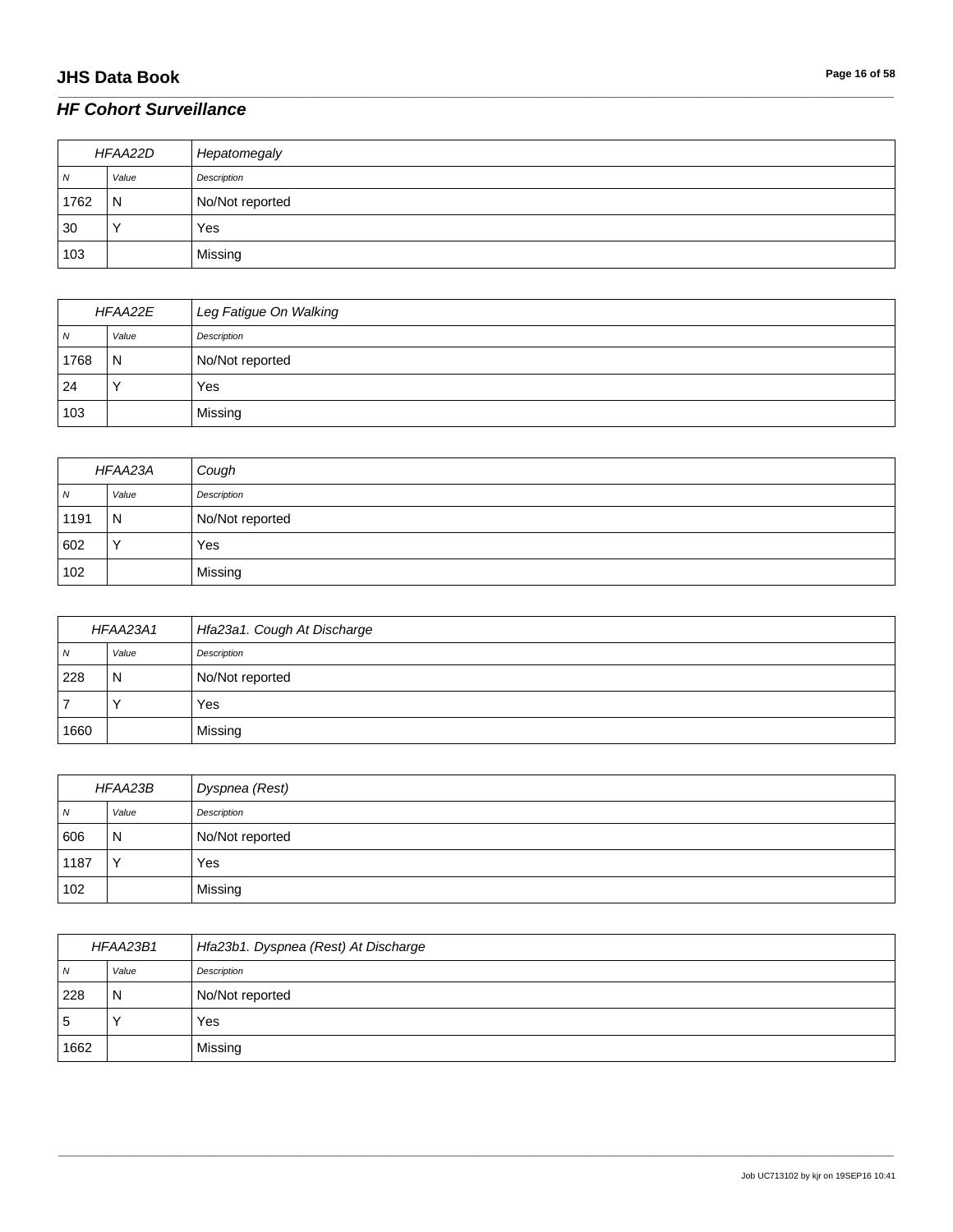## **JHS Data Book Page 17 of 58**

# *HF Cohort Surveillance*

| HFAA23C |       | Dyspnea (Walking) |
|---------|-------|-------------------|
| N       | Value | Description       |
| 590     | N     | No/Not reported   |
| 1202    |       | Yes               |
| 103     |       | Missing           |

\_\_\_\_\_\_\_\_\_\_\_\_\_\_\_\_\_\_\_\_\_\_\_\_\_\_\_\_\_\_\_\_\_\_\_\_\_\_\_\_\_\_\_\_\_\_\_\_\_\_\_\_\_\_\_\_\_\_\_\_\_\_\_\_\_\_\_\_\_\_\_\_\_\_\_\_\_\_\_\_\_\_\_\_\_\_\_\_\_\_\_\_\_\_\_\_\_\_\_\_\_\_\_\_\_\_\_\_\_\_\_\_\_\_\_\_\_\_\_\_\_\_\_\_\_\_\_\_\_\_\_\_\_\_\_\_\_\_\_\_\_\_\_\_\_\_\_\_\_\_\_\_\_\_\_\_\_\_\_\_\_\_\_\_\_\_\_\_\_\_\_\_\_\_\_\_\_\_\_\_\_\_\_\_\_\_\_\_\_\_\_\_\_

| HFAA23C1 |       | Hfa23c1. Dyspnea (Walking) At Discharge |
|----------|-------|-----------------------------------------|
| 7V       | Value | Description                             |
| 229      | N     | No/Not reported                         |
| G        |       | Yes                                     |
| 1661     |       | Missing                                 |

| HFAA23D |              | Dyspnea (Climbing Or Exertion) |
|---------|--------------|--------------------------------|
| N       | Value        | Description                    |
| 550     | N            | No/Not reported                |
| 1242    | $\checkmark$ | Yes                            |
| 103     |              | Missing                        |

| HFAA23D1 |       | Hfa23d1. Dyspnea (Climbing/Exertion) At Discharge |
|----------|-------|---------------------------------------------------|
| N        | Value | Description                                       |
| 228      | N     | No/Not reported                                   |
| 6        |       | Yes                                               |
| 1661     |       | Missing                                           |

| HFAA23E |              | Stops For Breath When Walking |
|---------|--------------|-------------------------------|
| N       | Value        | Description                   |
| 590     | N            | No/Not reported               |
| 1202    | $\checkmark$ | Yes                           |
| 103     |              | Missing                       |

| HFAA23E1 |       | Hfa23e1. Stops Breath Walking At Discharge |
|----------|-------|--------------------------------------------|
| 7V       | Value | Description                                |
| 229      | N     | No/Not reported                            |
| .5       |       | Yes                                        |
| 1661     |       | Missing                                    |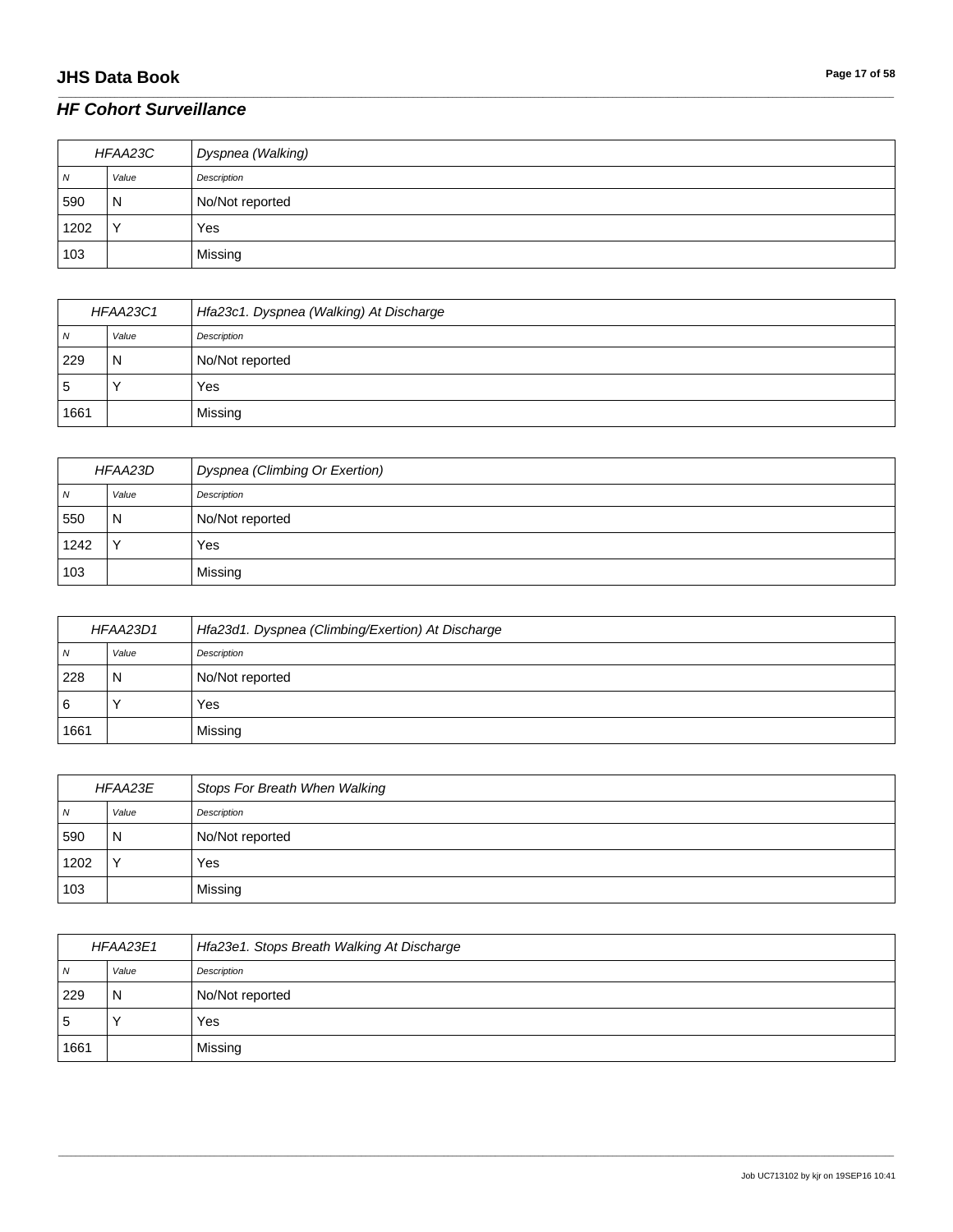## **JHS Data Book Page 18 of 58**

# *HF Cohort Surveillance*

| <b>HFAA23F</b> |       | Stops For Breath After 100 Yards |
|----------------|-------|----------------------------------|
| $\overline{N}$ | Value | Description                      |
| 589            | N     | No/Not reported                  |
| 1203           |       | Yes                              |
| 103            |       | Missing                          |

\_\_\_\_\_\_\_\_\_\_\_\_\_\_\_\_\_\_\_\_\_\_\_\_\_\_\_\_\_\_\_\_\_\_\_\_\_\_\_\_\_\_\_\_\_\_\_\_\_\_\_\_\_\_\_\_\_\_\_\_\_\_\_\_\_\_\_\_\_\_\_\_\_\_\_\_\_\_\_\_\_\_\_\_\_\_\_\_\_\_\_\_\_\_\_\_\_\_\_\_\_\_\_\_\_\_\_\_\_\_\_\_\_\_\_\_\_\_\_\_\_\_\_\_\_\_\_\_\_\_\_\_\_\_\_\_\_\_\_\_\_\_\_\_\_\_\_\_\_\_\_\_\_\_\_\_\_\_\_\_\_\_\_\_\_\_\_\_\_\_\_\_\_\_\_\_\_\_\_\_\_\_\_\_\_\_\_\_\_\_\_\_\_

| HFAA23G |           | Rhonchi         |
|---------|-----------|-----------------|
| N       | Value     | Description     |
| 1534    | N         | No/Not reported |
| 255     | $\lambda$ | Yes             |
| 106     |           | Missing         |

| HFAA23H |           | Paroxysmal Nocturnal Dyspnea |
|---------|-----------|------------------------------|
| 7V      | Value     | Description                  |
| 1561    | N         | No/Not reported              |
| 232     | $\lambda$ | Yes                          |
| 102     |           | Missing                      |

| HFAA23H1 |       | Hfa23h1. Paroxysmal Nocturnal Dsypnea At Discharge |
|----------|-------|----------------------------------------------------|
| N        | Value | Description                                        |
| 234      | N     | No/Not reported                                    |
|          |       | Yes                                                |
| 1660     |       | Missing                                            |

| HFAA23I |                | Orthopnea       |
|---------|----------------|-----------------|
| N       | Value          | Description     |
| 1409    | $\overline{N}$ | No/Not reported |
| 383     | $\check{ }$    | Yes             |
| 103     |                | Missing         |

| <b>HFAA2311</b> |       | Hfa23i1. Orthopnea At Discharge |
|-----------------|-------|---------------------------------|
| N               | Value | Description                     |
| 232             | N     | No/Not reported                 |
| 3               |       | Yes                             |
| 1660            |       | Missing                         |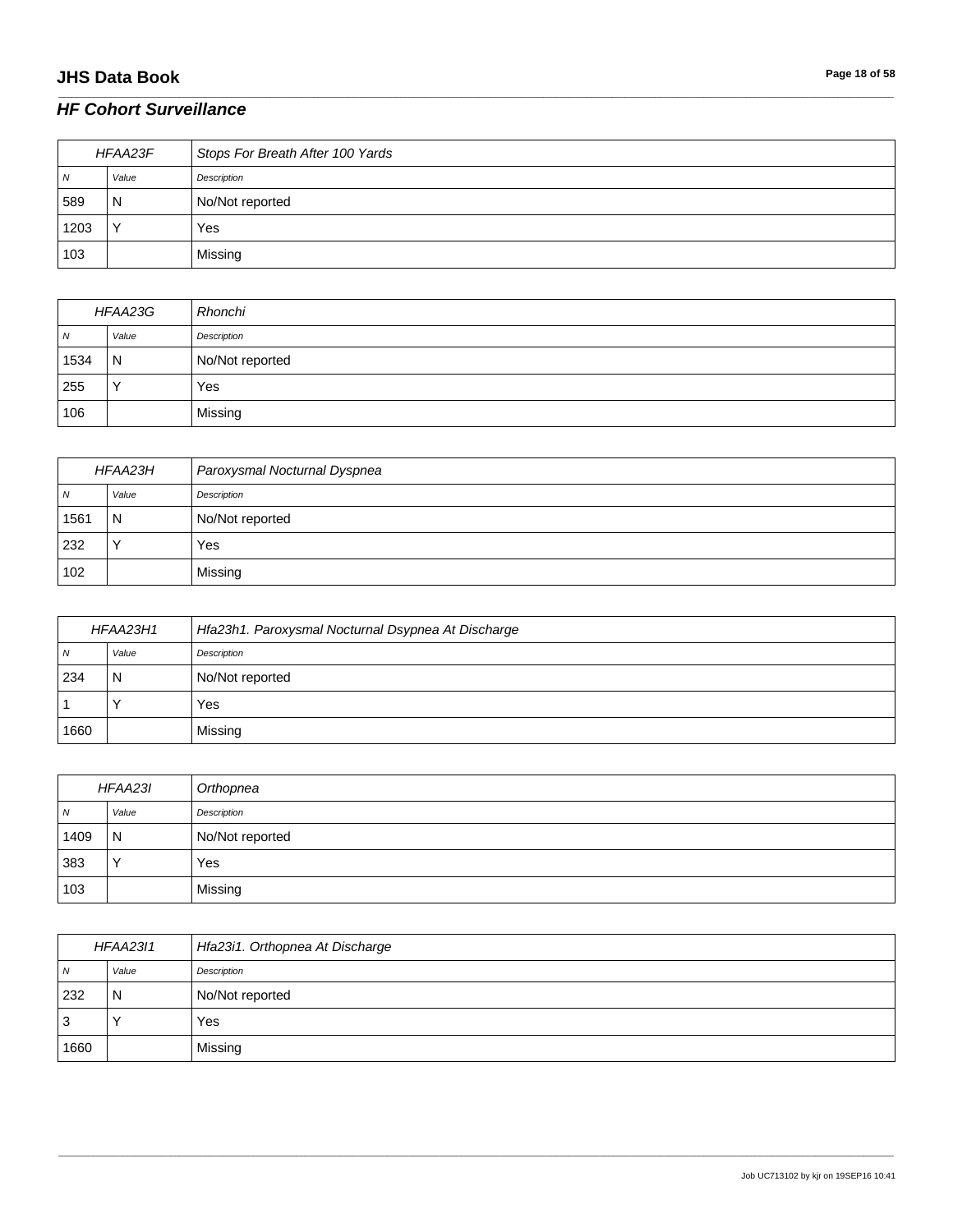## **JHS Data Book Page 19 of 58**

## *HF Cohort Surveillance*

| HFAA23J      |       | <b>Pulmonary Basilar Rales</b> |
|--------------|-------|--------------------------------|
| <sub>N</sub> | Value | Description                    |
| 1428         | N     | No/Not reported                |
| 365          |       | Yes                            |
| 102          |       | Missing                        |

\_\_\_\_\_\_\_\_\_\_\_\_\_\_\_\_\_\_\_\_\_\_\_\_\_\_\_\_\_\_\_\_\_\_\_\_\_\_\_\_\_\_\_\_\_\_\_\_\_\_\_\_\_\_\_\_\_\_\_\_\_\_\_\_\_\_\_\_\_\_\_\_\_\_\_\_\_\_\_\_\_\_\_\_\_\_\_\_\_\_\_\_\_\_\_\_\_\_\_\_\_\_\_\_\_\_\_\_\_\_\_\_\_\_\_\_\_\_\_\_\_\_\_\_\_\_\_\_\_\_\_\_\_\_\_\_\_\_\_\_\_\_\_\_\_\_\_\_\_\_\_\_\_\_\_\_\_\_\_\_\_\_\_\_\_\_\_\_\_\_\_\_\_\_\_\_\_\_\_\_\_\_\_\_\_\_\_\_\_\_\_\_\_

| HFAA23J1 |       | Hfa23j1. Pulmonary Basilar Rales At Discharge |
|----------|-------|-----------------------------------------------|
| 7V       | Value | Description                                   |
| 233      | N     | No/Not reported                               |
| ∠        |       | Yes                                           |
| 1660     |       | Missing                                       |

| HFAA23K |       | Rales (More Than Basilar) |
|---------|-------|---------------------------|
| 7V      | Value | Description               |
| 1535    | N     | No/Not reported           |
| 257     | v     | Yes                       |
| 103     |       | Missing                   |

| HFAA23K1 |       | Hfa23k1. Rales (More Than Basilar) At Discharge |
|----------|-------|-------------------------------------------------|
| N        | Value | Description                                     |
| 234      | N     | No/Not reported                                 |
|          |       | Yes                                             |
| 1660     |       | Missing                                         |

| HFAA23L |                | Wheezing        |
|---------|----------------|-----------------|
| N       | Value          | Description     |
| 1373    | $\overline{N}$ | No/Not reported |
| 418     | $\checkmark$   | Yes             |
| 104     |                | Missing         |

| HFAA23L1 |       | Hfa23I1. Wheezing At Discharge |
|----------|-------|--------------------------------|
| 7V       | Value | Description                    |
| 233      | N     | No/Not reported                |
| ▴        |       | Yes                            |
| 1660     |       | Missing                        |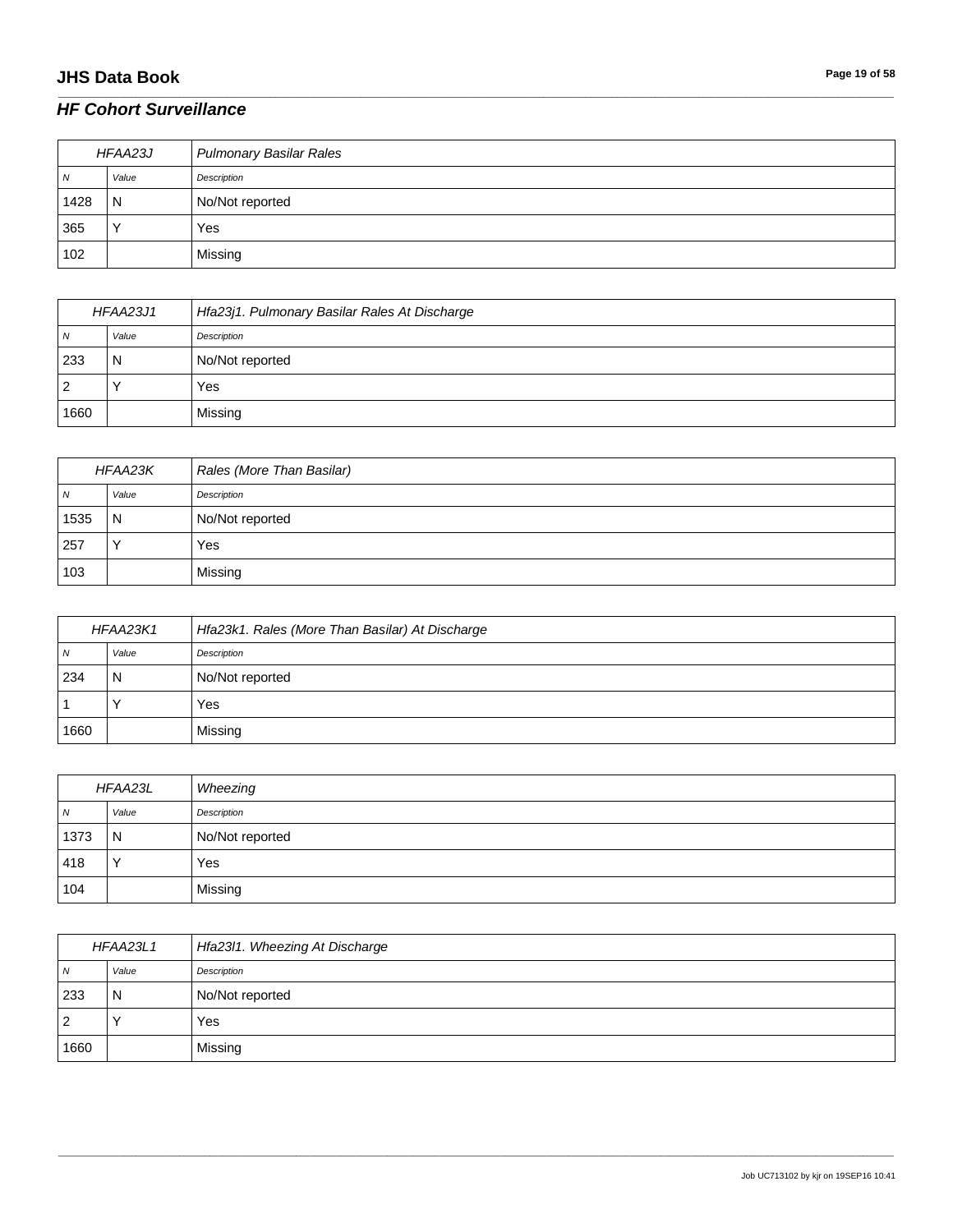## **JHS Data Book Page 20 of 58**

# *HF Cohort Surveillance*

| <b>HFAA23M</b> |       | Hfa23m. Vital Capacity (Decrs. 1/3) during Hosp Or Admis |
|----------------|-------|----------------------------------------------------------|
| N              | Value | Description                                              |
| 232            | N     | No/Not reported                                          |
| 3              |       | Yes                                                      |
| 1660           |       | Missing                                                  |

\_\_\_\_\_\_\_\_\_\_\_\_\_\_\_\_\_\_\_\_\_\_\_\_\_\_\_\_\_\_\_\_\_\_\_\_\_\_\_\_\_\_\_\_\_\_\_\_\_\_\_\_\_\_\_\_\_\_\_\_\_\_\_\_\_\_\_\_\_\_\_\_\_\_\_\_\_\_\_\_\_\_\_\_\_\_\_\_\_\_\_\_\_\_\_\_\_\_\_\_\_\_\_\_\_\_\_\_\_\_\_\_\_\_\_\_\_\_\_\_\_\_\_\_\_\_\_\_\_\_\_\_\_\_\_\_\_\_\_\_\_\_\_\_\_\_\_\_\_\_\_\_\_\_\_\_\_\_\_\_\_\_\_\_\_\_\_\_\_\_\_\_\_\_\_\_\_\_\_\_\_\_\_\_\_\_\_\_\_\_\_\_\_

| HFAA24A |       | S3 (Gallop)     |
|---------|-------|-----------------|
| N       | Value | Description     |
| 1711    | N     | No/Not reported |
| 80      |       | Yes             |
| 104     |       | Missing         |

| HFAA24A1 |       | Hfa24a1. S3 (Gallop) At Discharge |
|----------|-------|-----------------------------------|
| <b>N</b> | Value | Description                       |
| 232      | N     | No/Not reported                   |
| ت        |       | Yes                               |
| 1660     |       | Missing                           |

| HFAA24B |       | Hfa24b. S4 (Gallop) During Hospitalization |
|---------|-------|--------------------------------------------|
| N       | Value | Description                                |
| 253     | N     | No/Not reported                            |
|         |       | Yes                                        |
| 1635    |       | Missing                                    |

| HFAA24B1 |       | Hfa24b1. S4 (Gallop) At Discharge |
|----------|-------|-----------------------------------|
| N        | Value | Description                       |
| 234      | N     | No/Not reported                   |
|          |       | Yes                               |
| 1660     |       | Missing                           |

| HFAA24C |              | <b>Chest Pain</b> |
|---------|--------------|-------------------|
| N       | Value        | Description       |
| 1367    | N            | No/Not reported   |
| 425     | $\checkmark$ | Yes               |
| 103     |              | Missing           |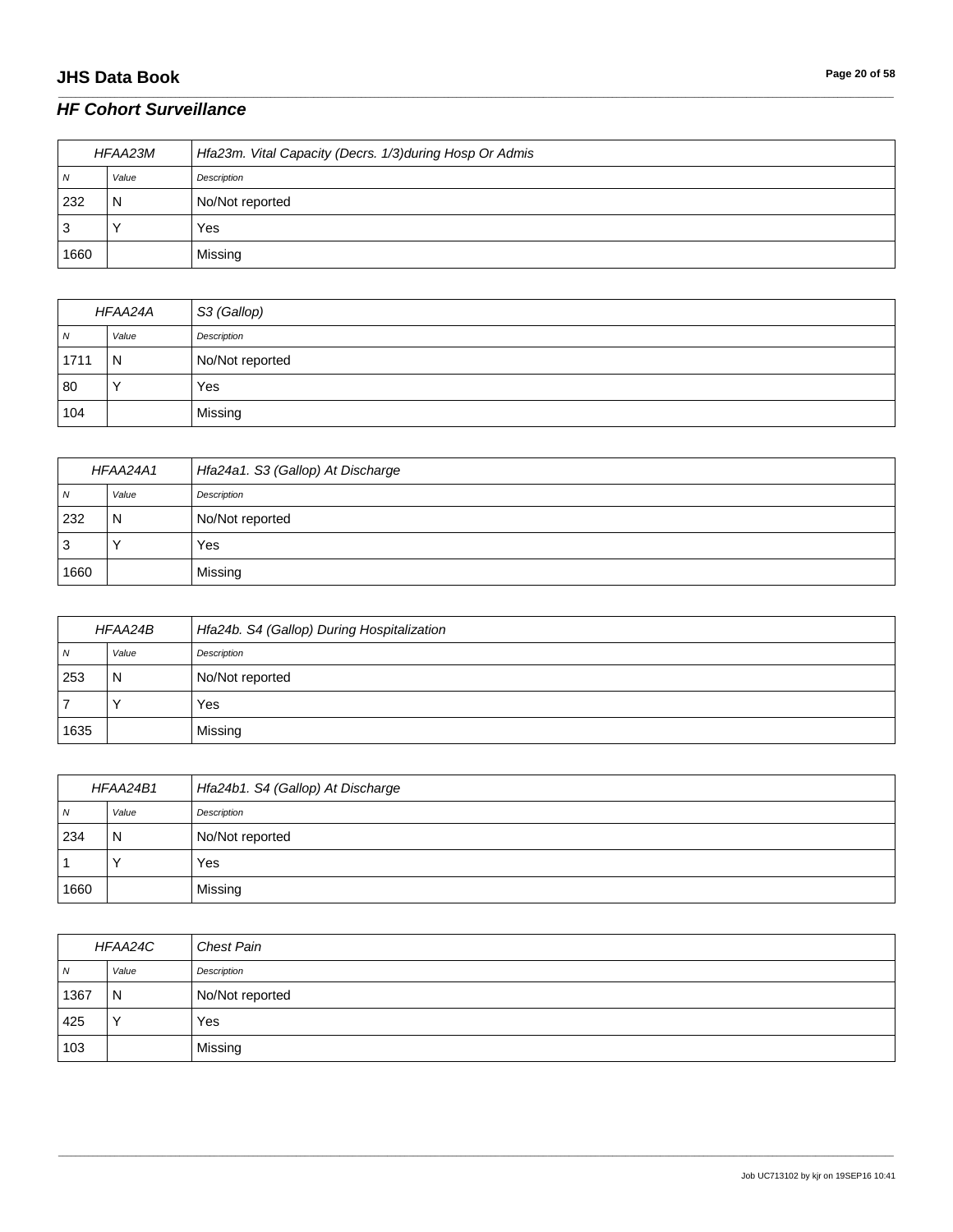## **JHS Data Book Page 21 of 58**

#### *HF Cohort Surveillance*

| HFAA24C1       |       | Hfa24c1. Chest Pain At Discharge |
|----------------|-------|----------------------------------|
| $\overline{N}$ | Value | Description                      |
| 234            | N     |                                  |
| 1661           |       | Missing                          |

\_\_\_\_\_\_\_\_\_\_\_\_\_\_\_\_\_\_\_\_\_\_\_\_\_\_\_\_\_\_\_\_\_\_\_\_\_\_\_\_\_\_\_\_\_\_\_\_\_\_\_\_\_\_\_\_\_\_\_\_\_\_\_\_\_\_\_\_\_\_\_\_\_\_\_\_\_\_\_\_\_\_\_\_\_\_\_\_\_\_\_\_\_\_\_\_\_\_\_\_\_\_\_\_\_\_\_\_\_\_\_\_\_\_\_\_\_\_\_\_\_\_\_\_\_\_\_\_\_\_\_\_\_\_\_\_\_\_\_\_\_\_\_\_\_\_\_\_\_\_\_\_\_\_\_\_\_\_\_\_\_\_\_\_\_\_\_\_\_\_\_\_\_\_\_\_\_\_\_\_\_\_\_\_\_\_\_\_\_\_\_\_\_

| HFAA24D        |       | Hfa24d. Nyha Class |
|----------------|-------|--------------------|
| $\overline{N}$ | Value | Description        |
|                |       |                    |
| 4              | 3     |                    |
| ່ວ             | 4     |                    |
| 225            | N     |                    |
| 1660           |       | Missing            |

| HFAA25 |       | Hfa25. Electrocardiogram Performed During Hosp |
|--------|-------|------------------------------------------------|
| 7V     | Value | Description                                    |
| 37     | N     | No/Not reported                                |
| 222    |       | Yes                                            |
| 1636   |       | Missing                                        |

| HFAA26A |       | Hfa26a. Mi (Age Undetermined) |
|---------|-------|-------------------------------|
| N       | Value | Description                   |
| 186     | N     | No/Not reported               |
| 37      |       | Yes                           |
| 1672    |       | Missing                       |

| HFAA26B        |       | Hfa26b. Ischemic Changes Or St-T Changes |
|----------------|-------|------------------------------------------|
| $\overline{N}$ | Value | Description                              |
| 156            | N     | No/Not reported                          |
| 67             |       | Yes                                      |
| 1672           |       | Missing                                  |

| HFAA26C    |       | Hfa26c. Atrial Fibrillation / Atrial Flutter |
|------------|-------|----------------------------------------------|
| $\sqrt{N}$ | Value | Description                                  |
| 194        | N     | No/Not reported                              |
| 29         |       | Yes                                          |
| 1672       |       | Missing                                      |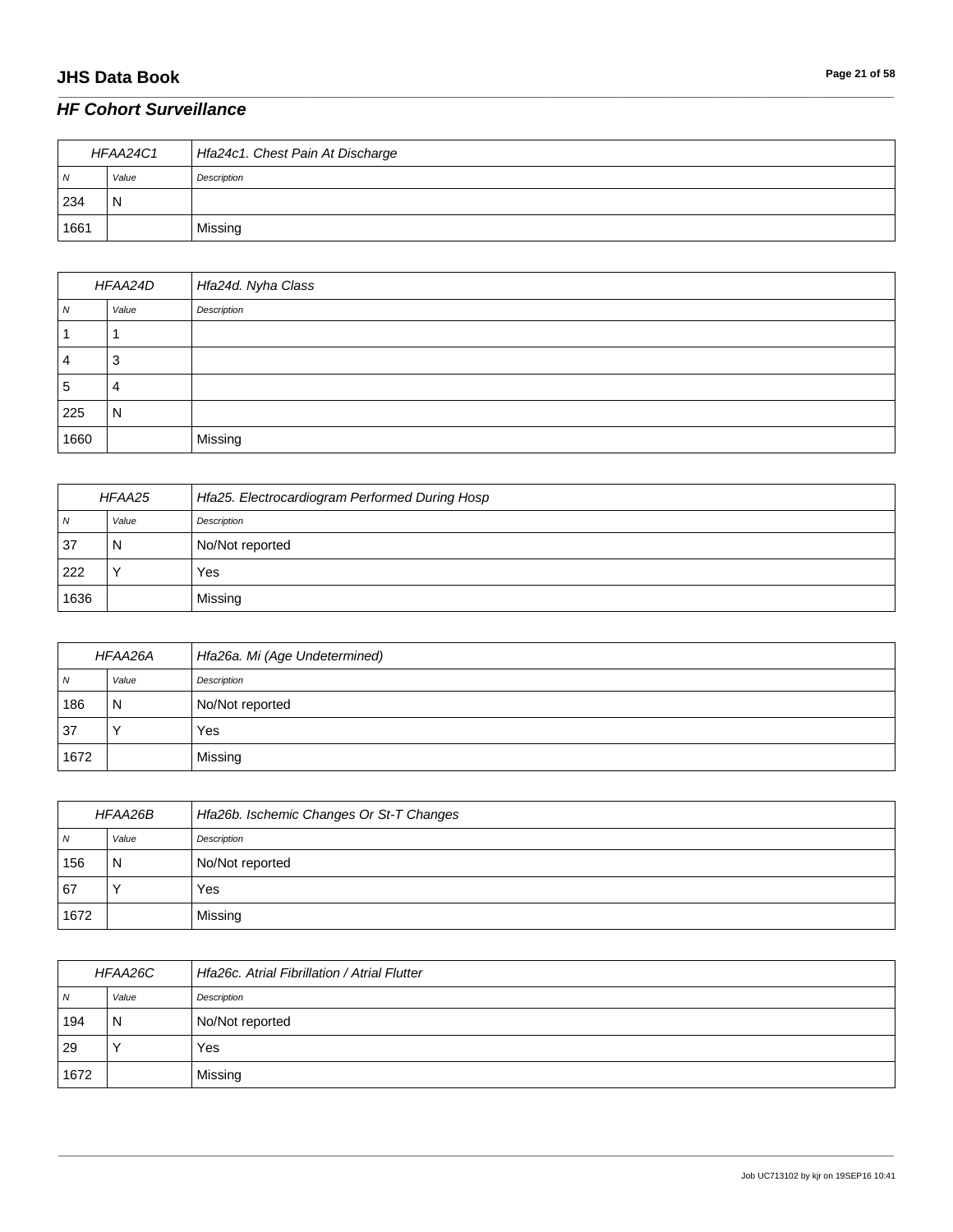## **JHS Data Book Page 22 of 58**

# *HF Cohort Surveillance*

| HFAA26C1       |       | Hfa26c1. On Telemetry |
|----------------|-------|-----------------------|
| $\overline{N}$ | Value | Description           |
| 187            | N     | No/Not reported       |
|                |       | Yes                   |
| 1701           |       | Missing               |

\_\_\_\_\_\_\_\_\_\_\_\_\_\_\_\_\_\_\_\_\_\_\_\_\_\_\_\_\_\_\_\_\_\_\_\_\_\_\_\_\_\_\_\_\_\_\_\_\_\_\_\_\_\_\_\_\_\_\_\_\_\_\_\_\_\_\_\_\_\_\_\_\_\_\_\_\_\_\_\_\_\_\_\_\_\_\_\_\_\_\_\_\_\_\_\_\_\_\_\_\_\_\_\_\_\_\_\_\_\_\_\_\_\_\_\_\_\_\_\_\_\_\_\_\_\_\_\_\_\_\_\_\_\_\_\_\_\_\_\_\_\_\_\_\_\_\_\_\_\_\_\_\_\_\_\_\_\_\_\_\_\_\_\_\_\_\_\_\_\_\_\_\_\_\_\_\_\_\_\_\_\_\_\_\_\_\_\_\_\_\_\_\_

| HFAA26D |       | Hfa26d. Left Ventricular Hypertrophy |
|---------|-------|--------------------------------------|
| 7V      | Value | Description                          |
| 183     | N     | No/Not reported                      |
| 39      |       | Yes                                  |
| 1673    |       | Missing                              |

| <b>HFAA26E</b> |           | Hfa26e, Left Bundle Branch Block |
|----------------|-----------|----------------------------------|
| N              | Value     | Description                      |
| 198            | N         | No/Not reported                  |
| 25             | $\lambda$ | Yes                              |
| 1672           |           | Missing                          |

| <b>HFAA26F</b> |       | Hfa26f. Ventricular Tachycardia |
|----------------|-------|---------------------------------|
| N              | Value | Description                     |
| 214            | N     | No/Not reported                 |
| 9              |       | Yes                             |
| 1672           |       | Missing                         |

| HFAA26F1       |       | Hfa26f1. On Telemetry |
|----------------|-------|-----------------------|
| $\overline{N}$ | Value | Description           |
| 207            | N     | No/Not reported       |
|                |       | Yes                   |
| 1681           |       | Missing               |

| HFAA27 |              | <b>Chest X-Ray During This Hospitalization?</b> |
|--------|--------------|-------------------------------------------------|
| N      | Value        | Description                                     |
| 206    | N            | No/Not reported                                 |
| 1581   | $\checkmark$ | Yes                                             |
| 108    |              | Missing                                         |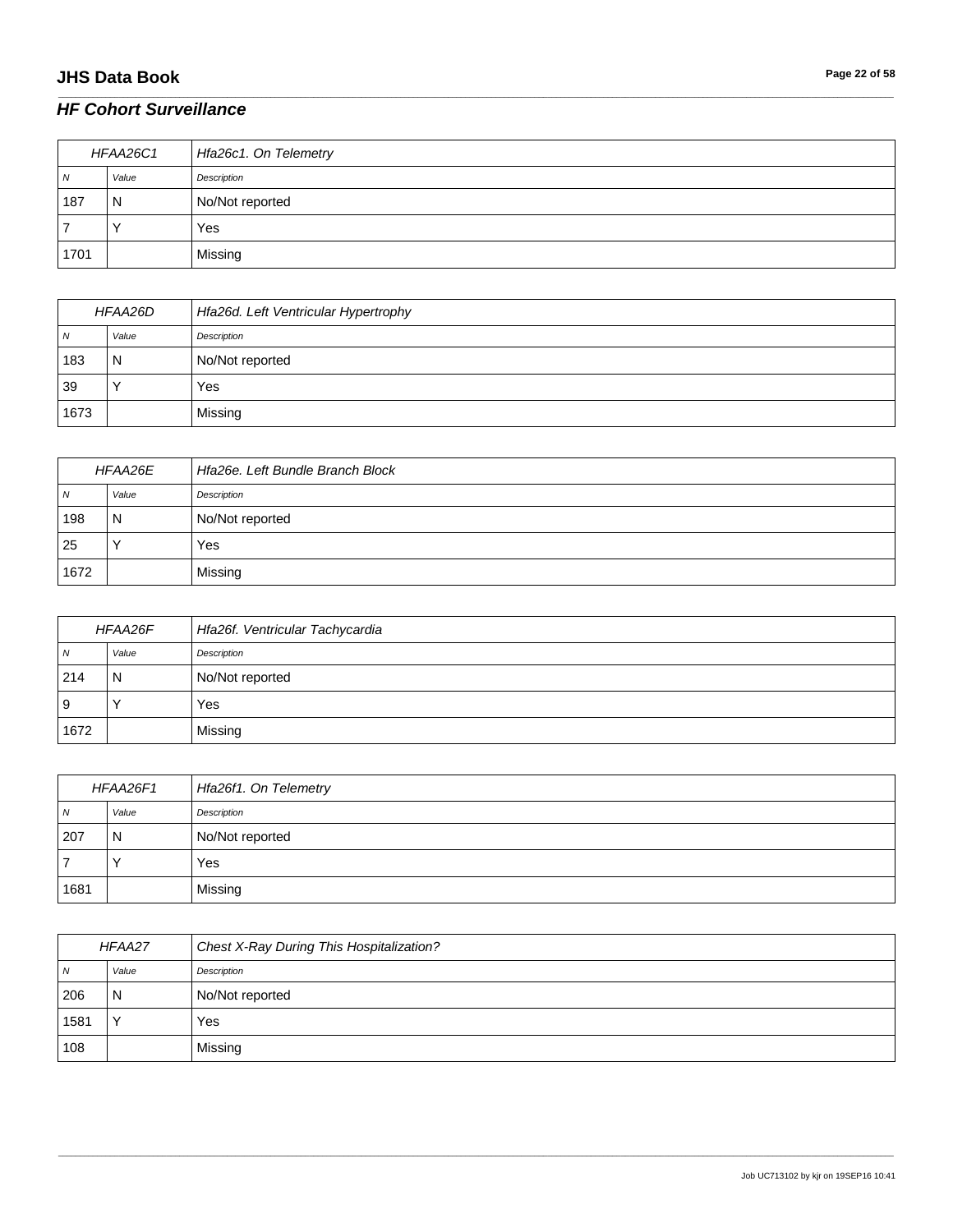## **JHS Data Book Page 23 of 58**

# *HF Cohort Surveillance*

| HFAA28A |       | Hfa28a. Chest X-Ray:alveolar Infiltrates |
|---------|-------|------------------------------------------|
| N       | Value | Description                              |
| 165     | N     | No/Not reported                          |
| 61      |       | Yes                                      |
| 1669    |       | Missing                                  |

\_\_\_\_\_\_\_\_\_\_\_\_\_\_\_\_\_\_\_\_\_\_\_\_\_\_\_\_\_\_\_\_\_\_\_\_\_\_\_\_\_\_\_\_\_\_\_\_\_\_\_\_\_\_\_\_\_\_\_\_\_\_\_\_\_\_\_\_\_\_\_\_\_\_\_\_\_\_\_\_\_\_\_\_\_\_\_\_\_\_\_\_\_\_\_\_\_\_\_\_\_\_\_\_\_\_\_\_\_\_\_\_\_\_\_\_\_\_\_\_\_\_\_\_\_\_\_\_\_\_\_\_\_\_\_\_\_\_\_\_\_\_\_\_\_\_\_\_\_\_\_\_\_\_\_\_\_\_\_\_\_\_\_\_\_\_\_\_\_\_\_\_\_\_\_\_\_\_\_\_\_\_\_\_\_\_\_\_\_\_\_\_\_

| HFAA28B  |             | Alveolar/Pulmonary Edema |
|----------|-------------|--------------------------|
| <b>N</b> | Value       | Description              |
| 1378     | N           | No/Not reported          |
| 209      | $\check{ }$ | Yes                      |
| 308      |             | Missing                  |

| HFAA28C |              | Interstitial Pulmonary Edema |
|---------|--------------|------------------------------|
| N       | Value        | Description                  |
| 1168    | N            | No/Not reported              |
| 419     | $\checkmark$ | Yes                          |
| 308     |              | Missing                      |

| HFAA28D    |       | Cardiomegaly    |
|------------|-------|-----------------|
| $\sqrt{N}$ | Value | Description     |
| 616        | N     | No/Not reported |
| 971        |       | Yes             |
| 308        |       | Missing         |

| <b>HFAA28E</b> |       | Cephalization/Upper Zone Redistribution |
|----------------|-------|-----------------------------------------|
| N              | Value | Description                             |
| 1516           | N     | No/Not reported                         |
| 71             |       | Yes                                     |
| 308            |       | Missing                                 |

| HFAA28F |       | Hfa28f. Chest X-Ray:congestive Heart Failure |
|---------|-------|----------------------------------------------|
| 7V      | Value | Description                                  |
| 189     | N     | No/Not reported                              |
| 37      |       | Yes                                          |
| 1669    |       | Missing                                      |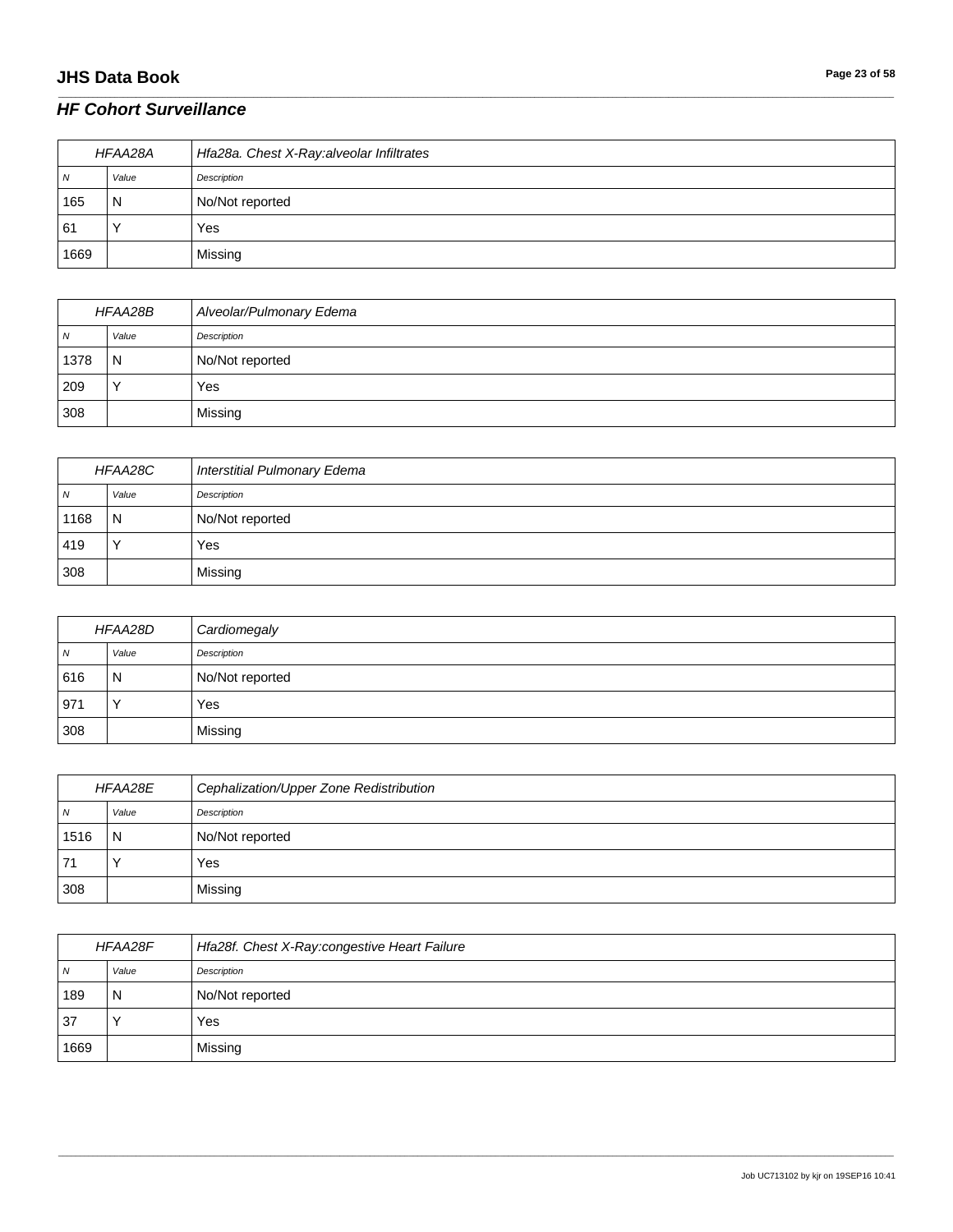## **JHS Data Book Page 24 of 58**

# *HF Cohort Surveillance*

| HFAA28G |       | <b>Bilateral Pleural Effusion</b> |
|---------|-------|-----------------------------------|
| N       | Value | Description                       |
| 1335    | N     | No/Not reported                   |
| 253     |       | Yes                               |
| 1307    |       | Missing                           |

\_\_\_\_\_\_\_\_\_\_\_\_\_\_\_\_\_\_\_\_\_\_\_\_\_\_\_\_\_\_\_\_\_\_\_\_\_\_\_\_\_\_\_\_\_\_\_\_\_\_\_\_\_\_\_\_\_\_\_\_\_\_\_\_\_\_\_\_\_\_\_\_\_\_\_\_\_\_\_\_\_\_\_\_\_\_\_\_\_\_\_\_\_\_\_\_\_\_\_\_\_\_\_\_\_\_\_\_\_\_\_\_\_\_\_\_\_\_\_\_\_\_\_\_\_\_\_\_\_\_\_\_\_\_\_\_\_\_\_\_\_\_\_\_\_\_\_\_\_\_\_\_\_\_\_\_\_\_\_\_\_\_\_\_\_\_\_\_\_\_\_\_\_\_\_\_\_\_\_\_\_\_\_\_\_\_\_\_\_\_\_\_\_

| HFAA28H  |       | <b>Unilateral Pleural Effusion</b> |
|----------|-------|------------------------------------|
| <b>N</b> | Value | Description                        |
| 1410     | N     | No/Not reported                    |
| 178      |       | Yes                                |
| 307      |       | Missing                            |

| HFAA28I |       | Hfa28i. Chest X-Ray:pulmonary Vascular Congestion |
|---------|-------|---------------------------------------------------|
| N       | Value | Description                                       |
| 181     | N     | No/Not reported                                   |
| 45      |       | Yes                                               |
| 1669    |       | Missing                                           |

| HFAA28J |       | Hfa28j. Chest X-Ray:kerley B Lines |
|---------|-------|------------------------------------|
| N       | Value | Description                        |
| 208     | N     | No/Not reported                    |
| 2       |       | Yes                                |
| 1685    |       | Missing                            |

| HFAA28K |                | Cardiothoracic Ratio = $0.5$ |
|---------|----------------|------------------------------|
| N       | Value          | Description                  |
| 1585    | $\overline{N}$ | No/Not reported              |
| 3       |                | Yes                          |
| 1307    |                | Missing                      |

| HFAA28L      |       | Congestive Heart Failure/ Pulmonary Vascular Congestion |
|--------------|-------|---------------------------------------------------------|
| <sub>N</sub> | Value | Description                                             |
| 951          | N     | No/Not reported                                         |
| 410          |       | Yes                                                     |
| 534          |       | Missing                                                 |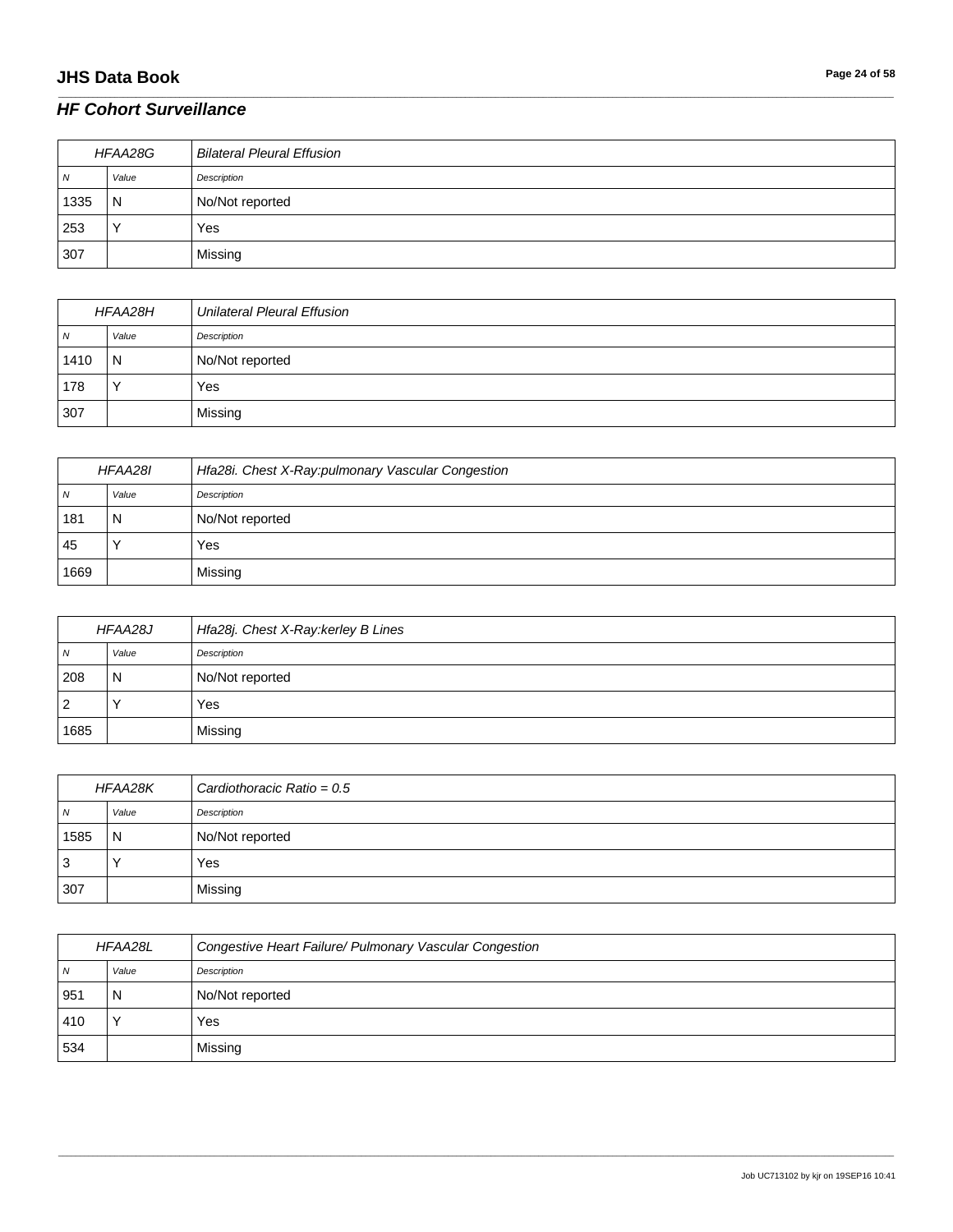## **JHS Data Book Page 25 of 58**

#### *HF Cohort Surveillance*

| HFAA29 |       | Transthoracic Echocardiogram Performed? |
|--------|-------|-----------------------------------------|
| N      | Value | Description                             |
| 816    | N     | No/Not reported                         |
| 977    |       | Yes                                     |
| 102    |       | Missing                                 |

\_\_\_\_\_\_\_\_\_\_\_\_\_\_\_\_\_\_\_\_\_\_\_\_\_\_\_\_\_\_\_\_\_\_\_\_\_\_\_\_\_\_\_\_\_\_\_\_\_\_\_\_\_\_\_\_\_\_\_\_\_\_\_\_\_\_\_\_\_\_\_\_\_\_\_\_\_\_\_\_\_\_\_\_\_\_\_\_\_\_\_\_\_\_\_\_\_\_\_\_\_\_\_\_\_\_\_\_\_\_\_\_\_\_\_\_\_\_\_\_\_\_\_\_\_\_\_\_\_\_\_\_\_\_\_\_\_\_\_\_\_\_\_\_\_\_\_\_\_\_\_\_\_\_\_\_\_\_\_\_\_\_\_\_\_\_\_\_\_\_\_\_\_\_\_\_\_\_\_\_\_\_\_\_\_\_\_\_\_\_\_\_\_

| HFAA29A        |       | Q29a - Tte:date         |
|----------------|-------|-------------------------|
| $\overline{N}$ | Value | Description             |
| 964            | Range | 01/03/2005 - 12/20/2013 |
| 931            |       | Missing                 |

| HFAA29B        |       | Q29b - Tte:ejection Fraction                               |
|----------------|-------|------------------------------------------------------------|
| $\overline{N}$ | Value | Description                                                |
| 949            | Range | $(median=50 \text{ mean}=44.8 \text{ std}=18.3)$<br>5 - 85 |
| 946            |       | Missing                                                    |

| HFAA29C        |       | Q29c - Tte:wall Thickness-Septal            |
|----------------|-------|---------------------------------------------|
| $\overline{M}$ | Value | Description                                 |
| 811            | Range | 0.1 - 26 (median=1.36 mean=4.519 std=5.603) |
| 1084           |       | Missing                                     |

| HFAA29C1 |       | Wall Thickness: Septal: Units Of Measure |
|----------|-------|------------------------------------------|
| N        | Value | Description                              |
| 501      |       | cm                                       |
| 304      | 2     | mm                                       |
| 1090     |       | Missing                                  |

| HFAA29C2       |       | Q29c2 - Tte:wall Thickness-Posterior     |
|----------------|-------|------------------------------------------|
| $\overline{M}$ | Value | Description                              |
| 811            | Range | 0.5 - 36 (median=1.3 mean=4.27 std=5.42) |
| 1084           |       | Missing                                  |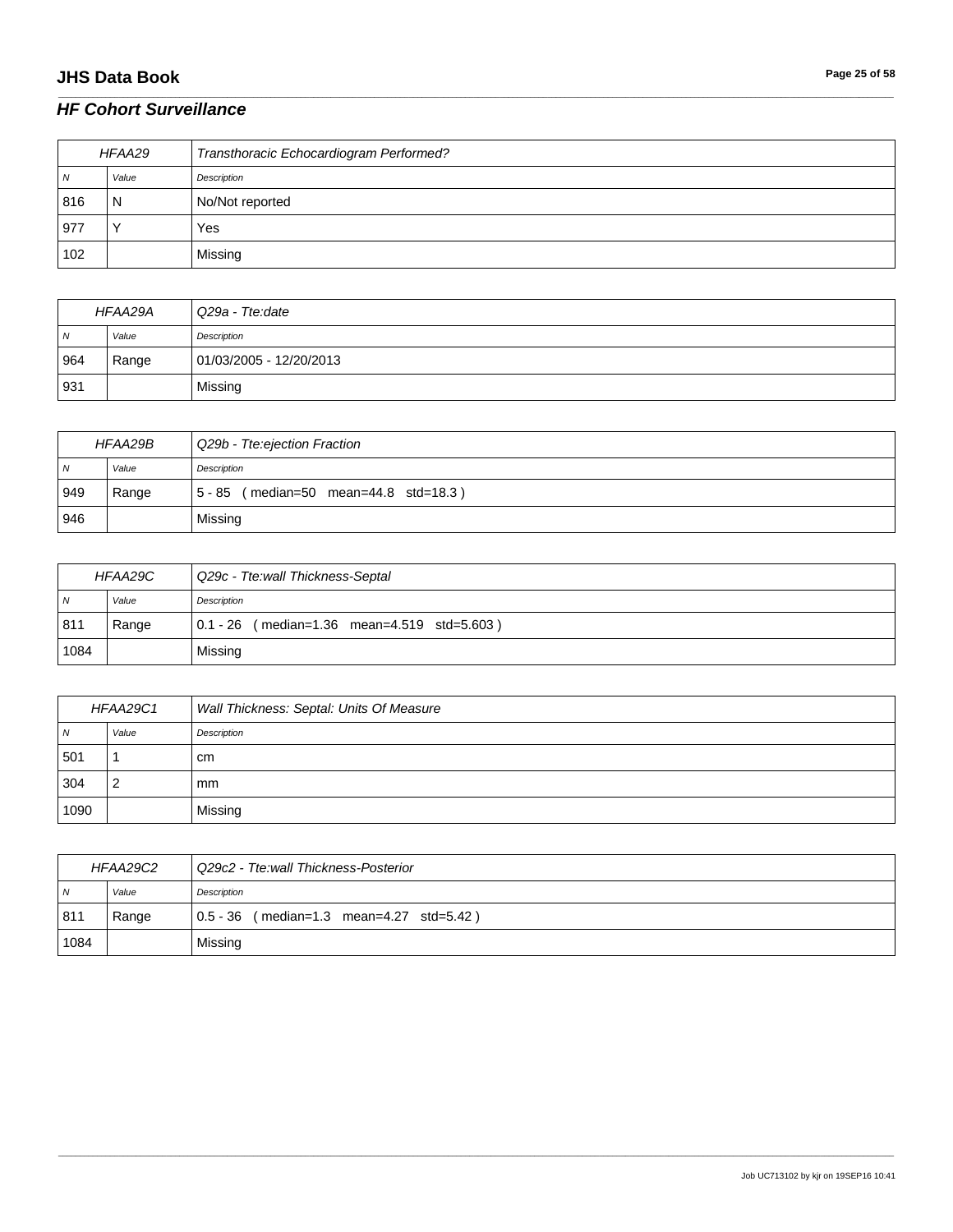## **JHS Data Book Page 26 of 58**

#### *HF Cohort Surveillance*

| HFAA29C3 |       | Wall Thickness: Posterior: Units Of Measure |
|----------|-------|---------------------------------------------|
| N        | Value | Description                                 |
| 503      |       | cm                                          |
| 302      |       | <sub>mm</sub>                               |
| 1090     |       | Missing                                     |

\_\_\_\_\_\_\_\_\_\_\_\_\_\_\_\_\_\_\_\_\_\_\_\_\_\_\_\_\_\_\_\_\_\_\_\_\_\_\_\_\_\_\_\_\_\_\_\_\_\_\_\_\_\_\_\_\_\_\_\_\_\_\_\_\_\_\_\_\_\_\_\_\_\_\_\_\_\_\_\_\_\_\_\_\_\_\_\_\_\_\_\_\_\_\_\_\_\_\_\_\_\_\_\_\_\_\_\_\_\_\_\_\_\_\_\_\_\_\_\_\_\_\_\_\_\_\_\_\_\_\_\_\_\_\_\_\_\_\_\_\_\_\_\_\_\_\_\_\_\_\_\_\_\_\_\_\_\_\_\_\_\_\_\_\_\_\_\_\_\_\_\_\_\_\_\_\_\_\_\_\_\_\_\_\_\_\_\_\_\_\_\_\_

| HFAA29D1 |       | Left Ventricular Hypertrophy (Lvh) |
|----------|-------|------------------------------------|
| N        | Value | Description                        |
| 154      | D     | Moderate                           |
| 179      | Е     | None                               |
| 197      | м     | Mild                               |
| 226      | N     | <b>NR</b>                          |
| 138      | P     | Present                            |
| 69       | S     | Severe                             |
| 932      |       | Missing                            |

| HFAA29D10  |       | <b>Pulmonary Hypertension</b> |
|------------|-------|-------------------------------|
| ${\cal N}$ | Value | Description                   |
| 82         | D     | Moderate                      |
| 50         | Е     | None                          |
| 21         | M     | Mild                          |
| 686        | N     | <b>NR</b>                     |
| 25         | P     | Present                       |
| 77         | S     | Severe                        |
| 954        |       | Missing                       |

| HFAA29D11 |       | <b>Regional Wall Motion Abnormality</b> |
|-----------|-------|-----------------------------------------|
| N         | Value | Description                             |
| 743       | N     | No/Unknown/NR                           |
| 224       |       | Yes                                     |
| 928       |       | Missing                                 |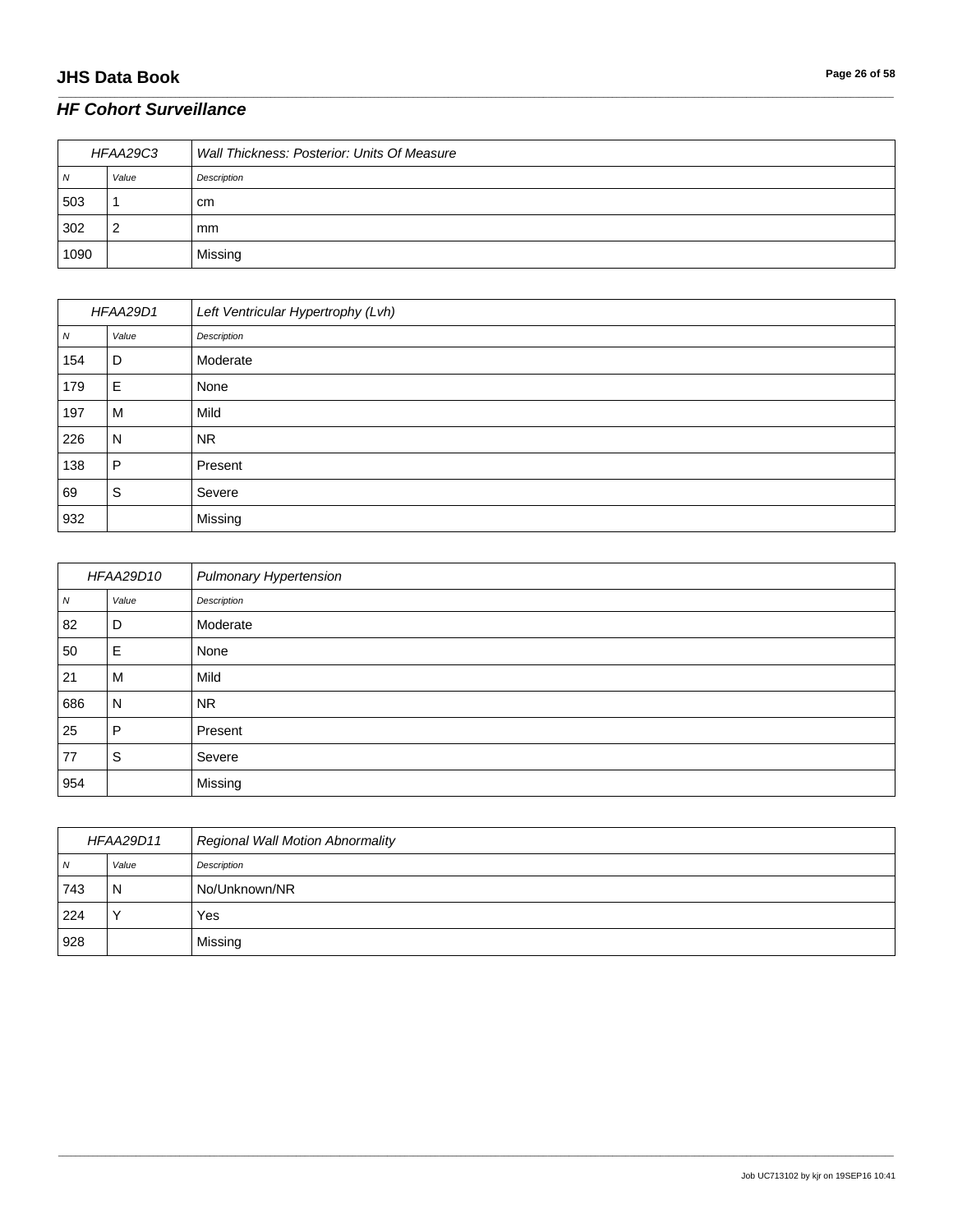## **JHS Data Book Page 27 of 58**

## *HF Cohort Surveillance*

| HFAA29D12      |       | <b>Dilated Left Ventricle</b> |
|----------------|-------|-------------------------------|
| $\overline{N}$ | Value | Description                   |
| 749            | N     | No/Unknown/NR                 |
| 219            |       | Yes                           |
| 927            |       | Missing                       |

\_\_\_\_\_\_\_\_\_\_\_\_\_\_\_\_\_\_\_\_\_\_\_\_\_\_\_\_\_\_\_\_\_\_\_\_\_\_\_\_\_\_\_\_\_\_\_\_\_\_\_\_\_\_\_\_\_\_\_\_\_\_\_\_\_\_\_\_\_\_\_\_\_\_\_\_\_\_\_\_\_\_\_\_\_\_\_\_\_\_\_\_\_\_\_\_\_\_\_\_\_\_\_\_\_\_\_\_\_\_\_\_\_\_\_\_\_\_\_\_\_\_\_\_\_\_\_\_\_\_\_\_\_\_\_\_\_\_\_\_\_\_\_\_\_\_\_\_\_\_\_\_\_\_\_\_\_\_\_\_\_\_\_\_\_\_\_\_\_\_\_\_\_\_\_\_\_\_\_\_\_\_\_\_\_\_\_\_\_\_\_\_\_

| HFAA29D13 |       | <b>Dilated Right Ventricle</b> |
|-----------|-------|--------------------------------|
| N         | Value | Description                    |
| 806       | N     | No/Unknown/NR                  |
| 162       |       | Yes                            |
| 927       |       | Missing                        |

| HFAA29D14 |              | <b>Diastolic Dysfunction</b> |
|-----------|--------------|------------------------------|
| <b>N</b>  | Value        | Description                  |
| 774       | N            | No/Unknown/NR                |
| 193       | $\checkmark$ | Yes                          |
| 928       |              | Missing                      |

| HFAA29D2   |       | Impaired Lv Systolic Function |
|------------|-------|-------------------------------|
| ${\cal N}$ | Value | Description                   |
| 79         | D     | Moderate                      |
| 422        | Е     | None                          |
| 51         | M     | Mild                          |
| 181        | N     | <b>NR</b>                     |
| 68         | P     | Present                       |
| 165        | S     | Severe                        |
| 929        |       | Missing                       |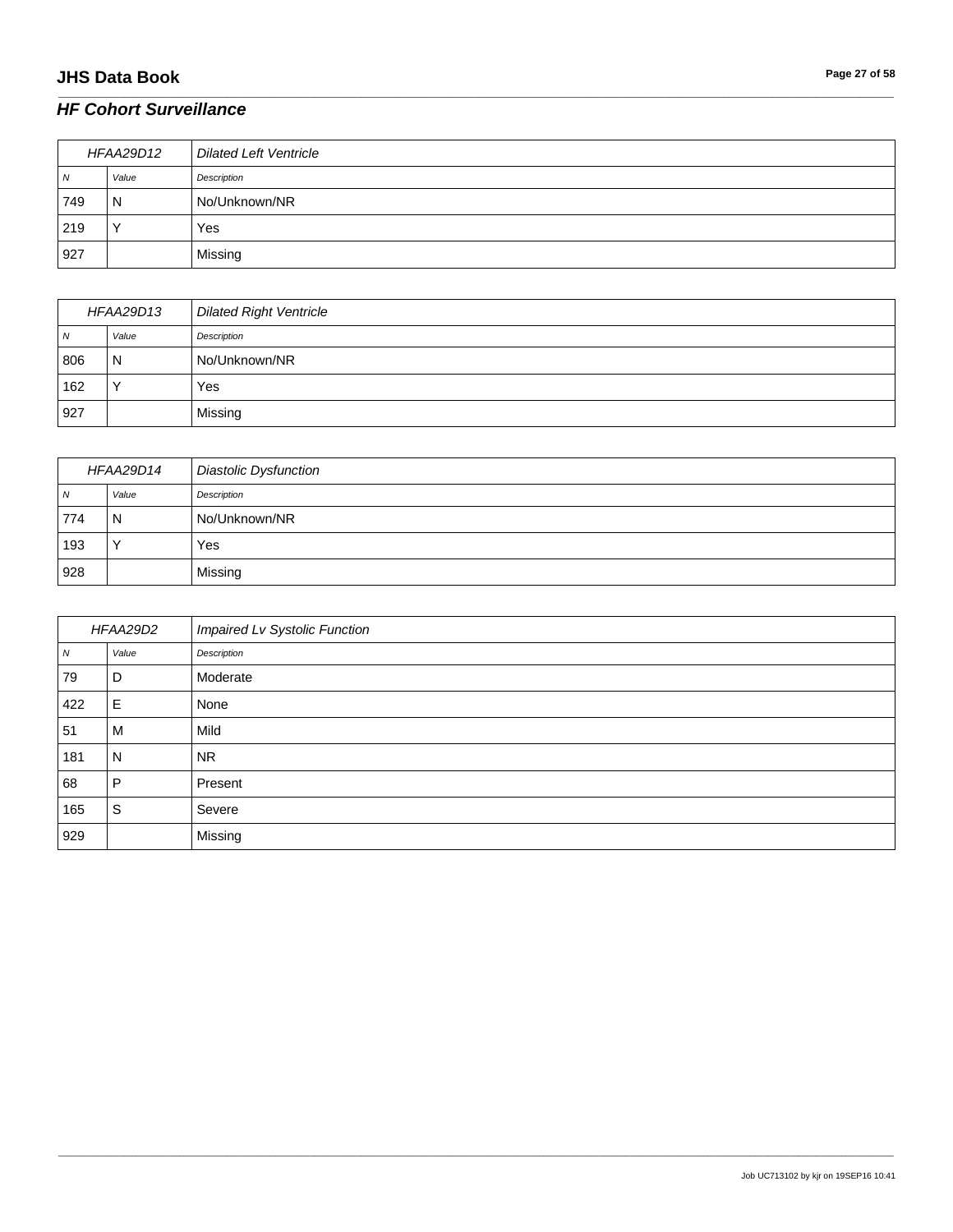## *HF Cohort Surveillance*

| HFAA29D3         |       | Impaired Rv Systolic Function |
|------------------|-------|-------------------------------|
| $\boldsymbol{N}$ | Value | Description                   |
| 12               | D     | Moderate                      |
| 385              | Е     | None                          |
| 23               | M     | Mild                          |
| 492              | N     | <b>NR</b>                     |
| 45               | P     | Present                       |
| 4                | S     | Severe                        |
| 934              |       | Missing                       |

\_\_\_\_\_\_\_\_\_\_\_\_\_\_\_\_\_\_\_\_\_\_\_\_\_\_\_\_\_\_\_\_\_\_\_\_\_\_\_\_\_\_\_\_\_\_\_\_\_\_\_\_\_\_\_\_\_\_\_\_\_\_\_\_\_\_\_\_\_\_\_\_\_\_\_\_\_\_\_\_\_\_\_\_\_\_\_\_\_\_\_\_\_\_\_\_\_\_\_\_\_\_\_\_\_\_\_\_\_\_\_\_\_\_\_\_\_\_\_\_\_\_\_\_\_\_\_\_\_\_\_\_\_\_\_\_\_\_\_\_\_\_\_\_\_\_\_\_\_\_\_\_\_\_\_\_\_\_\_\_\_\_\_\_\_\_\_\_\_\_\_\_\_\_\_\_\_\_\_\_\_\_\_\_\_\_\_\_\_\_\_\_\_

| HFAA29D4   |                | <b>Aortic Regurgitation</b> |
|------------|----------------|-----------------------------|
| ${\cal N}$ | Value          | Description                 |
| 59         | D              | Moderate                    |
| 446        | Ε              | None                        |
| 151        | M              | Mild                        |
| 297        | $\overline{N}$ | <b>NR</b>                   |
| 7          | P              | Present                     |
| 8          | S              | Severe                      |
| 927        |                | Missing                     |

| HFAA29D5         |       | <b>Aortic Stenosis</b> |
|------------------|-------|------------------------|
| $\boldsymbol{N}$ | Value | Description            |
| 20               | D     | Moderate               |
| 569              | Е     | None                   |
| 48               | M     | Mild                   |
| 288              | N     | <b>NR</b>              |
| 14               | P     | Present                |
| 26               | S     | Severe                 |
| 930              |       | Missing                |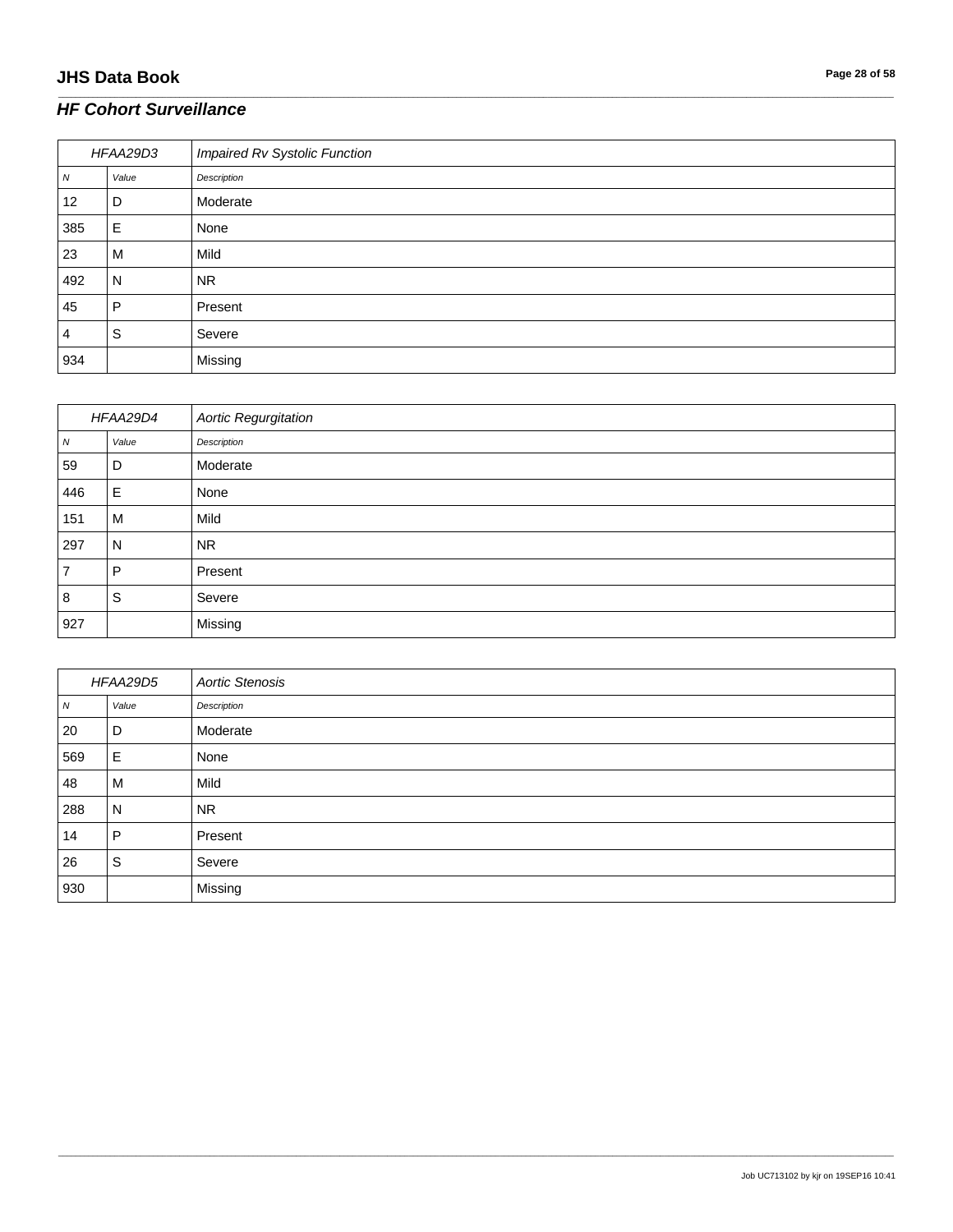## *HF Cohort Surveillance*

| HFAA29D6 |       | <b>Tricuspid Regurgitation</b> |
|----------|-------|--------------------------------|
| N        | Value | Description                    |
| 224      | D     | Moderate                       |
| 171      | Е     | None                           |
| 340      | м     | Mild                           |
| 134      | N     | <b>NR</b>                      |
| 11       | P     | Present                        |
| 88       | S     | Severe                         |
| 927      |       | Missing                        |

\_\_\_\_\_\_\_\_\_\_\_\_\_\_\_\_\_\_\_\_\_\_\_\_\_\_\_\_\_\_\_\_\_\_\_\_\_\_\_\_\_\_\_\_\_\_\_\_\_\_\_\_\_\_\_\_\_\_\_\_\_\_\_\_\_\_\_\_\_\_\_\_\_\_\_\_\_\_\_\_\_\_\_\_\_\_\_\_\_\_\_\_\_\_\_\_\_\_\_\_\_\_\_\_\_\_\_\_\_\_\_\_\_\_\_\_\_\_\_\_\_\_\_\_\_\_\_\_\_\_\_\_\_\_\_\_\_\_\_\_\_\_\_\_\_\_\_\_\_\_\_\_\_\_\_\_\_\_\_\_\_\_\_\_\_\_\_\_\_\_\_\_\_\_\_\_\_\_\_\_\_\_\_\_\_\_\_\_\_\_\_\_\_

| HFAA29D7   |       | <b>Mitral Regurgitation</b> |
|------------|-------|-----------------------------|
| ${\cal N}$ | Value | Description                 |
| 170        | D     | Moderate                    |
| 259        | Е     | None                        |
| 319        | M     | Mild                        |
| 154        | N     | <b>NR</b>                   |
| $\sqrt{5}$ | P     | Present                     |
| 63         | S     | Severe                      |
| 925        |       | Missing                     |

| HFAA29D8         |       | <b>Mitral Stenosis</b> |
|------------------|-------|------------------------|
| $\boldsymbol{N}$ | Value | Description            |
| 14               | D     | Moderate               |
| 512              | Е     | None                   |
| 22               | M     | Mild                   |
| 396              | N     | <b>NR</b>              |
| 15               | P     | Present                |
| 6                | S     | Severe                 |
| 930              |       | Missing                |

| HFAA29D9       |       | Q29d9 - Tte:estimated Rvsp/Pasp              |
|----------------|-------|----------------------------------------------|
| $\overline{N}$ | Value | Description                                  |
| 788            | Range | $(median=45 mean=47.4 std=16.3)$<br>10 - 125 |
| 1107           |       | Missing                                      |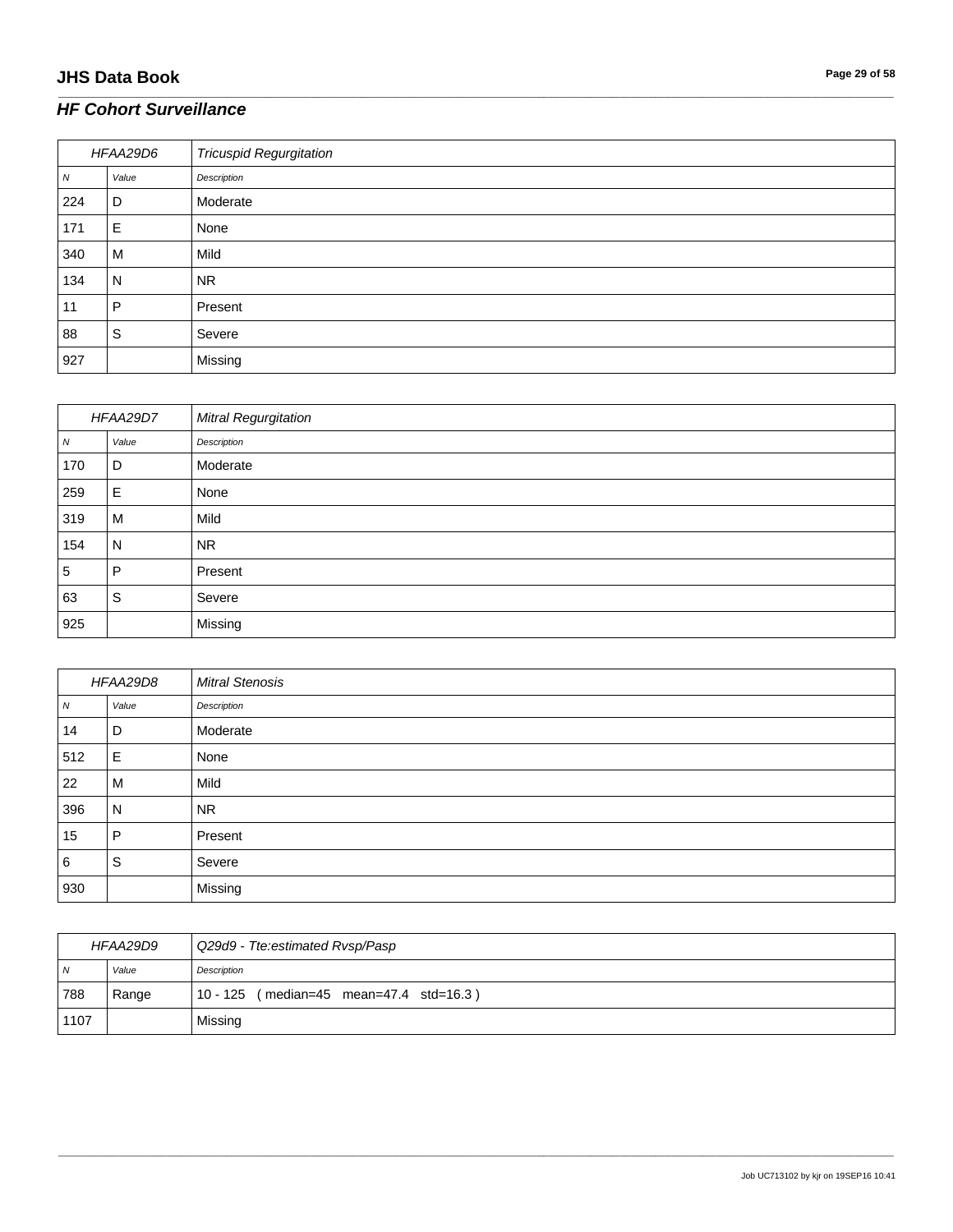## **JHS Data Book Page 30 of 58**

#### *HF Cohort Surveillance*

| HFAA29D9A      |       | Q29d9a-Tte:tr Jet Velocity                     |
|----------------|-------|------------------------------------------------|
| N <sub>N</sub> | Value | Description                                    |
| 153            | Range | $0.8 - 8.6$ (median=2.75 mean=2.764 std=0.791) |
| 1742           |       | Missing                                        |

\_\_\_\_\_\_\_\_\_\_\_\_\_\_\_\_\_\_\_\_\_\_\_\_\_\_\_\_\_\_\_\_\_\_\_\_\_\_\_\_\_\_\_\_\_\_\_\_\_\_\_\_\_\_\_\_\_\_\_\_\_\_\_\_\_\_\_\_\_\_\_\_\_\_\_\_\_\_\_\_\_\_\_\_\_\_\_\_\_\_\_\_\_\_\_\_\_\_\_\_\_\_\_\_\_\_\_\_\_\_\_\_\_\_\_\_\_\_\_\_\_\_\_\_\_\_\_\_\_\_\_\_\_\_\_\_\_\_\_\_\_\_\_\_\_\_\_\_\_\_\_\_\_\_\_\_\_\_\_\_\_\_\_\_\_\_\_\_\_\_\_\_\_\_\_\_\_\_\_\_\_\_\_\_\_\_\_\_\_\_\_\_\_

| HFAA3    |              | Is This A Cohort Participant? |
|----------|--------------|-------------------------------|
| <b>N</b> | Value        | Description                   |
| 10       | N            | No/Unknown/NR                 |
| 1885     | $\checkmark$ | Yes                           |

| HFAA30 |       | Transesophageal Echocardiogram Performed? |
|--------|-------|-------------------------------------------|
| N      | Value | Description                               |
| 1560   | N     | No/Unknown/NR                             |
|        |       | Yes                                       |
| 324    |       | Missing                                   |

| HFAA30A        |       | Q30a - 1st Tee Date     |
|----------------|-------|-------------------------|
| $\overline{N}$ | Value | Description             |
| 11             | Range | 04/08/2005 - 05/23/2013 |
| 1884           |       | Missing                 |

| HFAA30B |       | Q30b - 1st Tee Ejection Fraction            |
|---------|-------|---------------------------------------------|
| i N     | Value | Description                                 |
| و ا     | Range | (median=55 mean=45.2 std=18.8)<br>$25 - 71$ |
| 1886    |       | Missing                                     |

| HFAA30C1       |       | <b>Impaired Lv Systolic Function</b> |
|----------------|-------|--------------------------------------|
| Ν              | Value | Description                          |
| $\overline{2}$ | E     | None                                 |
|                | м     | Mild                                 |
|                | D     | Present                              |
|                | S     | Severe                               |
| 1884           |       | Missing                              |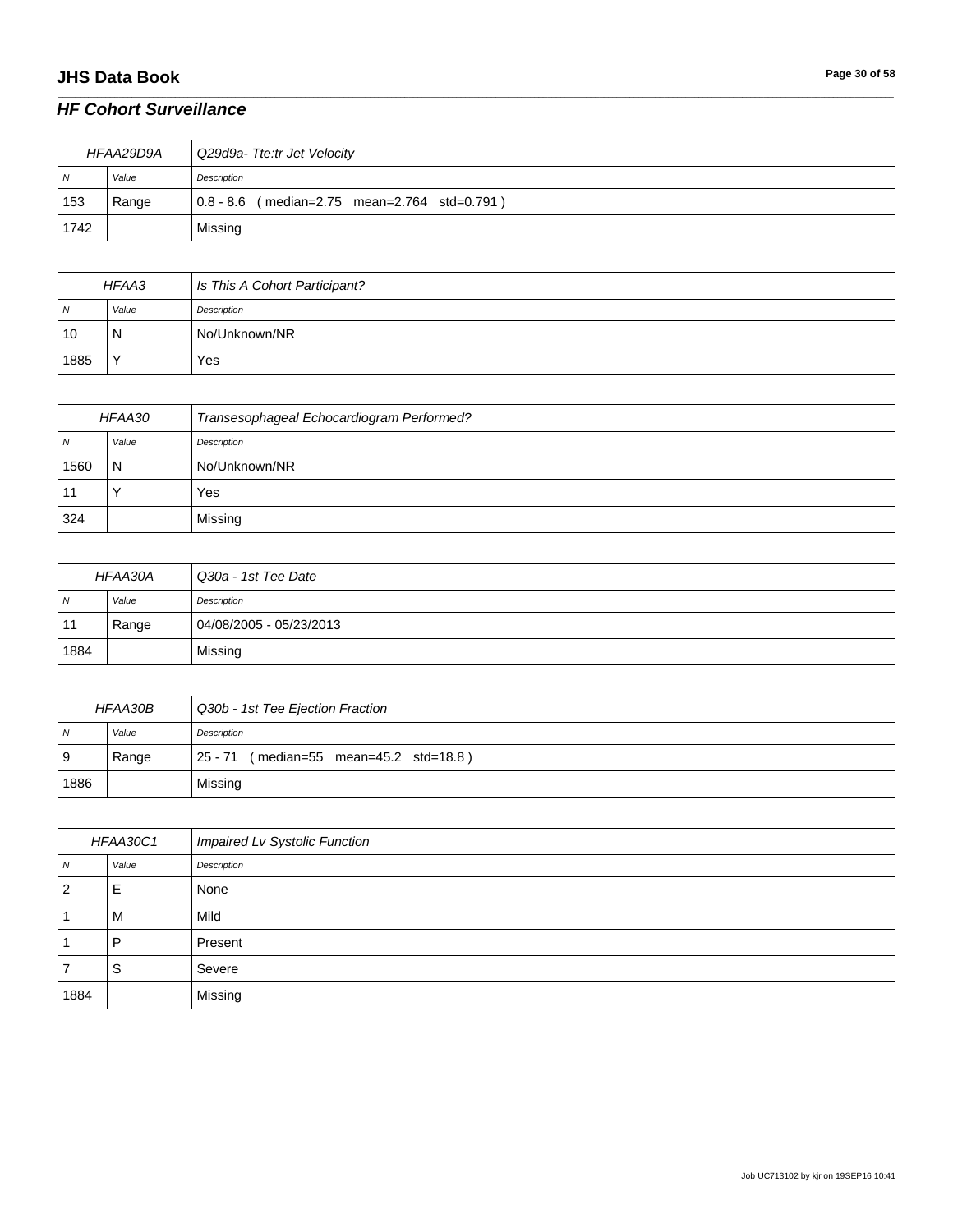## **JHS Data Book Page 31 of 58**

# *HF Cohort Surveillance*

| HFAA30C2 |       | Impaired Rv Systolic Function |
|----------|-------|-------------------------------|
| N        | Value | Description                   |
| 5        | Ε     | None                          |
|          | м     | Mild                          |
| 5        | N     | <b>NR</b>                     |
| 1884     |       | Missing                       |

\_\_\_\_\_\_\_\_\_\_\_\_\_\_\_\_\_\_\_\_\_\_\_\_\_\_\_\_\_\_\_\_\_\_\_\_\_\_\_\_\_\_\_\_\_\_\_\_\_\_\_\_\_\_\_\_\_\_\_\_\_\_\_\_\_\_\_\_\_\_\_\_\_\_\_\_\_\_\_\_\_\_\_\_\_\_\_\_\_\_\_\_\_\_\_\_\_\_\_\_\_\_\_\_\_\_\_\_\_\_\_\_\_\_\_\_\_\_\_\_\_\_\_\_\_\_\_\_\_\_\_\_\_\_\_\_\_\_\_\_\_\_\_\_\_\_\_\_\_\_\_\_\_\_\_\_\_\_\_\_\_\_\_\_\_\_\_\_\_\_\_\_\_\_\_\_\_\_\_\_\_\_\_\_\_\_\_\_\_\_\_\_\_

| HFAA30C3 |       | <b>Regional Wall Motion Abnormality</b> |
|----------|-------|-----------------------------------------|
| 7V       | Value | Description                             |
| 8        | N     | No/Unknown/NR                           |
| J        |       | Yes                                     |
| 1884     |       | Missing                                 |

| HFAA30C4 |       | <b>Dilated Left Ventricle</b> |
|----------|-------|-------------------------------|
| N        | Value | Description                   |
| 8        | N     | No/Unknown/NR                 |
| 3        |       | Yes                           |
| 1884     |       | Missing                       |

| HFAA30C5 |       | <b>Dilated Right Ventricle</b> |
|----------|-------|--------------------------------|
| N        | Value | Description                    |
| 10       | N     | No/Unknown/NR                  |
|          |       | Yes                            |
| 1884     |       | Missing                        |

| HFAA31         |       | <b>Right Cardiac Catheterization Performed?</b> |
|----------------|-------|-------------------------------------------------|
| $\overline{N}$ | Value | Description                                     |
| 1741           | N     | No/Unknown/NR                                   |
| 49             |       | Yes                                             |
| 105            |       | Missing                                         |

| HFAA31A        |       | Q31a - Right Cath: Date |
|----------------|-------|-------------------------|
| $\overline{N}$ | Value | Description             |
| 50             | Range | 02/03/2005 - 12/19/2013 |
| 1845           |       | Missing                 |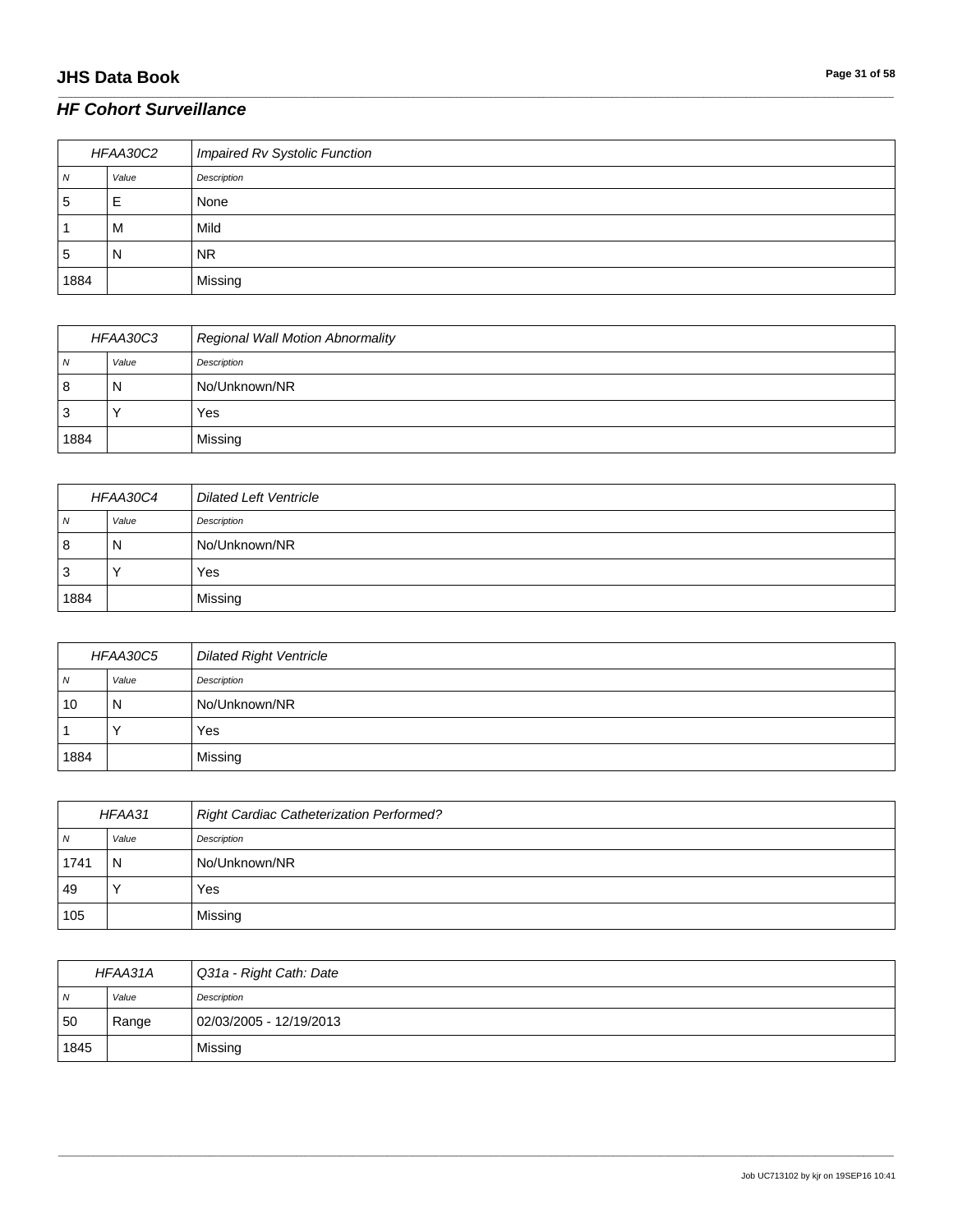# **JHS Data Book Page 32 of 58**

#### *HF Cohort Surveillance*

| HFAA31B1       |       | Hfa31b1. Rt.Cath Measures: rt Atrial Pressure (Mean) |
|----------------|-------|------------------------------------------------------|
| $\overline{N}$ | Value | Description                                          |
| 10             | Range | (median=7.5 mean=15.20 std=21.13)<br>-2 - 64         |
| 1885           |       | Missing                                              |

\_\_\_\_\_\_\_\_\_\_\_\_\_\_\_\_\_\_\_\_\_\_\_\_\_\_\_\_\_\_\_\_\_\_\_\_\_\_\_\_\_\_\_\_\_\_\_\_\_\_\_\_\_\_\_\_\_\_\_\_\_\_\_\_\_\_\_\_\_\_\_\_\_\_\_\_\_\_\_\_\_\_\_\_\_\_\_\_\_\_\_\_\_\_\_\_\_\_\_\_\_\_\_\_\_\_\_\_\_\_\_\_\_\_\_\_\_\_\_\_\_\_\_\_\_\_\_\_\_\_\_\_\_\_\_\_\_\_\_\_\_\_\_\_\_\_\_\_\_\_\_\_\_\_\_\_\_\_\_\_\_\_\_\_\_\_\_\_\_\_\_\_\_\_\_\_\_\_\_\_\_\_\_\_\_\_\_\_\_\_\_\_\_

| HFAA31B2 |       | Hfa31b2. Rt.Cath Measures: pulmonary Arterial Pressure (Value) |
|----------|-------|----------------------------------------------------------------|
| N        | Value | Description                                                    |
| 10       | Range | (median=40 mean=36.7 std=19.1)<br>$3 - 58$                     |
| 1885     |       | Missing                                                        |

| HFAA31B2A      |         | Hfa31b2a. Rt.Cath Measures: pulmonary Arterial Pressure |
|----------------|---------|---------------------------------------------------------|
| $\overline{N}$ | Value   | Description                                             |
| 10             | Present | Text suppressed                                         |
| 1885           |         | Missing                                                 |

| HFAA31B3       |       | Hfa31b3. Rt.Cath Measures: pulmonary Wedge Pressure (Unit) |
|----------------|-------|------------------------------------------------------------|
| $\overline{N}$ | Value | Description                                                |
| 10             | Range | $(median=15 \text{ mean}=15.6 \text{ std}=11.3)$<br>1 - 33 |
| 1885           |       | Missing                                                    |

| HFAA31B4       |       | Hfa31b4. Rt.Cath Measures:cardiac Output       |
|----------------|-------|------------------------------------------------|
| $\overline{M}$ | Value | Description                                    |
| 10             | Range | (median=4.5 mean=4.58 std=1.38)<br>$2.5 - 6.5$ |
| 1885           |       | Missing                                        |

| HFAA31B5 |       | Hfa31b5, Rt.Cath Measures:cardiac Index     |
|----------|-------|---------------------------------------------|
| N        | Value | Description                                 |
| <b>9</b> | Range | $1.5 - 3.5$ (median=2.4 mean=2.40 std=0.68) |
| 1886     |       | Missing                                     |

| HFAA32         |       | Coronary Angiography Performed? |
|----------------|-------|---------------------------------|
| $\overline{N}$ | Value | Description                     |
| 1643           | N     | No/Not reported                 |
| 149            |       | Yes                             |
| 103            |       | Missing                         |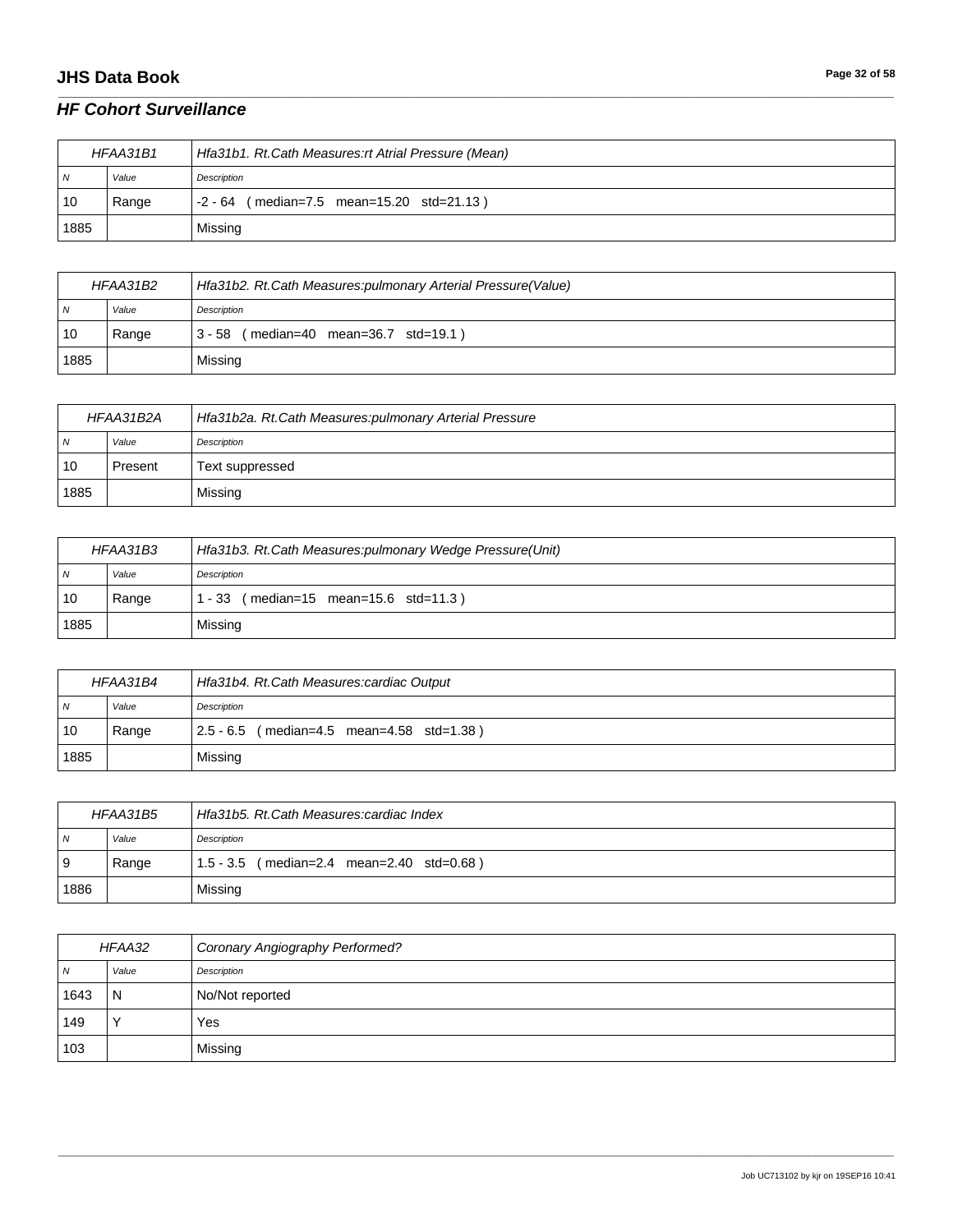## **JHS Data Book Page 33 of 58**

#### *HF Cohort Surveillance*

| HFAA32A        |       | Q32a - Coronary Angiography: date |
|----------------|-------|-----------------------------------|
| $\overline{N}$ | Value | Description                       |
| 139            | Range | 12/09/2004 - 08/12/2013           |
| 1756           |       | Missing                           |

\_\_\_\_\_\_\_\_\_\_\_\_\_\_\_\_\_\_\_\_\_\_\_\_\_\_\_\_\_\_\_\_\_\_\_\_\_\_\_\_\_\_\_\_\_\_\_\_\_\_\_\_\_\_\_\_\_\_\_\_\_\_\_\_\_\_\_\_\_\_\_\_\_\_\_\_\_\_\_\_\_\_\_\_\_\_\_\_\_\_\_\_\_\_\_\_\_\_\_\_\_\_\_\_\_\_\_\_\_\_\_\_\_\_\_\_\_\_\_\_\_\_\_\_\_\_\_\_\_\_\_\_\_\_\_\_\_\_\_\_\_\_\_\_\_\_\_\_\_\_\_\_\_\_\_\_\_\_\_\_\_\_\_\_\_\_\_\_\_\_\_\_\_\_\_\_\_\_\_\_\_\_\_\_\_\_\_\_\_\_\_\_\_

| HFAA32B1 |       | Q32b1 - Coronary Angiography: ejection Fraction |
|----------|-------|-------------------------------------------------|
| I N      | Value | Description                                     |
| 66       | Range | 10 - 80 (median=37.5 mean=41.38 std=17.72)      |
| 1829     |       | Missing                                         |

| HFAA32B2A      |                | Record: Left Main |
|----------------|----------------|-------------------|
| N              | Value          | Description       |
| 79             | $\overline{A}$ | 0%                |
| 18             | В              | $1 - 24%$         |
| 9              | С              | 25-49%            |
| $\overline{2}$ | D              | 50-74%            |
| 8              | Е              | 75-94%            |
| 27             | N              | <b>NR</b>         |
| 1752           |                | Missing           |

| HFAA32B2B |       | Record: Left Anterior Descending Artery And Branches |
|-----------|-------|------------------------------------------------------|
| N         | Value | Description                                          |
| 27        | A     | 0%                                                   |
| 14        | B     | $1 - 24%$                                            |
| 27        | С     | 25-49%                                               |
| 15        | D     | 50-74%                                               |
| 18        | E     | 75-94%                                               |
| 10        | F     | 95-99%                                               |
| 17        | G     | 100%                                                 |
| 16        | N     | <b>NR</b>                                            |
| 1751      |       | Missing                                              |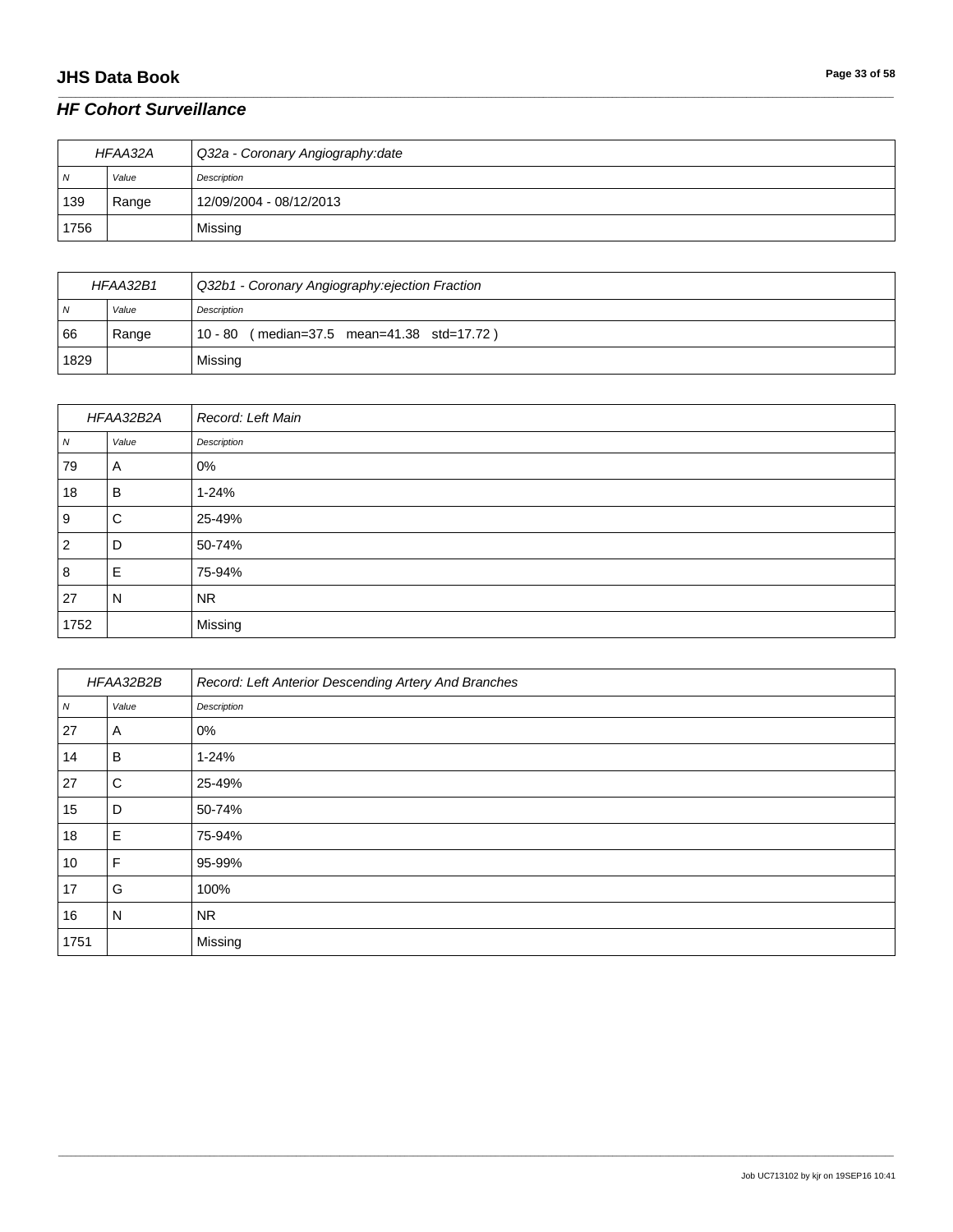#### *HF Cohort Surveillance*

| HFAA32B2C        |       | Record: Left Circumflex/Marginal Artery |
|------------------|-------|-----------------------------------------|
| $\boldsymbol{N}$ | Value | Description                             |
| 39               | A     | 0%                                      |
| 24               | В     | $1 - 24%$                               |
| 12               | C     | 25-49%                                  |
| 14               | D     | 50-74%                                  |
| 13               | Е     | 75-94%                                  |
| $\overline{4}$   | F     | 95-99%                                  |
| 20               | G     | 100%                                    |
| 19               | N     | <b>NR</b>                               |
| 1750             |       | Missing                                 |

\_\_\_\_\_\_\_\_\_\_\_\_\_\_\_\_\_\_\_\_\_\_\_\_\_\_\_\_\_\_\_\_\_\_\_\_\_\_\_\_\_\_\_\_\_\_\_\_\_\_\_\_\_\_\_\_\_\_\_\_\_\_\_\_\_\_\_\_\_\_\_\_\_\_\_\_\_\_\_\_\_\_\_\_\_\_\_\_\_\_\_\_\_\_\_\_\_\_\_\_\_\_\_\_\_\_\_\_\_\_\_\_\_\_\_\_\_\_\_\_\_\_\_\_\_\_\_\_\_\_\_\_\_\_\_\_\_\_\_\_\_\_\_\_\_\_\_\_\_\_\_\_\_\_\_\_\_\_\_\_\_\_\_\_\_\_\_\_\_\_\_\_\_\_\_\_\_\_\_\_\_\_\_\_\_\_\_\_\_\_\_\_\_

| HFAA32B2D        |       | Record: Right Coronary Artery And Branches |
|------------------|-------|--------------------------------------------|
| $\boldsymbol{N}$ | Value | Description                                |
| 24               | A     | 0%                                         |
| 27               | В     | $1 - 24%$                                  |
| 17               | C     | 25-49%                                     |
| 13               | D     | 50-74%                                     |
| 15               | Е     | 75-94%                                     |
| 4                | F     | 95-99%                                     |
| 23               | G     | 100%                                       |
| 21               | N     | <b>NR</b>                                  |
| 1751             |       | Missing                                    |

| HFAA32B2E      |       | Record: Intermediate Ramus |
|----------------|-------|----------------------------|
| ${\cal N}$     | Value | Description                |
| 20             | A     | 0%                         |
| 5              | в     | $1 - 24%$                  |
| $\overline{2}$ | C     | 25-49%                     |
| 2              | Е     | 75-94%                     |
|                | F     | 95-99%                     |
|                | G     | 100%                       |
| 109            | N     | <b>NR</b>                  |
| 1755           |       | Missing                    |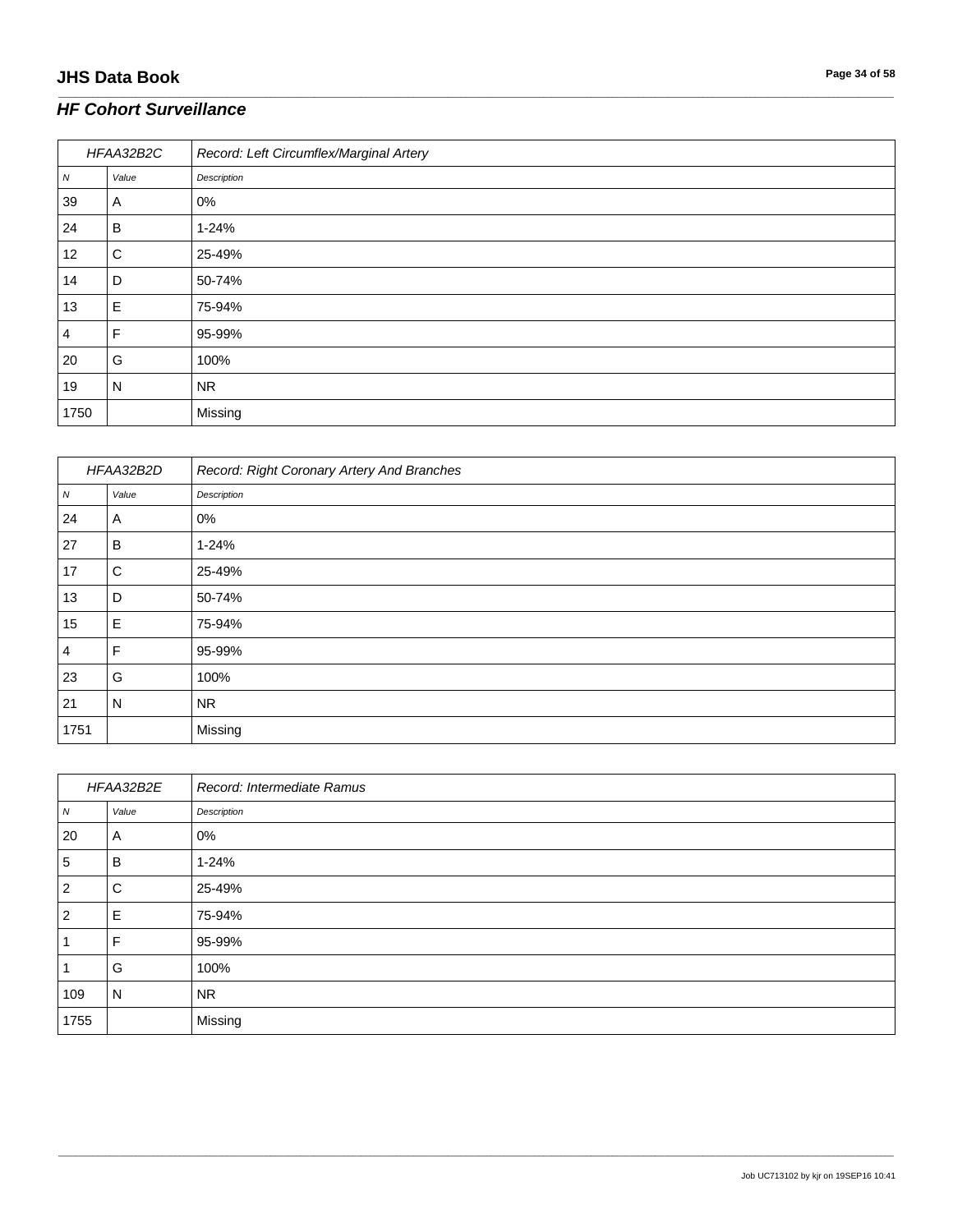## **JHS Data Book Page 35 of 58**

#### *HF Cohort Surveillance*

| HFAA32B3     |       | Were Coronary Bypass Grafts Present? |
|--------------|-------|--------------------------------------|
| <sub>N</sub> | Value | Description                          |
| 121          | N     | No/Not reported                      |
| 26           |       | Yes                                  |
| 1748         |       | Missing                              |

\_\_\_\_\_\_\_\_\_\_\_\_\_\_\_\_\_\_\_\_\_\_\_\_\_\_\_\_\_\_\_\_\_\_\_\_\_\_\_\_\_\_\_\_\_\_\_\_\_\_\_\_\_\_\_\_\_\_\_\_\_\_\_\_\_\_\_\_\_\_\_\_\_\_\_\_\_\_\_\_\_\_\_\_\_\_\_\_\_\_\_\_\_\_\_\_\_\_\_\_\_\_\_\_\_\_\_\_\_\_\_\_\_\_\_\_\_\_\_\_\_\_\_\_\_\_\_\_\_\_\_\_\_\_\_\_\_\_\_\_\_\_\_\_\_\_\_\_\_\_\_\_\_\_\_\_\_\_\_\_\_\_\_\_\_\_\_\_\_\_\_\_\_\_\_\_\_\_\_\_\_\_\_\_\_\_\_\_\_\_\_\_\_

| HFAA32B3A      |       | Q32b3a- Number Of Occluded Grafts            |
|----------------|-------|----------------------------------------------|
| $\overline{N}$ | Value | Description                                  |
| 25             | Range | mean=1.1 $std=0.8$ )<br>median=1)<br>$0 - 3$ |
| 1870           |       | Missing                                      |

| HFAA32B4 |       | Hfa32b4. Mitral Regurgitation |
|----------|-------|-------------------------------|
| N        | Value | Description                   |
| 3        | D     | Moderate                      |
| 3        | Е     | None                          |
|          | M     | Mild                          |
| 17       | N     | <b>NR</b>                     |
|          | S     | Severe                        |
| 1870     |       | Missing                       |

| HFAA33 |       | Cardiac Radionuclide Ventriculogram Performed? |
|--------|-------|------------------------------------------------|
| N      | Value | Description                                    |
| 1770   | N     | No/Not reported                                |
| -22    |       | Yes                                            |
| 103    |       | Missing                                        |

| HFAA33A        |       | Q33a - Rnv Date         |
|----------------|-------|-------------------------|
| $\overline{N}$ | Value | Description             |
| 22             | Range | 03/24/2005 - 07/31/2013 |
| 1873           |       | Missing                 |

| HFAA33B        |       | Q33b - Rnv Ejection Fraction: Lv       |
|----------------|-------|----------------------------------------|
| N <sub>N</sub> | Value | Description                            |
| 18             | Range | 20 - 80 (median=51 mean=48.9 std=19.1) |
| 1877           |       | Missing                                |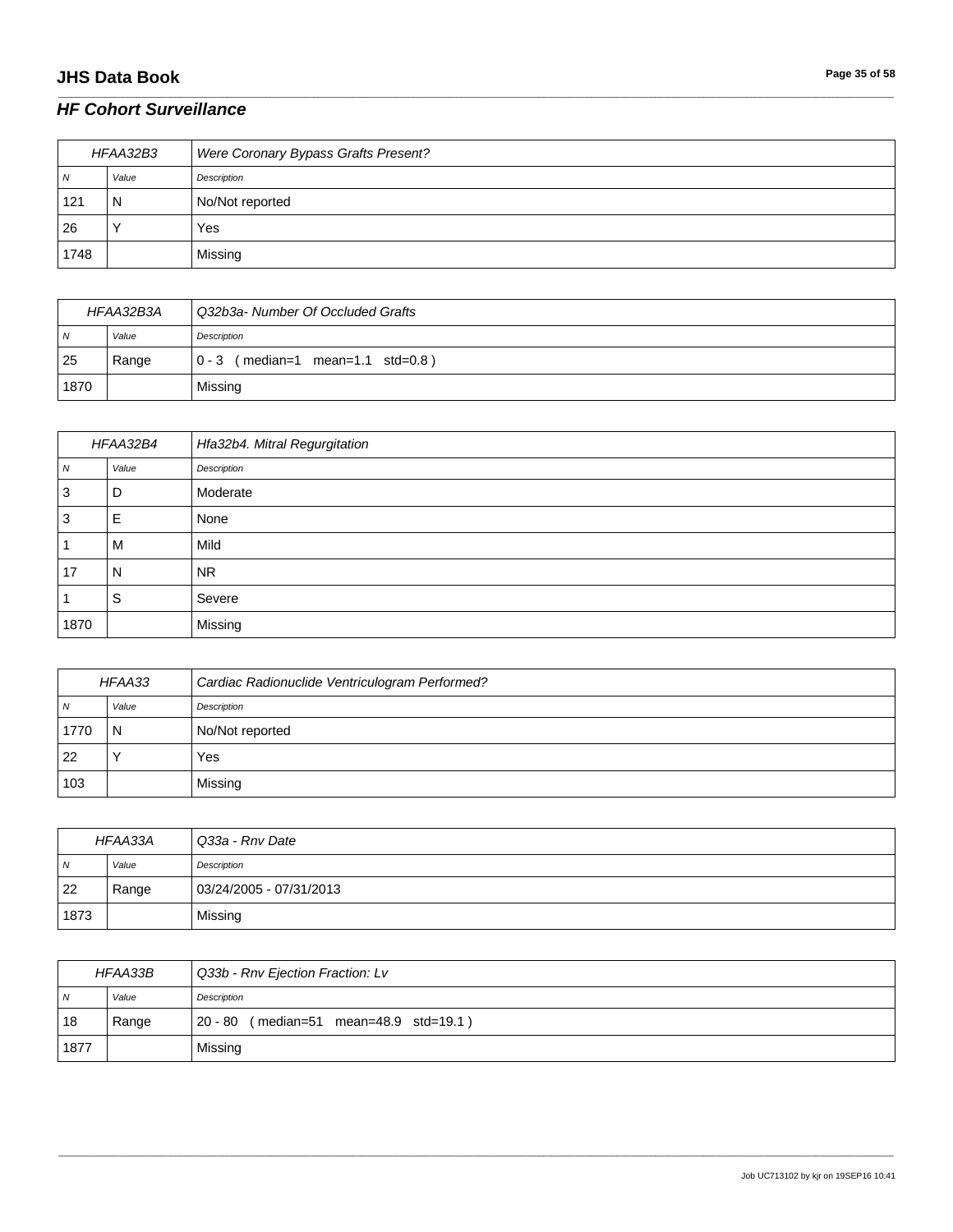## **JHS Data Book Page 36 of 58**

#### *HF Cohort Surveillance*

| HFAA33C        |       | Q33c - Rnv Ejection Fraction: Rv   |
|----------------|-------|------------------------------------|
| $\overline{N}$ | Value | Description                        |
|                | Range | 20 - 20 (median=20 mean=20.0 std=) |
| 1894           |       | Missing                            |

\_\_\_\_\_\_\_\_\_\_\_\_\_\_\_\_\_\_\_\_\_\_\_\_\_\_\_\_\_\_\_\_\_\_\_\_\_\_\_\_\_\_\_\_\_\_\_\_\_\_\_\_\_\_\_\_\_\_\_\_\_\_\_\_\_\_\_\_\_\_\_\_\_\_\_\_\_\_\_\_\_\_\_\_\_\_\_\_\_\_\_\_\_\_\_\_\_\_\_\_\_\_\_\_\_\_\_\_\_\_\_\_\_\_\_\_\_\_\_\_\_\_\_\_\_\_\_\_\_\_\_\_\_\_\_\_\_\_\_\_\_\_\_\_\_\_\_\_\_\_\_\_\_\_\_\_\_\_\_\_\_\_\_\_\_\_\_\_\_\_\_\_\_\_\_\_\_\_\_\_\_\_\_\_\_\_\_\_\_\_\_\_\_

| HFAA34   |       | Cardiac Magnetic Resonance Imaging (Mri) Performed? |
|----------|-------|-----------------------------------------------------|
| <b>N</b> | Value | Description                                         |
| 1792     | N     | No/Not reported                                     |
| 103      |       | Missing                                             |

| HFAA34A        |       | Q34a - Cardiac Mri Date |
|----------------|-------|-------------------------|
| $\overline{N}$ | Value | Description             |
| 1895           |       | Missing                 |

| HFAA34B |       | Q34b - Cardiac Mri Ejection Fraction: Lv |
|---------|-------|------------------------------------------|
| N       | Value | Description                              |
| 1895    |       | Missing                                  |

| HFAA34C        |       | Q34c - Cardiac Mri Ejection Fraction: Rv |
|----------------|-------|------------------------------------------|
| $\overline{N}$ | Value | Description                              |
| 1895           |       | Missing                                  |

| HFAA35         |                | Cardiac Ct Scan Performed? |
|----------------|----------------|----------------------------|
| $\overline{N}$ | Value          | Description                |
| 1779           | $\overline{N}$ | No/Not reported            |
| 12             |                | Yes                        |
| 104            |                | Missing                    |

| HFAA35A        |       | Q35a - Cardiac Ct Date  |
|----------------|-------|-------------------------|
| $\overline{N}$ | Value | Description             |
| 12             | Range | 10/25/2005 - 05/02/2013 |
| 1883           |       | Missing                 |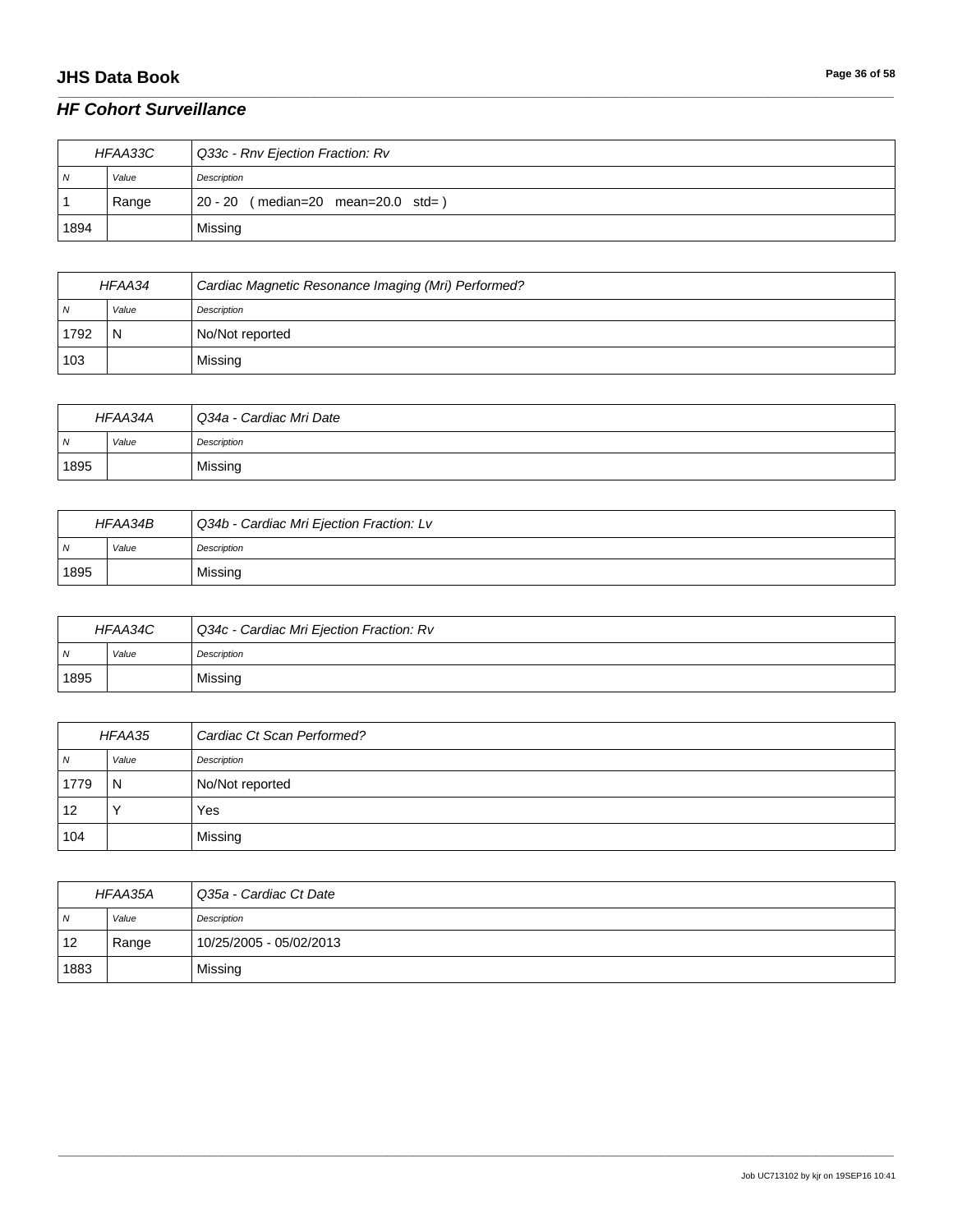# **JHS Data Book Page 37 of 58**

## *HF Cohort Surveillance*

| HFAA35B |       | Q35b - Cardiac Ct Ejection Fraction: Lv   |
|---------|-------|-------------------------------------------|
| - N     | Value | Description                               |
| 15      | Range | (median=21 mean=38.4 std=25.0)<br>20 - 71 |
| 1890    |       | Missing                                   |

\_\_\_\_\_\_\_\_\_\_\_\_\_\_\_\_\_\_\_\_\_\_\_\_\_\_\_\_\_\_\_\_\_\_\_\_\_\_\_\_\_\_\_\_\_\_\_\_\_\_\_\_\_\_\_\_\_\_\_\_\_\_\_\_\_\_\_\_\_\_\_\_\_\_\_\_\_\_\_\_\_\_\_\_\_\_\_\_\_\_\_\_\_\_\_\_\_\_\_\_\_\_\_\_\_\_\_\_\_\_\_\_\_\_\_\_\_\_\_\_\_\_\_\_\_\_\_\_\_\_\_\_\_\_\_\_\_\_\_\_\_\_\_\_\_\_\_\_\_\_\_\_\_\_\_\_\_\_\_\_\_\_\_\_\_\_\_\_\_\_\_\_\_\_\_\_\_\_\_\_\_\_\_\_\_\_\_\_\_\_\_\_\_

| HFAA35C      |       | Q35c - Cardiac Ct Ejection Fraction: Rv |
|--------------|-------|-----------------------------------------|
| $\mathbf{v}$ | Value | Description                             |
| 1895         |       | Missing                                 |

| HFAA36 |       | <b>Stress Test Performed?</b> |
|--------|-------|-------------------------------|
| N      | Value | Description                   |
| 1715   | N     | No/Not reported               |
| -77    |       | Yes                           |
| 103    |       | Missing                       |

| HFAA36A        |       | Q36a - Stress Test Date |
|----------------|-------|-------------------------|
| N <sub>N</sub> | Value | Description             |
| 77             | Range | 01/19/2005 - 12/20/2013 |
| 1818           |       | Missing                 |

| HFAA36B |       | Hfa36b. Stress Test Result:n=normal,a=abnormal,e=equivocal, F=diagnostic |
|---------|-------|--------------------------------------------------------------------------|
| N       | Value | Description                                                              |
| 3       | A     | Abnormal                                                                 |
| 3       |       | Diagnostic                                                               |
| 5       | N     | Normal                                                                   |
| 1884    |       | Missing                                                                  |

| HFAA36C |       | Q36c - Stress Test Ejection Fraction: Lv          |
|---------|-------|---------------------------------------------------|
| N       | Value | Description                                       |
| 63      | Range | $(median=46 \, mean=46.6 \, std=18.4)$<br>20 - 77 |
| 1832    |       | Missing                                           |

| HFAA37A        |       | Q37a - Hemoglobin Worst                      |
|----------------|-------|----------------------------------------------|
| $\overline{N}$ | Value | Description                                  |
| 1760           | Range | 3.2 - 25.4 (median=10.4 mean=10.40 std=2.18) |
| 135            |       | Missing                                      |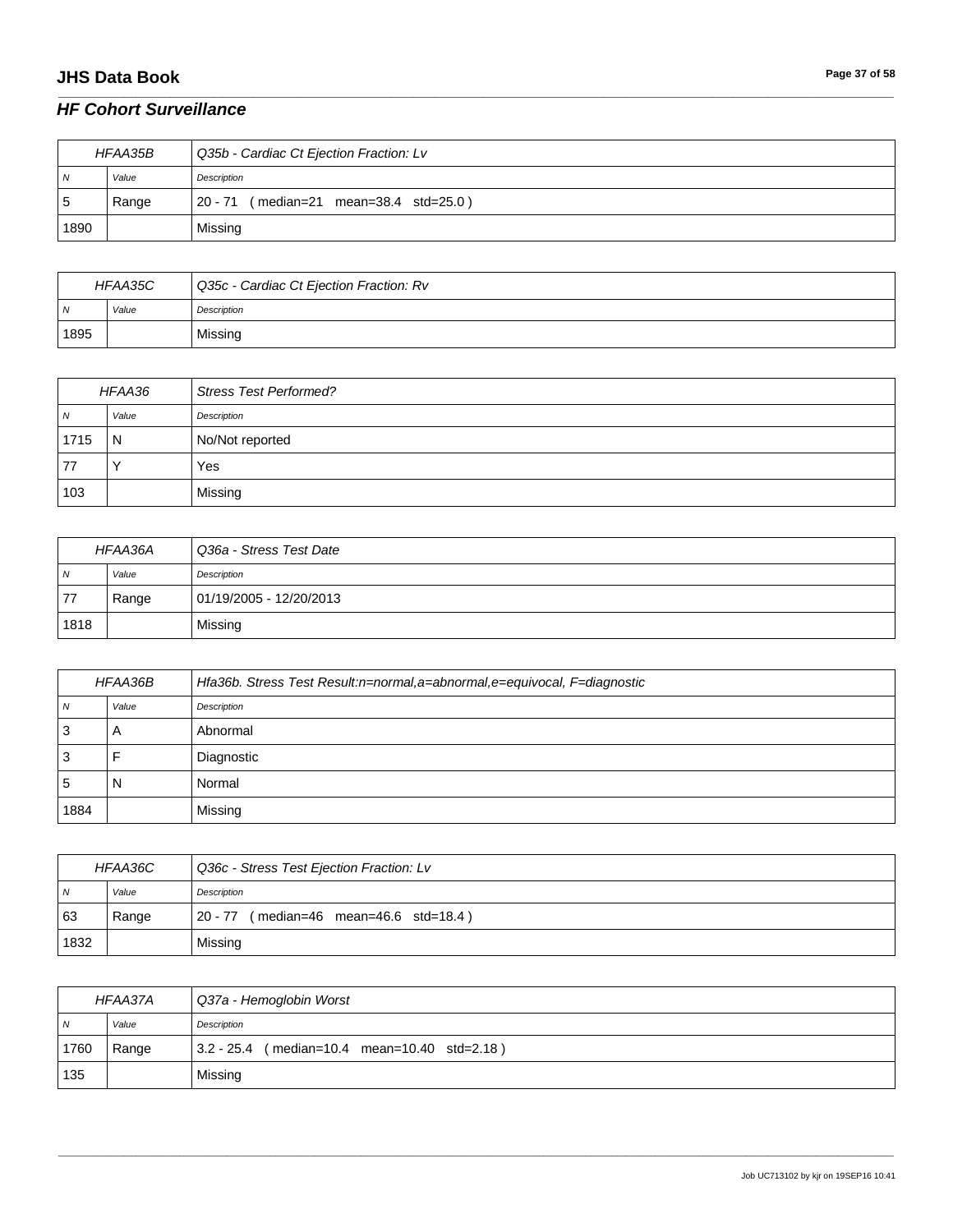## **JHS Data Book Page 38 of 58**

## *HF Cohort Surveillance*

| HFAA37B        |       | Q37b - Hemoglobin Last                       |
|----------------|-------|----------------------------------------------|
| $\overline{N}$ | Value | Description                                  |
| 1759           | Range | 3.2 - 18.4 (median=10.9 mean=11.03 std=1.82) |
| 136            |       | Missing                                      |

\_\_\_\_\_\_\_\_\_\_\_\_\_\_\_\_\_\_\_\_\_\_\_\_\_\_\_\_\_\_\_\_\_\_\_\_\_\_\_\_\_\_\_\_\_\_\_\_\_\_\_\_\_\_\_\_\_\_\_\_\_\_\_\_\_\_\_\_\_\_\_\_\_\_\_\_\_\_\_\_\_\_\_\_\_\_\_\_\_\_\_\_\_\_\_\_\_\_\_\_\_\_\_\_\_\_\_\_\_\_\_\_\_\_\_\_\_\_\_\_\_\_\_\_\_\_\_\_\_\_\_\_\_\_\_\_\_\_\_\_\_\_\_\_\_\_\_\_\_\_\_\_\_\_\_\_\_\_\_\_\_\_\_\_\_\_\_\_\_\_\_\_\_\_\_\_\_\_\_\_\_\_\_\_\_\_\_\_\_\_\_\_\_

| HFAA38A        |       | Q38a - Hematocrit Worst                       |
|----------------|-------|-----------------------------------------------|
| $\overline{N}$ | Value | Description                                   |
| 1763           | Range | (median=31.7 mean=31.68 std=6.69)<br>4 - 55.7 |
| 132            |       | Missing                                       |

| HFAA38B        |       | Q38b - Hematocrit Last                       |
|----------------|-------|----------------------------------------------|
| N <sub>N</sub> | Value | Description                                  |
| 1761           | Range | 8.4 - 57.5 (median=33.4 mean=33.74 std=5.62) |
| 134            |       | Missing                                      |

| HFAA39A        |       | Q39a - Bnp Worst                                   |
|----------------|-------|----------------------------------------------------|
| N <sub>N</sub> | Value | Description                                        |
| 692            | Range | (median=607.5 mean=998.99 std=1118.57)<br>4 - 5510 |
| 1203           |       | Missing                                            |

| HFAA39B        |       | Q39b - Bnp Last                                |
|----------------|-------|------------------------------------------------|
| $\overline{M}$ | Value | Description                                    |
| 693            | Range | (median=461 mean=854.0 std=1048.9)<br>4 - 5510 |
| 1202           |       | Missing                                        |

| HFAA39C        |       | Q39c - Bnp Upper Limit Normal              |
|----------------|-------|--------------------------------------------|
| $\overline{N}$ | Value | Description                                |
| 627            | Range | $0 - 900$ (median=100 mean=102.3 std=45.3) |
| 1268           |       | Missing                                    |

| HFAA3A   |       | Does This Cohort Hospitalization Have A 428 Code? |
|----------|-------|---------------------------------------------------|
| <b>N</b> | Value | Description                                       |
| 118      | N     | No/Not reported                                   |
| 552      |       | Yes                                               |
| 1225     |       | Missing                                           |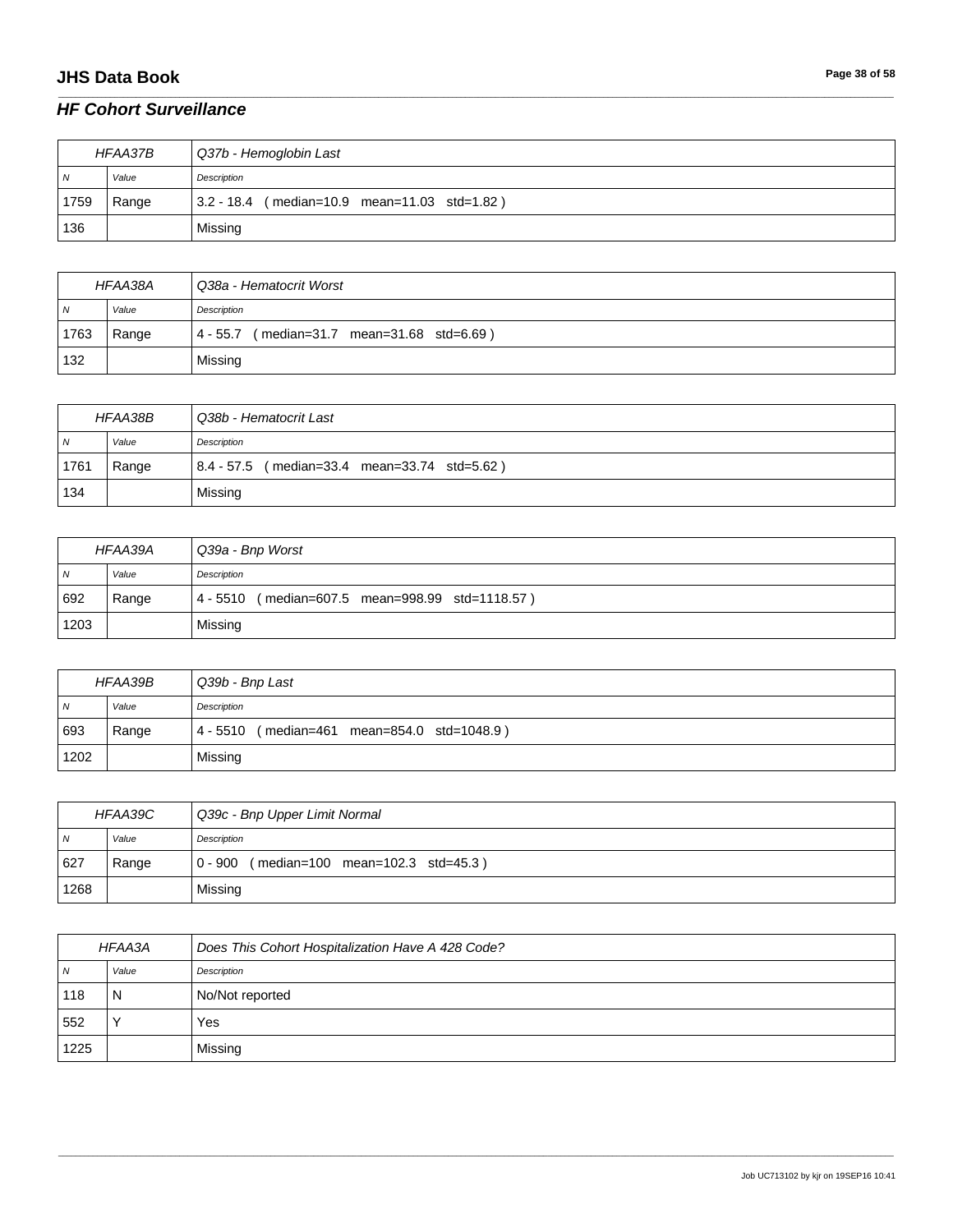## **JHS Data Book Page 39 of 58**

## *HF Cohort Surveillance*

| HFAA40A        |       | Q40a - Probnp Worst                              |
|----------------|-------|--------------------------------------------------|
| $\overline{M}$ | Value | Description                                      |
| 553            | Range | 6 - 145000 (median=3960 mean=9583.5 std=15583.2) |
| 1342           |       | Missing                                          |

\_\_\_\_\_\_\_\_\_\_\_\_\_\_\_\_\_\_\_\_\_\_\_\_\_\_\_\_\_\_\_\_\_\_\_\_\_\_\_\_\_\_\_\_\_\_\_\_\_\_\_\_\_\_\_\_\_\_\_\_\_\_\_\_\_\_\_\_\_\_\_\_\_\_\_\_\_\_\_\_\_\_\_\_\_\_\_\_\_\_\_\_\_\_\_\_\_\_\_\_\_\_\_\_\_\_\_\_\_\_\_\_\_\_\_\_\_\_\_\_\_\_\_\_\_\_\_\_\_\_\_\_\_\_\_\_\_\_\_\_\_\_\_\_\_\_\_\_\_\_\_\_\_\_\_\_\_\_\_\_\_\_\_\_\_\_\_\_\_\_\_\_\_\_\_\_\_\_\_\_\_\_\_\_\_\_\_\_\_\_\_\_\_

| <b>HFAA40B</b> |       | Q40b - Probnp Last                               |
|----------------|-------|--------------------------------------------------|
| N              | Value | Description                                      |
| 554            | Range | 6 - 112744 (median=2888 mean=8191.1 std=13111.6) |
| 1341           |       | Missing                                          |

| HFAA40C        |       | Q40c - Probnp Upper Limit Normal               |
|----------------|-------|------------------------------------------------|
| N <sub>N</sub> | Value | Description                                    |
| 566            | Range | 0.035 - 1800 (median=625 mean=691.9 std=552.6) |
| 1329           |       | Missing                                        |

| HFAA41A        |       | Q41a - Troponin T Worst                              |
|----------------|-------|------------------------------------------------------|
| $\overline{N}$ | Value | Description                                          |
| 350            | Range | 1E-6 - 252 (median=0.0395 mean=2.01859 std=18.24754) |
| 1545           |       | Missing                                              |

| <b>HFAA41B</b> |       | Q41b - Troponin T Last                            |
|----------------|-------|---------------------------------------------------|
| $\overline{M}$ | Value | Description                                       |
| 349            | Range | 1E-6 - 252 (median=0.032 mean=2.0557 std=17.2094) |
| 1546           |       | Missing                                           |

| HFAA41C |       | Q41c - Troponin T Upper Limit Normal     |
|---------|-------|------------------------------------------|
| . N     | Value | Description                              |
| 346     | Range | 0 - 354 (median=0.1 mean=3.95 std=25.91) |
| 1549    |       | Missing                                  |

| HFAA42A        |       | Q42a - Troponin I Worst                    |
|----------------|-------|--------------------------------------------|
| $\overline{N}$ | Value | Description                                |
| 867            | Range | 0 - 122 (median=0.05 mean=1.115 std=7.691) |
| 1028           |       | Missing                                    |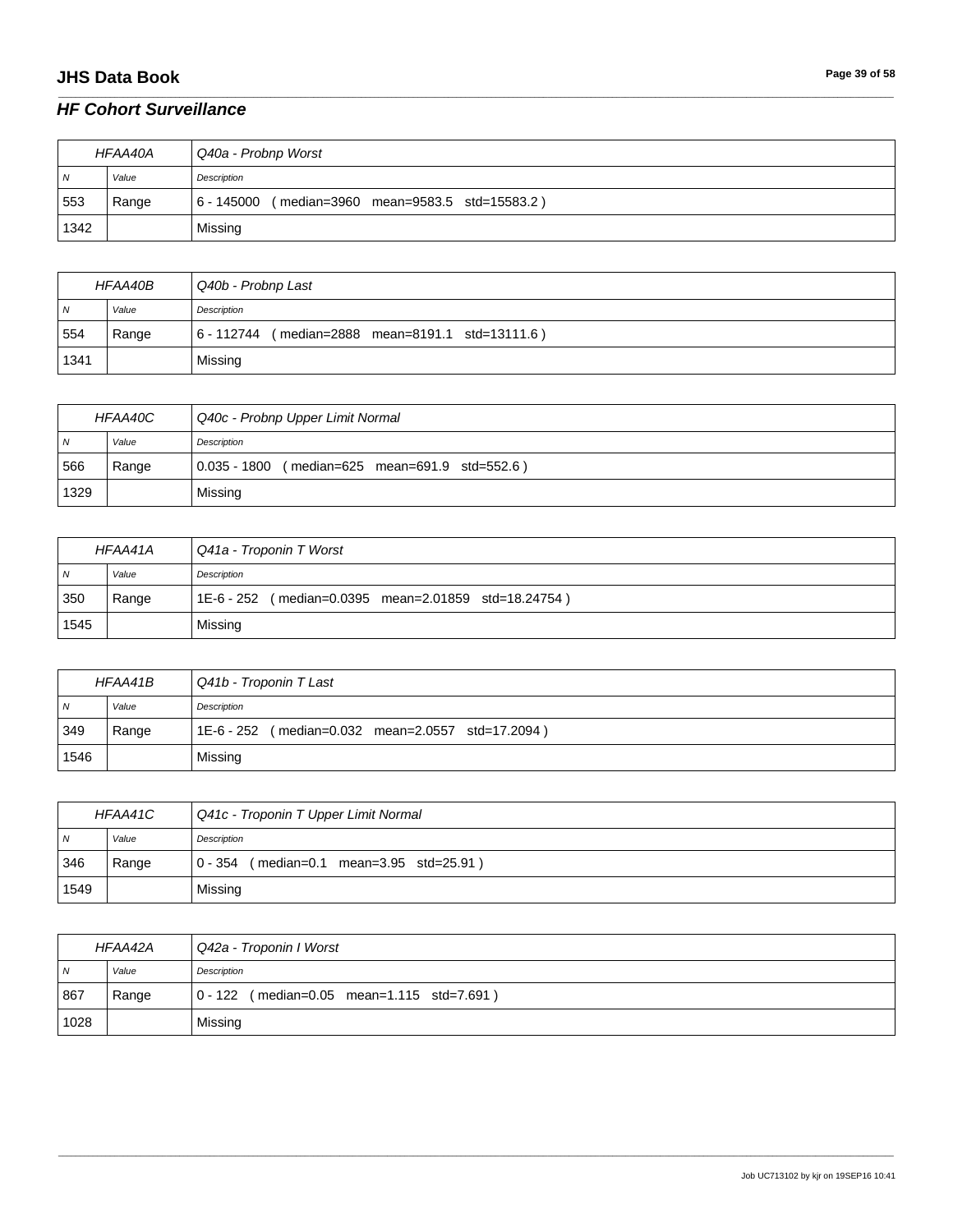## **JHS Data Book Page 40 of 58**

#### *HF Cohort Surveillance*

| HFAA42B |       | Q42b - Troponin I Last                        |
|---------|-------|-----------------------------------------------|
| N       | Value | Description                                   |
| 867     | Range | $ 0 - 110$ (median=0.04 mean=1.115 std=7.742) |
| 1028    |       | Missing                                       |

\_\_\_\_\_\_\_\_\_\_\_\_\_\_\_\_\_\_\_\_\_\_\_\_\_\_\_\_\_\_\_\_\_\_\_\_\_\_\_\_\_\_\_\_\_\_\_\_\_\_\_\_\_\_\_\_\_\_\_\_\_\_\_\_\_\_\_\_\_\_\_\_\_\_\_\_\_\_\_\_\_\_\_\_\_\_\_\_\_\_\_\_\_\_\_\_\_\_\_\_\_\_\_\_\_\_\_\_\_\_\_\_\_\_\_\_\_\_\_\_\_\_\_\_\_\_\_\_\_\_\_\_\_\_\_\_\_\_\_\_\_\_\_\_\_\_\_\_\_\_\_\_\_\_\_\_\_\_\_\_\_\_\_\_\_\_\_\_\_\_\_\_\_\_\_\_\_\_\_\_\_\_\_\_\_\_\_\_\_\_\_\_\_

| HFAA42C        |       | Q42c - Troponin I Upper Limit Normal       |
|----------------|-------|--------------------------------------------|
| $\overline{N}$ | Value | Description                                |
| 857            | Range | 0.01 - 135 (median=0.1 mean=0.88 std=8.21) |
| 1038           |       | Missing                                    |

| HFAA43A        |       | Q43a - Sodium Worst                         |
|----------------|-------|---------------------------------------------|
| N <sub>N</sub> | Value | Description                                 |
| 1762           | Range | (median=136 mean=135.9 std=4.5)<br>98 - 152 |
| 133            |       | Missing                                     |

| HFAA43B        |       | Q43b - Sodium Last                        |
|----------------|-------|-------------------------------------------|
| N <sub>N</sub> | Value | Description                               |
| 1763           | Range | 116 - 163 (median=138 mean=138.0 std=4.1) |
| 132            |       | Missing                                   |

| HFAA44A        |       | Q44a - Serum Creatinine Worst            |
|----------------|-------|------------------------------------------|
| N <sub>N</sub> | Value | Description                              |
| 1521           | Range | 0.4 - 61 (median=1.6 mean=2.71 std=2.98) |
| 374            |       | Missing                                  |

| HFAA44A1       |       | Q44a1 - Serum Creatinine First                 |
|----------------|-------|------------------------------------------------|
| N <sub>N</sub> | Value | Description                                    |
| 258            | Range | $(0.3 - 13.3)$ (median=1.4 mean=2.06 std=1.98) |
| 1637           |       | Missing                                        |

| HFAA44A2       |       | Q44a2 - Serum Creatinine First Date |
|----------------|-------|-------------------------------------|
| N <sub>N</sub> | Value | Description                         |
| 258            | Range | 06/01/2012 - 06/23/2014             |
| 1637           |       | Missing                             |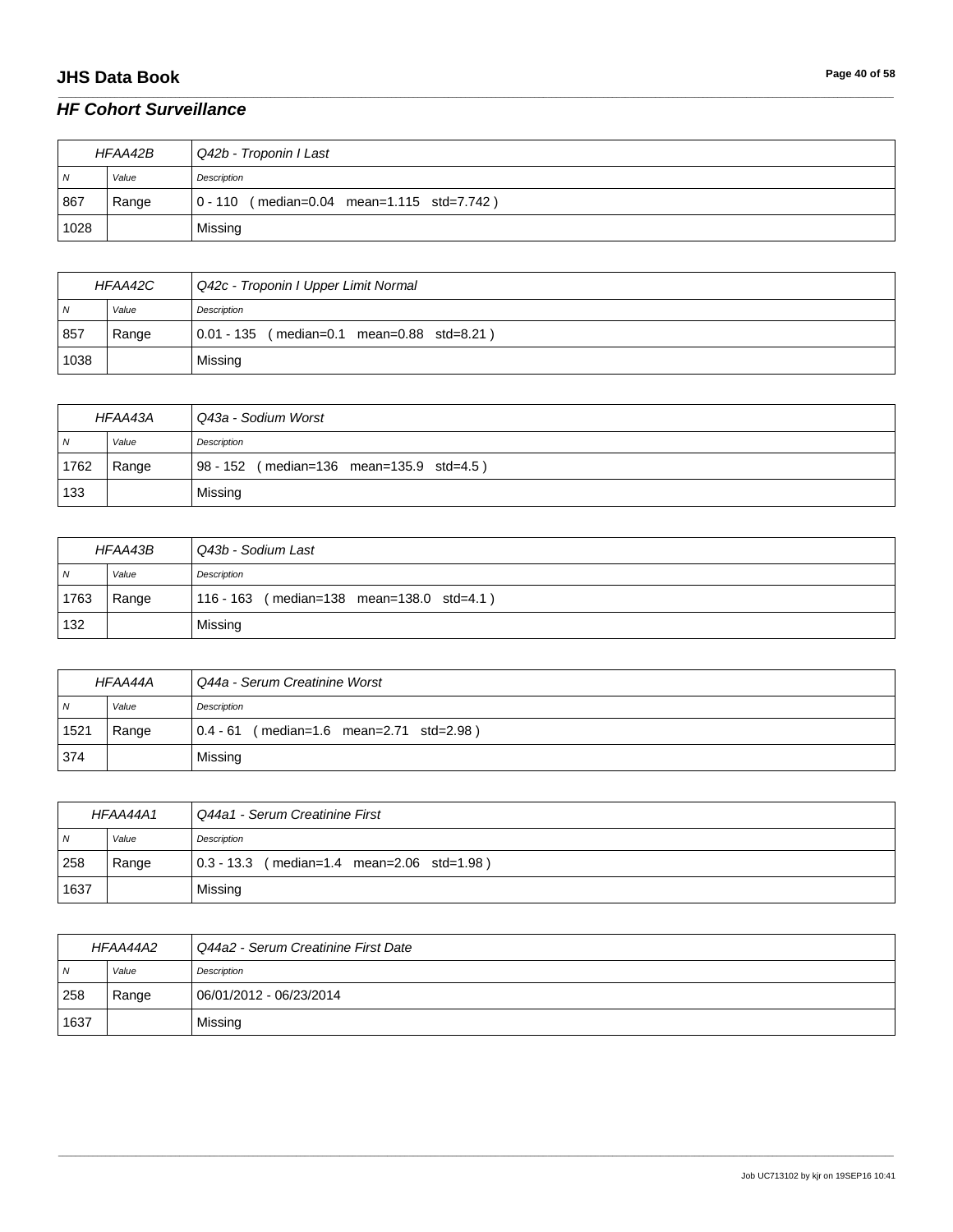## **JHS Data Book Page 41 of 58**

## *HF Cohort Surveillance*

| HFAA44B        |       | Q44b - Serum Creatinine Last                     |
|----------------|-------|--------------------------------------------------|
| $\overline{N}$ | Value | Description                                      |
| 1522           | Range | 0.3 - 18.9 (median=1.395 mean=2.2341 std=2.1748) |
| 373            |       | Missing                                          |

\_\_\_\_\_\_\_\_\_\_\_\_\_\_\_\_\_\_\_\_\_\_\_\_\_\_\_\_\_\_\_\_\_\_\_\_\_\_\_\_\_\_\_\_\_\_\_\_\_\_\_\_\_\_\_\_\_\_\_\_\_\_\_\_\_\_\_\_\_\_\_\_\_\_\_\_\_\_\_\_\_\_\_\_\_\_\_\_\_\_\_\_\_\_\_\_\_\_\_\_\_\_\_\_\_\_\_\_\_\_\_\_\_\_\_\_\_\_\_\_\_\_\_\_\_\_\_\_\_\_\_\_\_\_\_\_\_\_\_\_\_\_\_\_\_\_\_\_\_\_\_\_\_\_\_\_\_\_\_\_\_\_\_\_\_\_\_\_\_\_\_\_\_\_\_\_\_\_\_\_\_\_\_\_\_\_\_\_\_\_\_\_\_

| HFAA44B1       |       | Q44b1 - Serum Creatinine Last                   |
|----------------|-------|-------------------------------------------------|
| $\overline{N}$ | Value | Description                                     |
| 235            | Range | (median=1.3 mean=1.95 std=1.84)<br>$0.4 - 13.6$ |
| 1660           |       | Missing                                         |

| HFAA44B2       |       | Q44b2 - Serum Creatinine Last Date |
|----------------|-------|------------------------------------|
| $\overline{N}$ | Value | Description                        |
| 235            | Range | 01/03/2013 - 01/02/2014            |
| 1660           |       | Missing                            |

| HFAA44C1       |       | Q44c1 - Serum Creatinine Highest              |
|----------------|-------|-----------------------------------------------|
| $\overline{M}$ | Value | Description                                   |
| 207            | Range | 0.4 - 13.6 (median=1.57 mean=2.392 std=2.110) |
| 1688           |       | Missing                                       |

| HFAA44C2       |       | Q44c2 - Serum Creatinine Highest Date |
|----------------|-------|---------------------------------------|
| $\overline{N}$ | Value | Description                           |
| 207            | Range | 12/26/2012 - 12/29/2013               |
| 1688           |       | Missing                               |

| HFAA45A        |       | Q45a - Bun Worst                       |
|----------------|-------|----------------------------------------|
| $\overline{N}$ | Value | Description                            |
| 1765           | Range | 1 - 169 (median=30 mean=38.3 std=25.2) |
| 130            |       | Missing                                |

| HFAA45B |       | Q45b - Bun Last                        |
|---------|-------|----------------------------------------|
| N       | Value | Description                            |
| 1766    | Range | 1 - 144 (median=24 mean=29.7 std=19.9) |
| 129     |       | Missing                                |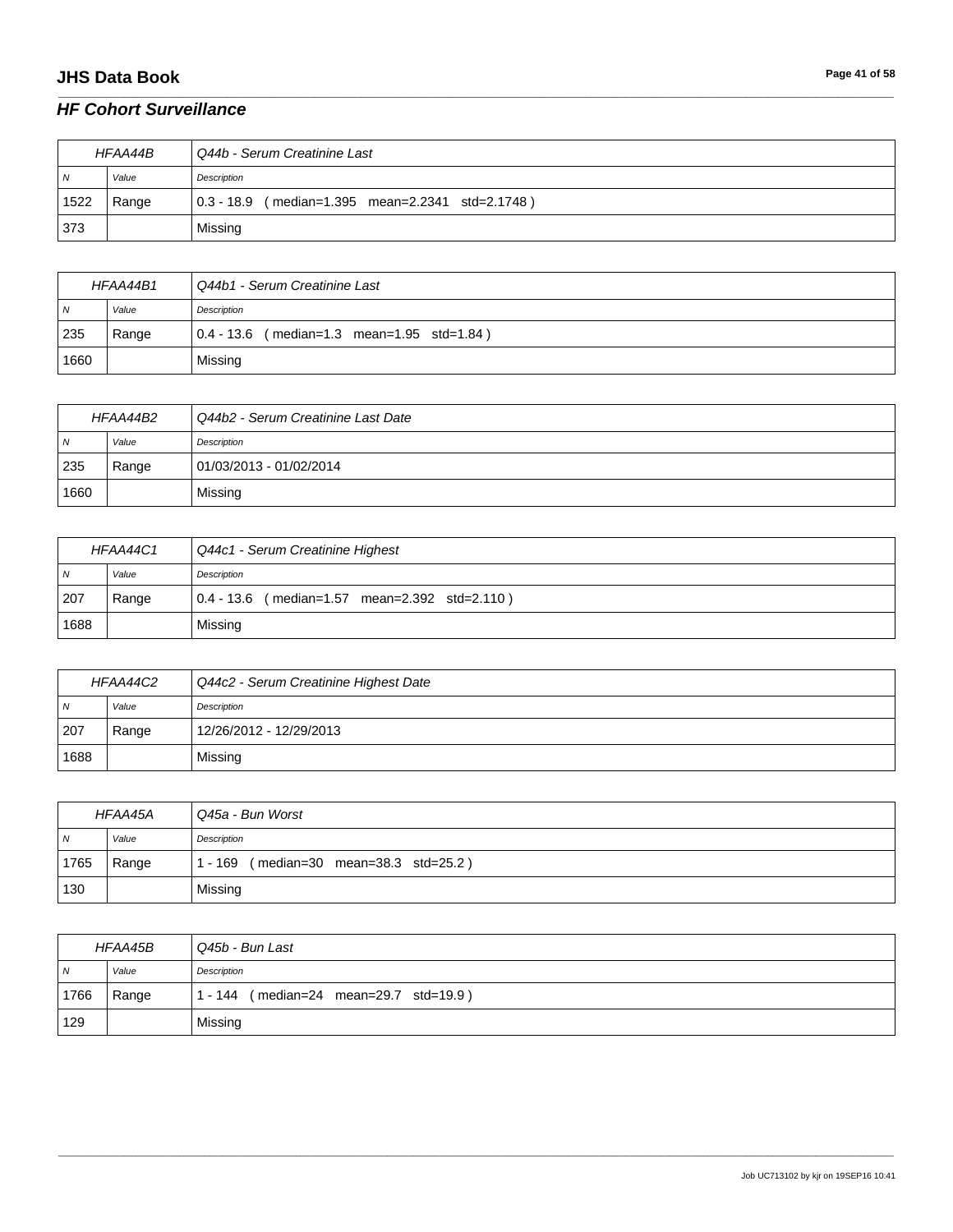## **JHS Data Book Page 42 of 58**

## *HF Cohort Surveillance*

| HFAA46 |       | Hfa46. Interventions: cardiac (Electrophysiologic) Ablation Therapy |
|--------|-------|---------------------------------------------------------------------|
| N      | Value | Description                                                         |
| 258    | N     | No/Not reported                                                     |
| 2      |       | Yes                                                                 |
| 1635   |       | Missing                                                             |

\_\_\_\_\_\_\_\_\_\_\_\_\_\_\_\_\_\_\_\_\_\_\_\_\_\_\_\_\_\_\_\_\_\_\_\_\_\_\_\_\_\_\_\_\_\_\_\_\_\_\_\_\_\_\_\_\_\_\_\_\_\_\_\_\_\_\_\_\_\_\_\_\_\_\_\_\_\_\_\_\_\_\_\_\_\_\_\_\_\_\_\_\_\_\_\_\_\_\_\_\_\_\_\_\_\_\_\_\_\_\_\_\_\_\_\_\_\_\_\_\_\_\_\_\_\_\_\_\_\_\_\_\_\_\_\_\_\_\_\_\_\_\_\_\_\_\_\_\_\_\_\_\_\_\_\_\_\_\_\_\_\_\_\_\_\_\_\_\_\_\_\_\_\_\_\_\_\_\_\_\_\_\_\_\_\_\_\_\_\_\_\_\_

| HFAA47       |       | Hfa47. Interventions:implantable Cardiac Defibrillator |
|--------------|-------|--------------------------------------------------------|
| <sub>N</sub> | Value | Description                                            |
| 255          | N     | No/Not reported                                        |
| 5            |       | Yes                                                    |
| 1635         |       | Missing                                                |

| HFAA48 |       | Hfa48. Interventions:cardioversion |
|--------|-------|------------------------------------|
| N      | Value | Description                        |
| 248    | N     | No/Not reported                    |
| 12     |       | Yes                                |
| 1635   |       | Missing                            |

| HFAA49 |       | Hfa49. Interventions:pacemaker Placement (Non-Biventricular) |
|--------|-------|--------------------------------------------------------------|
| N      | Value | Description                                                  |
| 255    | N     | No/Not reported                                              |
| 5      |       | Yes                                                          |
| 1635   |       | Missing                                                      |

| HFAA4A |              | At The Time Of Admission To The Hospital? |
|--------|--------------|-------------------------------------------|
| N      | Value        | Description                               |
| 614    | N            | No/Not reported                           |
| 1180   | $\checkmark$ | Yes                                       |
| 101    |              | Missing                                   |

| <b>HFAA4B</b> |           | <b>During This Hospitalization?</b> |
|---------------|-----------|-------------------------------------|
| N             | Value     | Description                         |
| 747           | N         | No/Not reported                     |
| 87            | $\sqrt{}$ | Yes                                 |
| 1061          |           | Missing                             |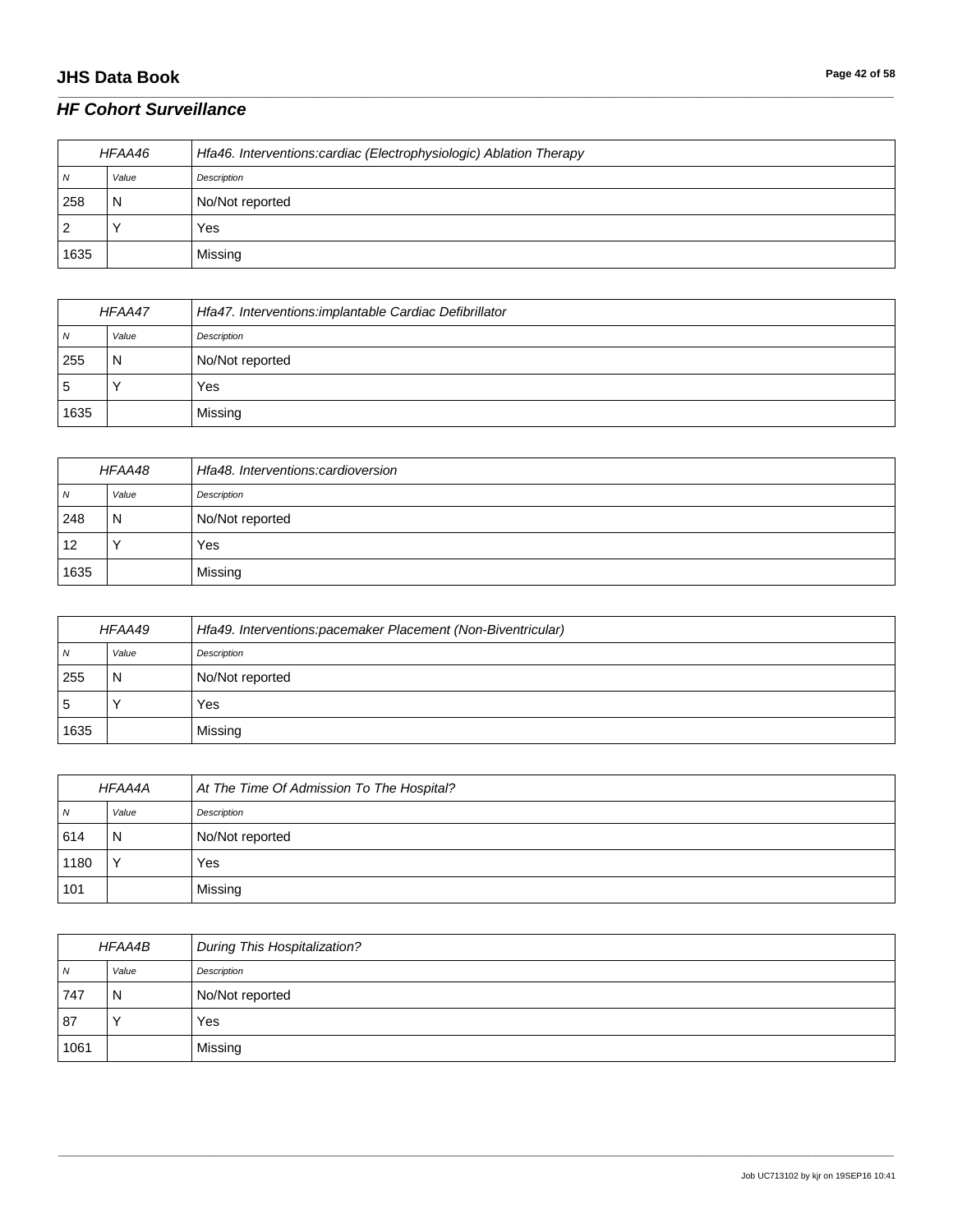# **JHS Data Book Page 43 of 58**

#### *HF Cohort Surveillance*

| HFAA5          |       | Q5 - Date:new/Progression Symptms/Signs Known |
|----------------|-------|-----------------------------------------------|
| N <sub>N</sub> | Value | Description                                   |
| 956            | Range | 01/01/2005 - 12/27/2013                       |
| 939            |       | Missing                                       |

\_\_\_\_\_\_\_\_\_\_\_\_\_\_\_\_\_\_\_\_\_\_\_\_\_\_\_\_\_\_\_\_\_\_\_\_\_\_\_\_\_\_\_\_\_\_\_\_\_\_\_\_\_\_\_\_\_\_\_\_\_\_\_\_\_\_\_\_\_\_\_\_\_\_\_\_\_\_\_\_\_\_\_\_\_\_\_\_\_\_\_\_\_\_\_\_\_\_\_\_\_\_\_\_\_\_\_\_\_\_\_\_\_\_\_\_\_\_\_\_\_\_\_\_\_\_\_\_\_\_\_\_\_\_\_\_\_\_\_\_\_\_\_\_\_\_\_\_\_\_\_\_\_\_\_\_\_\_\_\_\_\_\_\_\_\_\_\_\_\_\_\_\_\_\_\_\_\_\_\_\_\_\_\_\_\_\_\_\_\_\_\_\_

| <i>HFAA50</i> |       | Hfa50. Interventions: biventricular Pacemaker (Crt) |
|---------------|-------|-----------------------------------------------------|
| N             | Value | Description                                         |
| 256           | N     | No/Not reported                                     |
| 4             |       | Yes                                                 |
| 1635          |       | Missing                                             |

| HFAA51 |       | Hfa51. Interventions: coronary Artery Bypass Graft |
|--------|-------|----------------------------------------------------|
| N      | Value | Description                                        |
| 256    | N     | No/Not reported                                    |
| 4      |       | Yes                                                |
| 1635   |       | Missing                                            |

| HFAA52 |       | Hfa52. Interventions: (Pci)/Stent |
|--------|-------|-----------------------------------|
| N      | Value | Description                       |
| 248    | N     | No/Not reported                   |
| 12     |       | Yes                               |
| 1635   |       | Missing                           |

| HFAA53         |       | Hfa53. Interventions: valve Replacement/Repair |
|----------------|-------|------------------------------------------------|
| N              | Value | Description                                    |
| 258            | N     | No/Not reported                                |
| $\overline{2}$ |       | Yes                                            |
| 1635           |       | Missing                                        |

| HFAA54         |       | Hfa54. Interventions: intra Aortic Balloon Pump (labp) |
|----------------|-------|--------------------------------------------------------|
| N              | Value | Description                                            |
| 256            | N     | No/Not reported                                        |
| $\overline{4}$ |       | Yes                                                    |
| 1635           |       | Missing                                                |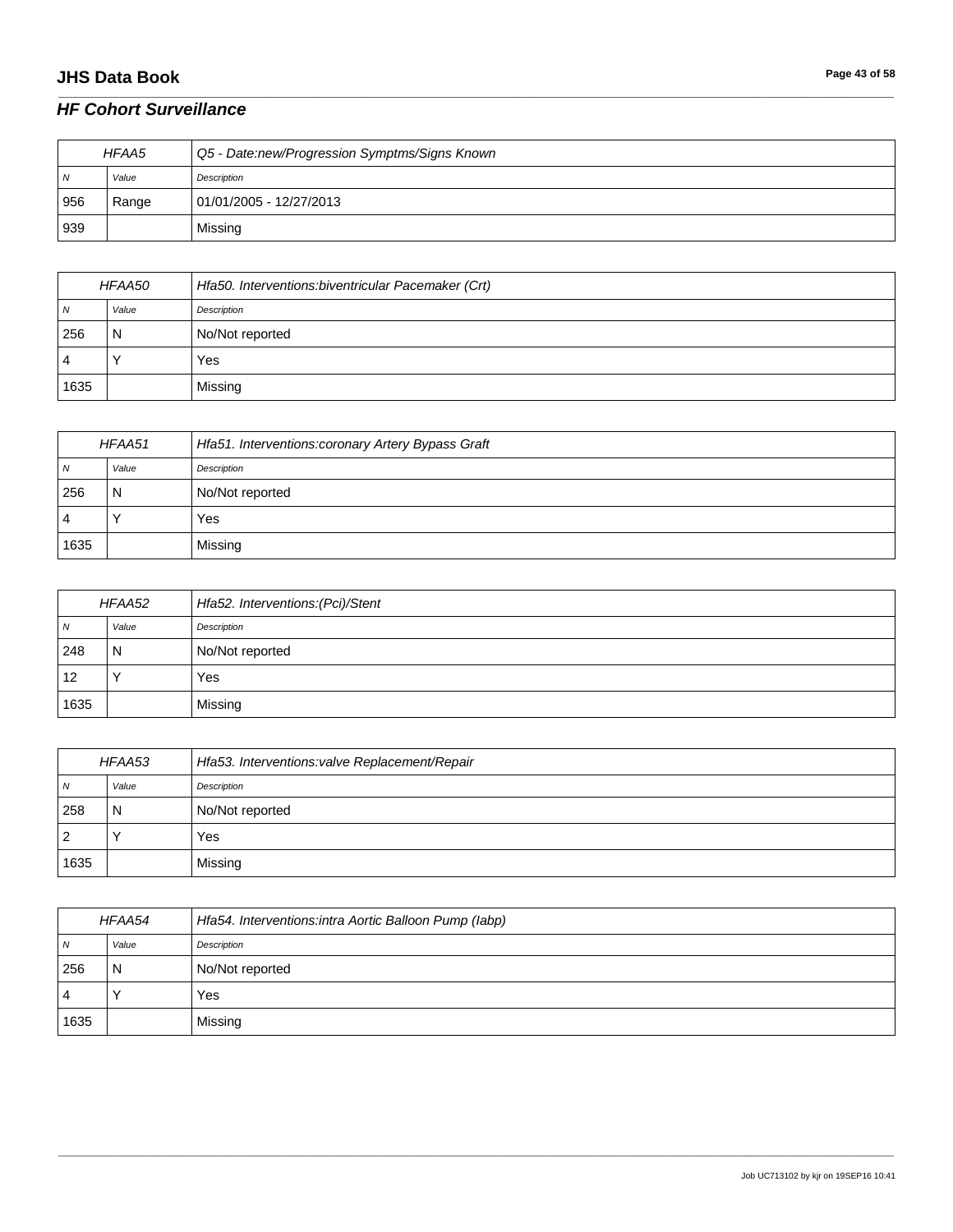## **JHS Data Book Page 44 of 58**

## *HF Cohort Surveillance*

| HFAA55 |       | Hfa55. Interventions:hemofiltration/Dialysis |
|--------|-------|----------------------------------------------|
| N      | Value | Description                                  |
| 221    | N     | No/Not reported                              |
| 39     |       | Yes                                          |
| 1635   |       | Missing                                      |

\_\_\_\_\_\_\_\_\_\_\_\_\_\_\_\_\_\_\_\_\_\_\_\_\_\_\_\_\_\_\_\_\_\_\_\_\_\_\_\_\_\_\_\_\_\_\_\_\_\_\_\_\_\_\_\_\_\_\_\_\_\_\_\_\_\_\_\_\_\_\_\_\_\_\_\_\_\_\_\_\_\_\_\_\_\_\_\_\_\_\_\_\_\_\_\_\_\_\_\_\_\_\_\_\_\_\_\_\_\_\_\_\_\_\_\_\_\_\_\_\_\_\_\_\_\_\_\_\_\_\_\_\_\_\_\_\_\_\_\_\_\_\_\_\_\_\_\_\_\_\_\_\_\_\_\_\_\_\_\_\_\_\_\_\_\_\_\_\_\_\_\_\_\_\_\_\_\_\_\_\_\_\_\_\_\_\_\_\_\_\_\_\_

| HFAA56 |       | Hfa56. Interventions:listed/Received Transplant Of Heart |
|--------|-------|----------------------------------------------------------|
| N      | Value | Description                                              |
| 259    | N     | No/Not reported                                          |
|        |       | Yes                                                      |
| 1635   |       | Missing                                                  |

| HFAA57 |       | Hfa57. Interventions: left Ventricular Assist Device |
|--------|-------|------------------------------------------------------|
| N      | Value | Description                                          |
| 259    | N     | No/Not reported                                      |
|        |       | Yes                                                  |
| 1635   |       | Missing                                              |

| HFAA58A |       | Hfa58a. Interventions:sodium/Cholesterol Reduction |
|---------|-------|----------------------------------------------------|
| N       | Value | Description                                        |
| 150     | N     | No/Not reported                                    |
| 84      |       | Yes                                                |
| 1661    |       | Missing                                            |

| HFAA58B |       | Hfa58b. Interventions:tobacco Cessation |
|---------|-------|-----------------------------------------|
| Ν       | Value | Description                             |
| 98      | N     | No/Not reported                         |
| 27      |       | Yes                                     |
| 110     |       |                                         |
| 1660    |       | Missing                                 |

| HFAA58C        |       | Hfa58c. Interventions: fluid Restriction |
|----------------|-------|------------------------------------------|
| $\overline{N}$ | Value | Description                              |
| 172            | N     | No/Not reported                          |
| 63             |       | Yes                                      |
| 1660           |       | Missing                                  |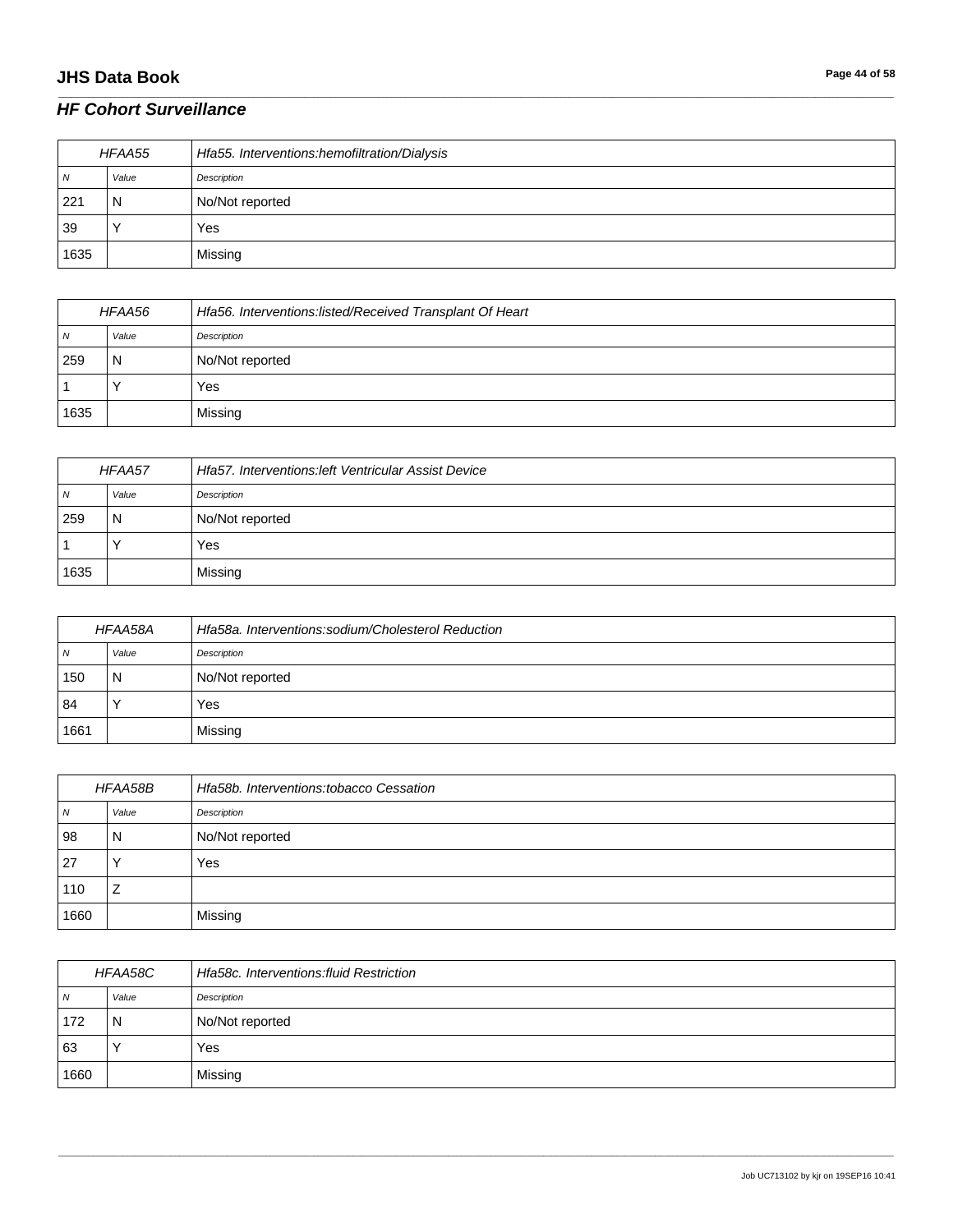## **JHS Data Book Page 45 of 58**

## *HF Cohort Surveillance*

| HFAA59         |                | Ace Inhibitors  |
|----------------|----------------|-----------------|
| $\overline{N}$ | Value          | Description     |
| 1064           | $\overline{N}$ | No/Not reported |
| 720            |                | Yes             |
| 111            |                | Missing         |

\_\_\_\_\_\_\_\_\_\_\_\_\_\_\_\_\_\_\_\_\_\_\_\_\_\_\_\_\_\_\_\_\_\_\_\_\_\_\_\_\_\_\_\_\_\_\_\_\_\_\_\_\_\_\_\_\_\_\_\_\_\_\_\_\_\_\_\_\_\_\_\_\_\_\_\_\_\_\_\_\_\_\_\_\_\_\_\_\_\_\_\_\_\_\_\_\_\_\_\_\_\_\_\_\_\_\_\_\_\_\_\_\_\_\_\_\_\_\_\_\_\_\_\_\_\_\_\_\_\_\_\_\_\_\_\_\_\_\_\_\_\_\_\_\_\_\_\_\_\_\_\_\_\_\_\_\_\_\_\_\_\_\_\_\_\_\_\_\_\_\_\_\_\_\_\_\_\_\_\_\_\_\_\_\_\_\_\_\_\_\_\_\_

| HFAA59A |       | Ace Inhibitors At Hospital Discharge? |
|---------|-------|---------------------------------------|
| 7V      | Value | Description                           |
| 1052    | N     | No/Not reported                       |
| 675     |       | Yes                                   |
| 168     |       | Missing                               |

| HFAA5A         |       | Q5a - If Date Unkwn:est. Wks Prior To Hosp. |
|----------------|-------|---------------------------------------------|
| $\overline{N}$ | Value | Description                                 |
| 303            | Range | (median=1 mean=1.9 std=1.3)<br>- 8          |
| 1592           |       | Missing                                     |

| HFAA60 |       | Angiotensin li Receptor Blockers |
|--------|-------|----------------------------------|
| N      | Value | Description                      |
| 1529   | N     | No/Not reported                  |
| 256    |       | Yes                              |
| 110    |       | Missing                          |

| HFAA60A |       | Angiotensin Ii Receptor Blockers At Hospital Discharge? |
|---------|-------|---------------------------------------------------------|
| N       | Value | Description                                             |
| 1515    | N     | No/Not reported                                         |
| 218     |       | Yes                                                     |
| 162     |       | Missing                                                 |

| HFAA61A |       | Hfa61a. Antiarrhytmics: Amiodarone Prior To Hospital/In Hospital |
|---------|-------|------------------------------------------------------------------|
| N       | Value | Description                                                      |
| 241     | N     | No/Not reported                                                  |
| 19      |       | Yes                                                              |
| 1635    |       | Missing                                                          |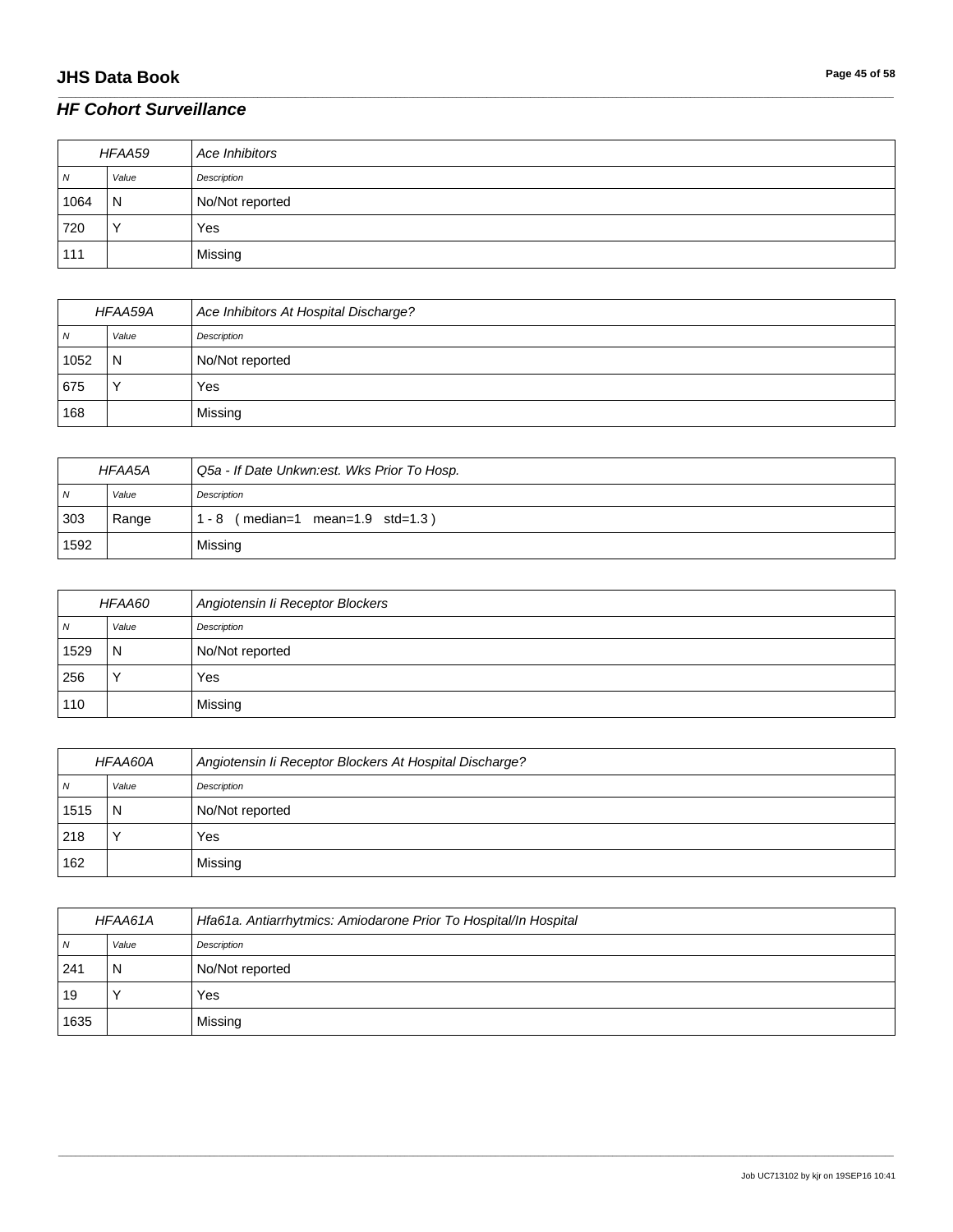## **JHS Data Book Page 46 of 58**

## *HF Cohort Surveillance*

| HFAA61A1 |       | Hfa61a1. Antiarrhytmics: Amiodarone At Discharge |
|----------|-------|--------------------------------------------------|
| N        | Value | Description                                      |
| 239      | N     | No/Not reported                                  |
| 21       |       | Yes                                              |
| 1635     |       | Missing                                          |

\_\_\_\_\_\_\_\_\_\_\_\_\_\_\_\_\_\_\_\_\_\_\_\_\_\_\_\_\_\_\_\_\_\_\_\_\_\_\_\_\_\_\_\_\_\_\_\_\_\_\_\_\_\_\_\_\_\_\_\_\_\_\_\_\_\_\_\_\_\_\_\_\_\_\_\_\_\_\_\_\_\_\_\_\_\_\_\_\_\_\_\_\_\_\_\_\_\_\_\_\_\_\_\_\_\_\_\_\_\_\_\_\_\_\_\_\_\_\_\_\_\_\_\_\_\_\_\_\_\_\_\_\_\_\_\_\_\_\_\_\_\_\_\_\_\_\_\_\_\_\_\_\_\_\_\_\_\_\_\_\_\_\_\_\_\_\_\_\_\_\_\_\_\_\_\_\_\_\_\_\_\_\_\_\_\_\_\_\_\_\_\_\_

| HFAA61B |       | Hfa61b. Antiarrhytmics: Other Prior To Hospital/In Hospital |
|---------|-------|-------------------------------------------------------------|
| N       | Value | Description                                                 |
| 257     | N     | No/Not reported                                             |
| 3       |       | Yes                                                         |
| 1635    |       | Missing                                                     |

| HFAA61B1     |       | Hfa61b1. Antiarrhytmics: Other At Discharge |
|--------------|-------|---------------------------------------------|
| <sub>N</sub> | Value | Description                                 |
| 255          | N     | No/Not reported                             |
| 5            |       | Yes                                         |
| 1635         |       | Missing                                     |

| HFAA62 |       | Hfa62. Anticoagulants Prior To Hospital/In Hospital |
|--------|-------|-----------------------------------------------------|
| N      | Value | Description                                         |
| 197    | N     | No/Not reported                                     |
| 63     |       | Yes                                                 |
| 1635   |       | Missing                                             |

| HFAA62A        |       | Hfa62a. Anticoagulants At Discharge |
|----------------|-------|-------------------------------------|
| N <sub>N</sub> | Value | Description                         |
| 202            | N     | No/Not reported                     |
| 58             |       | Yes                                 |
| 1635           |       | Missing                             |

| HFAA63       |       | Hfa63. Anti-Inflammatory Prior To Hospital/In Hospital |
|--------------|-------|--------------------------------------------------------|
| <sub>N</sub> | Value | Description                                            |
| 241          | N     | No/Not reported                                        |
| 3            |       | Yes                                                    |
| 1651         |       | Missing                                                |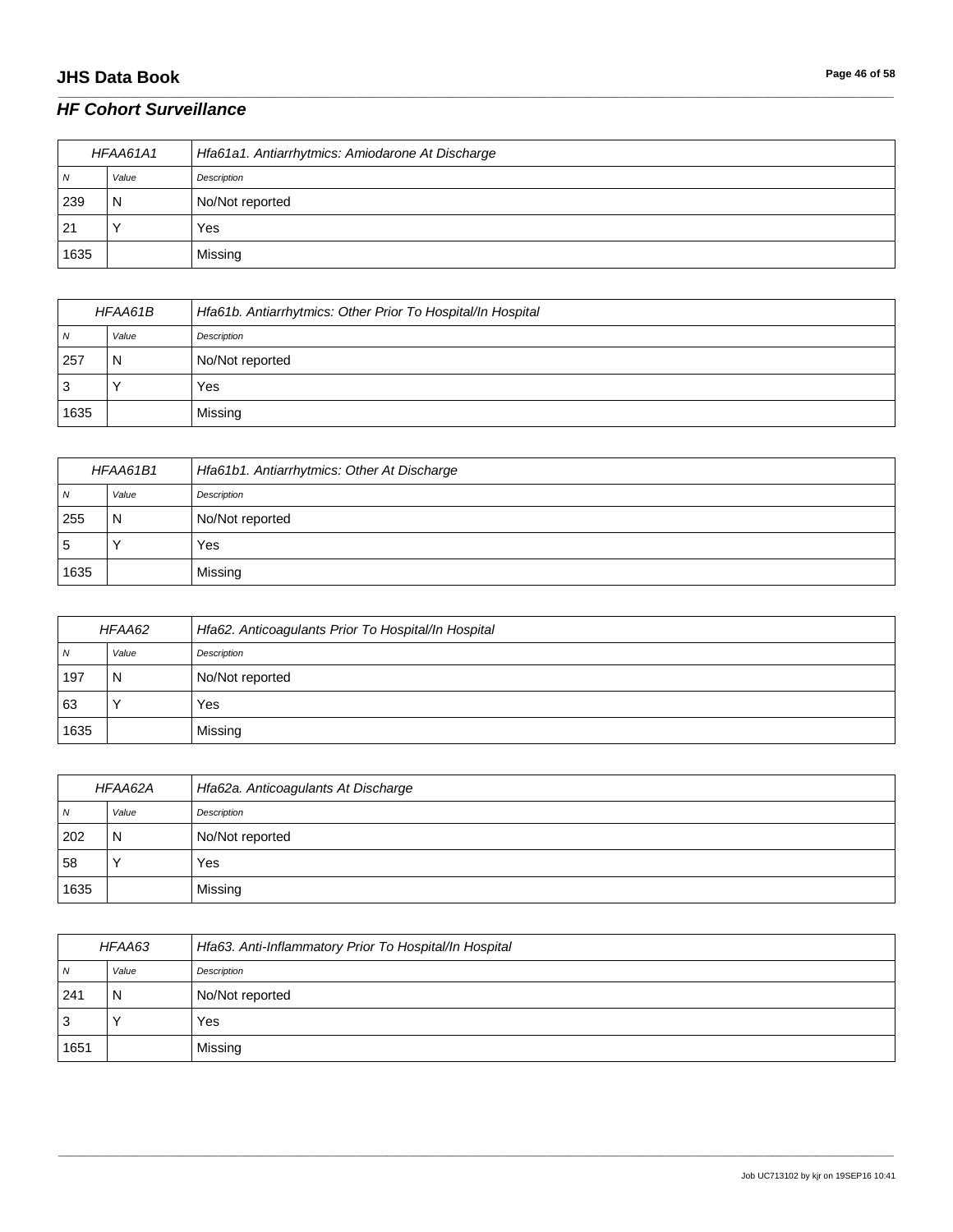## **JHS Data Book Page 47 of 58**

## *HF Cohort Surveillance*

| HFAA63A |       | Hfa63a. Anti-Inflammatory At Discharge |
|---------|-------|----------------------------------------|
| 7V      | Value | Description                            |
| 240     | N     | No/Not reported                        |
| 4       |       | Yes                                    |
| 1651    |       | Missing                                |

\_\_\_\_\_\_\_\_\_\_\_\_\_\_\_\_\_\_\_\_\_\_\_\_\_\_\_\_\_\_\_\_\_\_\_\_\_\_\_\_\_\_\_\_\_\_\_\_\_\_\_\_\_\_\_\_\_\_\_\_\_\_\_\_\_\_\_\_\_\_\_\_\_\_\_\_\_\_\_\_\_\_\_\_\_\_\_\_\_\_\_\_\_\_\_\_\_\_\_\_\_\_\_\_\_\_\_\_\_\_\_\_\_\_\_\_\_\_\_\_\_\_\_\_\_\_\_\_\_\_\_\_\_\_\_\_\_\_\_\_\_\_\_\_\_\_\_\_\_\_\_\_\_\_\_\_\_\_\_\_\_\_\_\_\_\_\_\_\_\_\_\_\_\_\_\_\_\_\_\_\_\_\_\_\_\_\_\_\_\_\_\_\_

| HFAA64A |       | Hfa64a. Antiplatelets: Aspirin Prior To Hospital/In Hospital |
|---------|-------|--------------------------------------------------------------|
| 7V      | Value | Description                                                  |
| 167     | N     | No/Not reported                                              |
| 93      |       | Yes                                                          |
| 1635    |       | Missing                                                      |

| HFAA64A1 |           | Hfa64a1. Antiplatelets: Aspirin At Discharge |
|----------|-----------|----------------------------------------------|
| <b>N</b> | Value     | Description                                  |
| 162      | N         | No/Not reported                              |
| 98       | $\lambda$ | Yes                                          |
| 1635     |           | Missing                                      |

| HFAA64B |       | Hfa64b. Antiplatelets: Other Prior To Hospital/In Hospital |
|---------|-------|------------------------------------------------------------|
| N       | Value | Description                                                |
| 226     | N     | No/Not reported                                            |
| 34      |       | Yes                                                        |
| 1635    |       | Missing                                                    |

| HFAA64B1 |       | Hfa64b1. Antiplatelets: Other At Discharge |
|----------|-------|--------------------------------------------|
| N        | Value | Description                                |
| 214      | N     | No/Not reported                            |
| 46       |       | Yes                                        |
| 1635     |       | Missing                                    |

| HFAA65 |              | <b>Beta Blockers</b> |
|--------|--------------|----------------------|
| N      | Value        | Description          |
| 630    | N            | No/Not reported      |
| 1160   | $\checkmark$ | Yes                  |
| 105    |              | Missing              |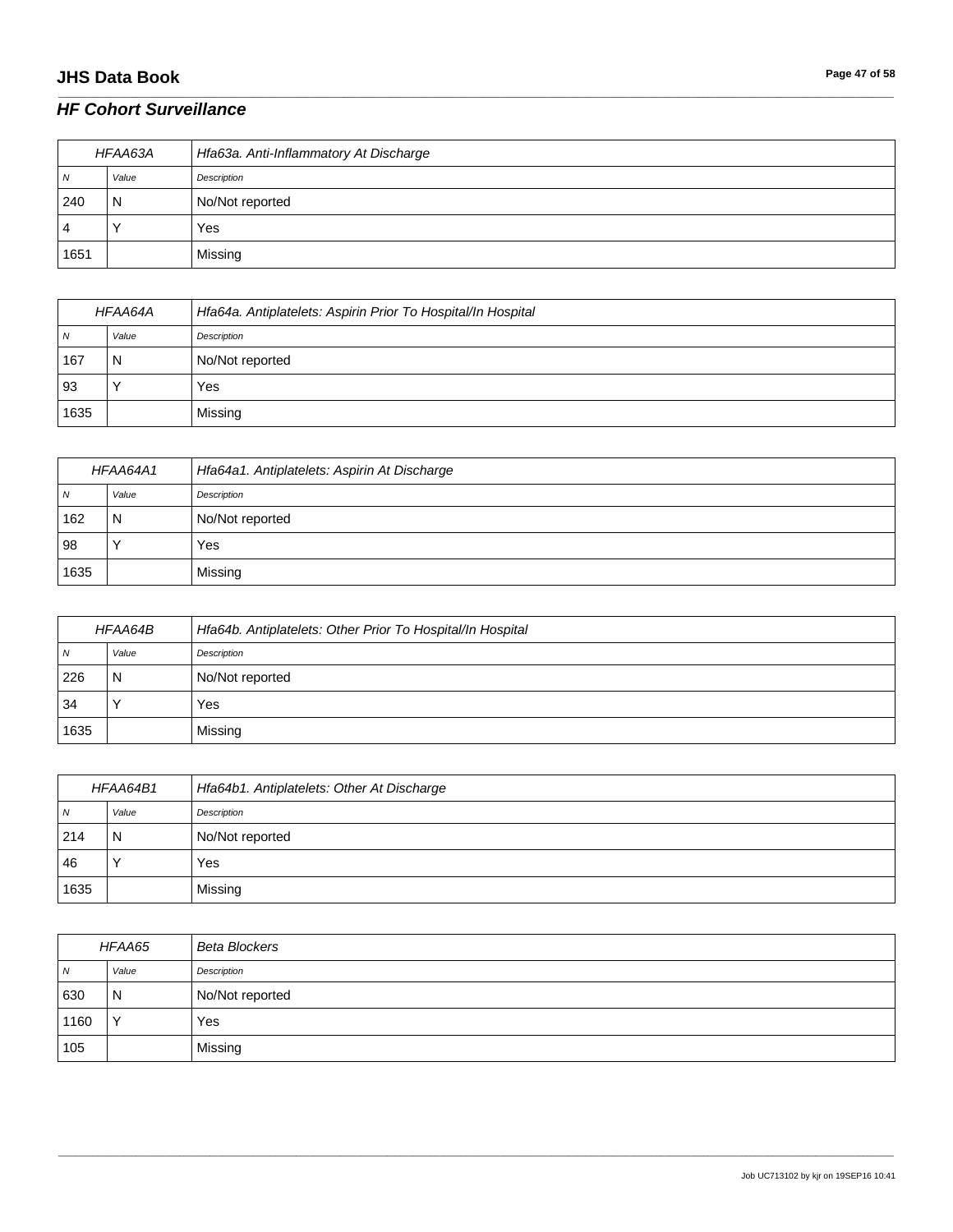## **JHS Data Book Page 48 of 58**

# *HF Cohort Surveillance*

| HFAA65A        |       | Beta Blockers At Hospital Discharge? |
|----------------|-------|--------------------------------------|
| $\overline{N}$ | Value | Description                          |
| 582            | N     | No/Not reported                      |
| 1156           |       | Yes                                  |
| 157            |       | Missing                              |

\_\_\_\_\_\_\_\_\_\_\_\_\_\_\_\_\_\_\_\_\_\_\_\_\_\_\_\_\_\_\_\_\_\_\_\_\_\_\_\_\_\_\_\_\_\_\_\_\_\_\_\_\_\_\_\_\_\_\_\_\_\_\_\_\_\_\_\_\_\_\_\_\_\_\_\_\_\_\_\_\_\_\_\_\_\_\_\_\_\_\_\_\_\_\_\_\_\_\_\_\_\_\_\_\_\_\_\_\_\_\_\_\_\_\_\_\_\_\_\_\_\_\_\_\_\_\_\_\_\_\_\_\_\_\_\_\_\_\_\_\_\_\_\_\_\_\_\_\_\_\_\_\_\_\_\_\_\_\_\_\_\_\_\_\_\_\_\_\_\_\_\_\_\_\_\_\_\_\_\_\_\_\_\_\_\_\_\_\_\_\_\_\_

| HFAA66 |       | Hfa66. Calcium Channel Blockers Prior To Hosp/In Hosp |
|--------|-------|-------------------------------------------------------|
| 7V     | Value | Description                                           |
| 179    | N     | No/Not reported                                       |
| 81     |       | Yes                                                   |
| 1635   |       | Missing                                               |

| HFAA66A |       | Hfa66a. Calcium Channel Blockers At Discharge |
|---------|-------|-----------------------------------------------|
| N       | Value | Description                                   |
| 184     | N     | No/Not reported                               |
| 76      |       | Yes                                           |
| 1635    |       | Missing                                       |

| HFAA67         |       | Digitalis       |
|----------------|-------|-----------------|
| $\overline{N}$ | Value | Description     |
| 1607           | N     | No/Not reported |
| 182            |       | Yes             |
| 106            |       | Missing         |

| HFAA67A        |       | <b>Digitalis At Hospital Discharge?</b> |
|----------------|-------|-----------------------------------------|
| $\overline{N}$ | Value | Description                             |
| 1553           | N     | No/Not reported                         |
| 185            |       | Yes                                     |
| 157            |       | Missing                                 |

| HFAA68 |              | <b>Diuretics</b> |
|--------|--------------|------------------|
| N      | Value        | Description      |
| 664    | N            | No/Not reported  |
| 1126   | $\checkmark$ | Yes              |
| 105    |              | Missing          |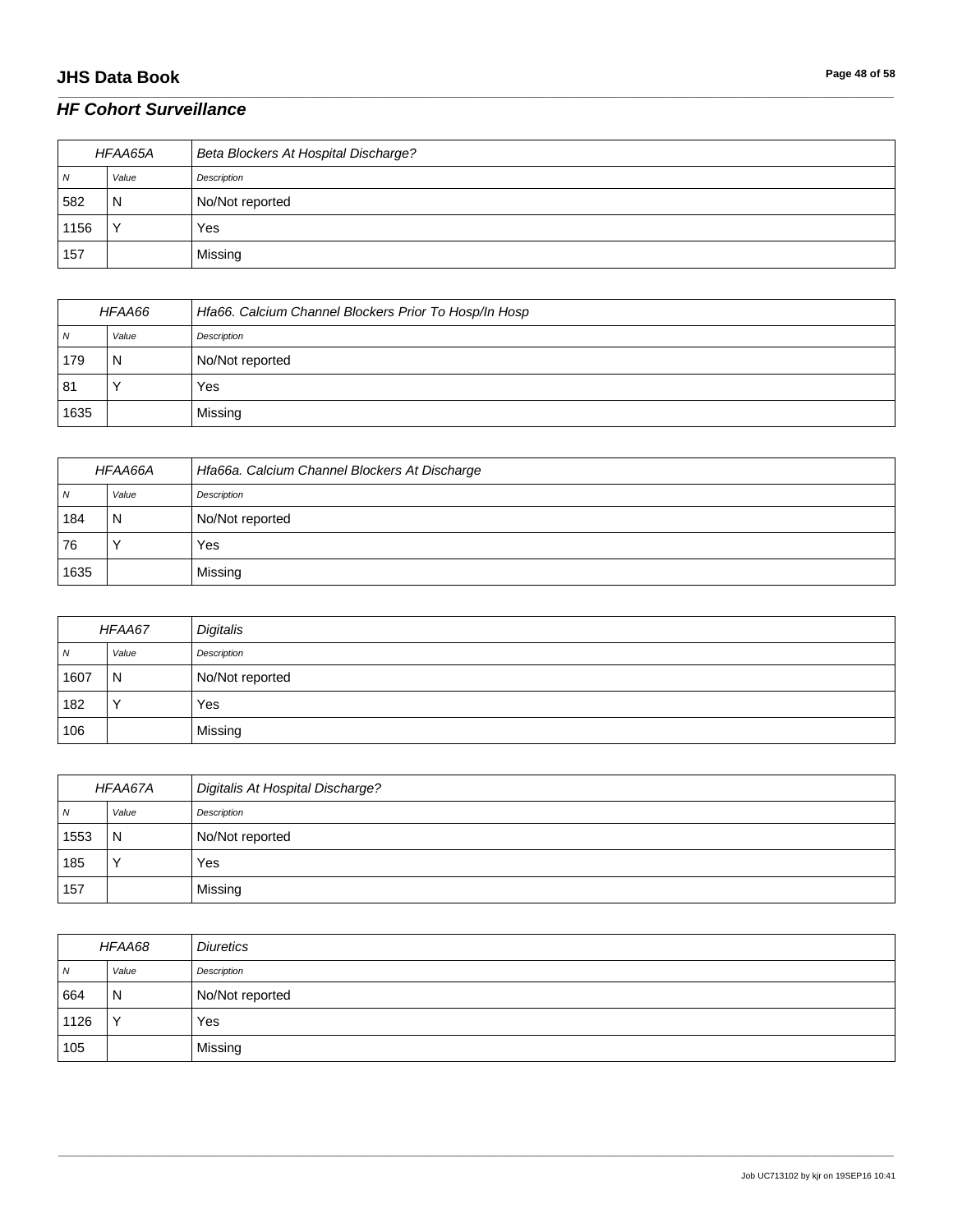## **JHS Data Book Page 49 of 58**

# *HF Cohort Surveillance*

| HFAA68A |       | <b>Diuretics At Hospital Discharge?</b> |
|---------|-------|-----------------------------------------|
| N       | Value | Description                             |
| 665     | N     | No/Not reported                         |
| 1075    |       | Yes                                     |
| 155     |       | Missing                                 |

\_\_\_\_\_\_\_\_\_\_\_\_\_\_\_\_\_\_\_\_\_\_\_\_\_\_\_\_\_\_\_\_\_\_\_\_\_\_\_\_\_\_\_\_\_\_\_\_\_\_\_\_\_\_\_\_\_\_\_\_\_\_\_\_\_\_\_\_\_\_\_\_\_\_\_\_\_\_\_\_\_\_\_\_\_\_\_\_\_\_\_\_\_\_\_\_\_\_\_\_\_\_\_\_\_\_\_\_\_\_\_\_\_\_\_\_\_\_\_\_\_\_\_\_\_\_\_\_\_\_\_\_\_\_\_\_\_\_\_\_\_\_\_\_\_\_\_\_\_\_\_\_\_\_\_\_\_\_\_\_\_\_\_\_\_\_\_\_\_\_\_\_\_\_\_\_\_\_\_\_\_\_\_\_\_\_\_\_\_\_\_\_\_

| HFAA69 |             | Aldosterone Blocker |
|--------|-------------|---------------------|
| N      | Value       | Description         |
| 1616   | N           | No/Not reported     |
| 172    | $\check{ }$ | Yes                 |
| 107    |             | Missing             |

| HFAA69A  |             | Aldosterone Blocker At Hospital Discharge? |
|----------|-------------|--------------------------------------------|
| <b>N</b> | Value       | Description                                |
| 1558     | N           | No/Not reported                            |
| 180      | $\check{ }$ | Yes                                        |
| 157      |             | Missing                                    |

| HFAA6A |       | <b>Ischemic Cardiomyopathy</b> |
|--------|-------|--------------------------------|
| N      | Value | Description                    |
| 1616   | N     | No/Not reported                |
| 176    |       | Yes                            |
| 103    |       | Missing                        |

| HFAA6B |                | Idiopathic/Dilated Cardiomyopathy |
|--------|----------------|-----------------------------------|
| N      | Value          | Description                       |
| 1610   | $\overline{N}$ | No/Not reported                   |
| 182    |                | Yes                               |
| 103    |                | Missing                           |

| HFAA6C |       | Hfa6c. Md/Disch.Sum:hypertensive Hf |
|--------|-------|-------------------------------------|
| N      | Value | Description                         |
| 228    | N     | No/Not reported                     |
|        |       | Yes                                 |
| 1660   |       | Missina                             |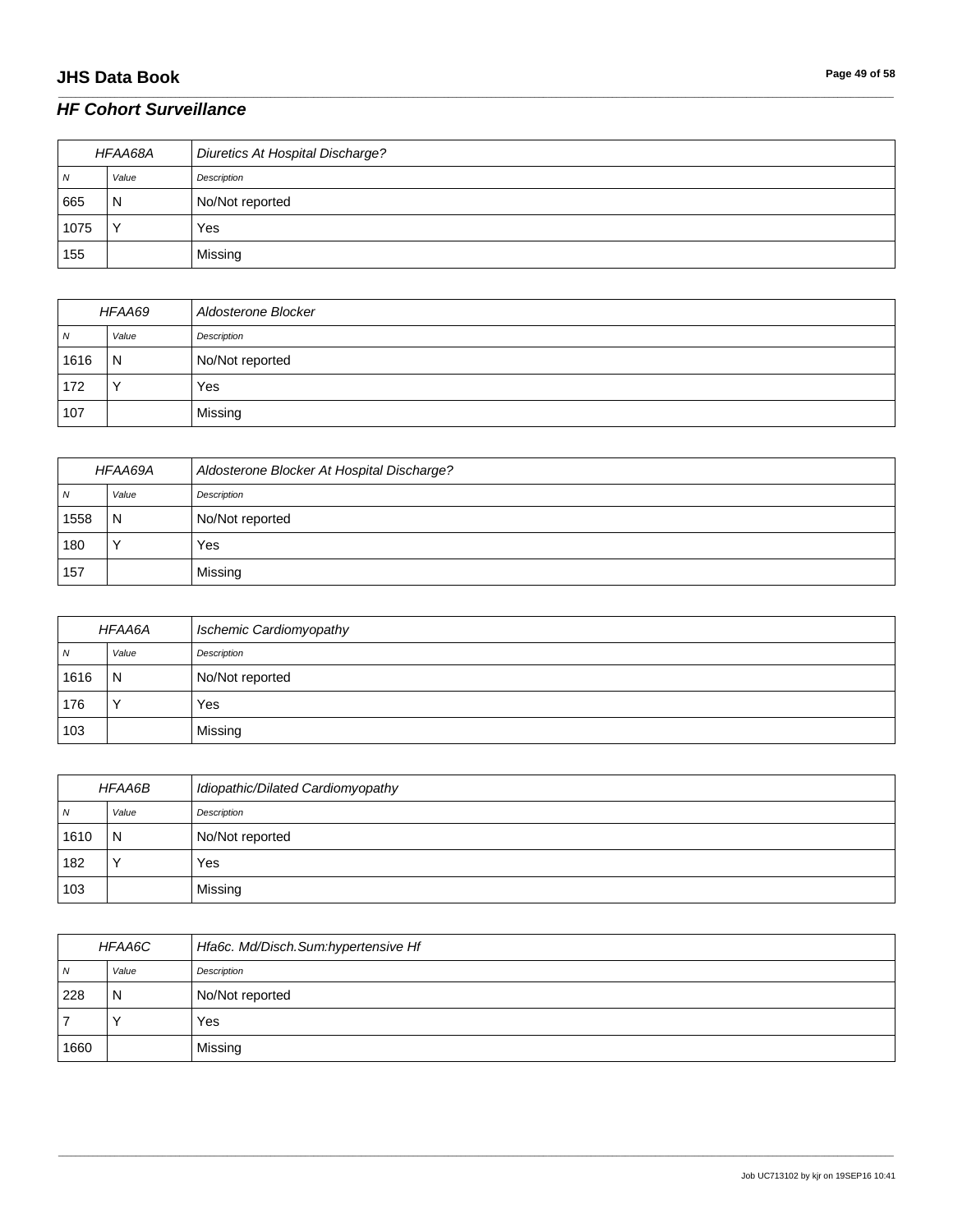## **JHS Data Book Page 50 of 58**

#### *HF Cohort Surveillance*

| HFAA6D |       | Hfa6d. Md/Disch. Sum:hypertrophic Cardiomyopathy |
|--------|-------|--------------------------------------------------|
| N      | Value | Description                                      |
| 230    | N     | No/Not reported                                  |
| 5      |       | Yes                                              |
| 1660   |       | Missing                                          |

\_\_\_\_\_\_\_\_\_\_\_\_\_\_\_\_\_\_\_\_\_\_\_\_\_\_\_\_\_\_\_\_\_\_\_\_\_\_\_\_\_\_\_\_\_\_\_\_\_\_\_\_\_\_\_\_\_\_\_\_\_\_\_\_\_\_\_\_\_\_\_\_\_\_\_\_\_\_\_\_\_\_\_\_\_\_\_\_\_\_\_\_\_\_\_\_\_\_\_\_\_\_\_\_\_\_\_\_\_\_\_\_\_\_\_\_\_\_\_\_\_\_\_\_\_\_\_\_\_\_\_\_\_\_\_\_\_\_\_\_\_\_\_\_\_\_\_\_\_\_\_\_\_\_\_\_\_\_\_\_\_\_\_\_\_\_\_\_\_\_\_\_\_\_\_\_\_\_\_\_\_\_\_\_\_\_\_\_\_\_\_\_\_

| <b>HFAA6E</b> |       | Hfa6e. Md/Disch.Sum:restrictive Cardiomyopathy |
|---------------|-------|------------------------------------------------|
| N             | Value | Description                                    |
| 234           | N     | No/Not reported                                |
|               |       | Yes                                            |
| 1660          |       | Missing                                        |

| <b>HFAA6F</b> |       | Hfa6f. Md/Disch.Sum:infiltrative Cardiomyopathy |
|---------------|-------|-------------------------------------------------|
| - N           | Value | Description                                     |
| 235           | N     | No/Not reported                                 |
| 1660          |       | Missing                                         |

| HFAA6G         |       | Hfa6g. Md/Disch.Sum:cor Pulmonale |
|----------------|-------|-----------------------------------|
| $\overline{N}$ | Value | Description                       |
| 232            | N     | No/Not reported                   |
| 3              |       | Yes                               |
| 1660           |       | Missing                           |

| HFAA6H         |       | Hfa6h. Md/Disch.Sum:diastolic Hf |
|----------------|-------|----------------------------------|
| $\overline{N}$ | Value | Description                      |
| 230            | N     | No/Not reported                  |
| 5              |       | Yes                              |
| 1660           |       | Missing                          |

| HFAA6I         |       | Hfa6i. Md/Disch.Sum:valvular Cardiomyopathy |
|----------------|-------|---------------------------------------------|
| $\overline{N}$ | Value | Description                                 |
| 234            | N     | No/Not reported                             |
|                |       | Yes                                         |
| 1660           |       | Missing                                     |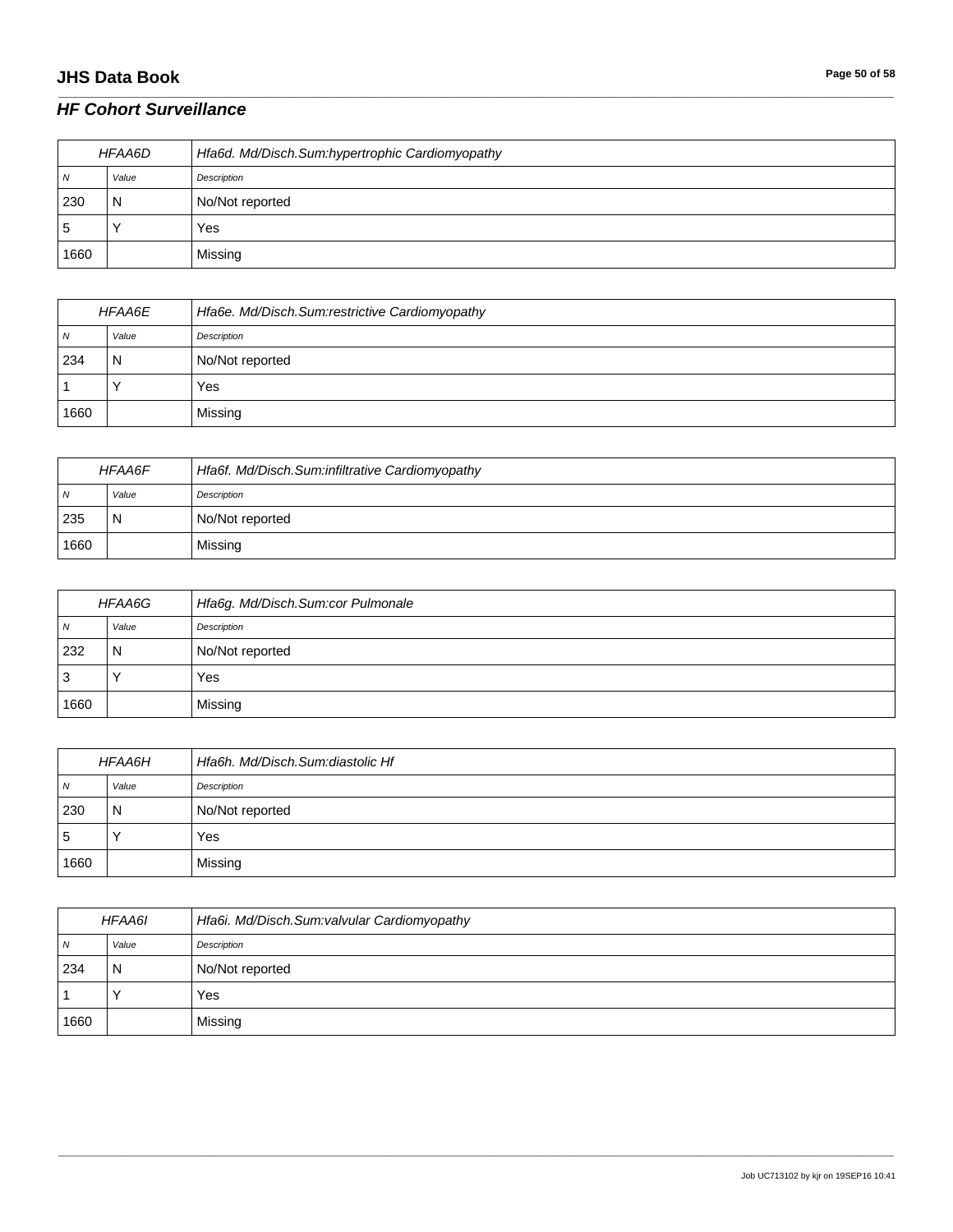## **JHS Data Book Page 51 of 58**

#### *HF Cohort Surveillance*

| HFAA6J |       | Hfa6j. Md/Disch.Sum:other Cardiomyopathy/Systolic Hf |
|--------|-------|------------------------------------------------------|
| N      | Value | Description                                          |
| 201    | N     | No/Not reported                                      |
| 34     |       | Yes                                                  |
| 1660   |       | Missing                                              |

\_\_\_\_\_\_\_\_\_\_\_\_\_\_\_\_\_\_\_\_\_\_\_\_\_\_\_\_\_\_\_\_\_\_\_\_\_\_\_\_\_\_\_\_\_\_\_\_\_\_\_\_\_\_\_\_\_\_\_\_\_\_\_\_\_\_\_\_\_\_\_\_\_\_\_\_\_\_\_\_\_\_\_\_\_\_\_\_\_\_\_\_\_\_\_\_\_\_\_\_\_\_\_\_\_\_\_\_\_\_\_\_\_\_\_\_\_\_\_\_\_\_\_\_\_\_\_\_\_\_\_\_\_\_\_\_\_\_\_\_\_\_\_\_\_\_\_\_\_\_\_\_\_\_\_\_\_\_\_\_\_\_\_\_\_\_\_\_\_\_\_\_\_\_\_\_\_\_\_\_\_\_\_\_\_\_\_\_\_\_\_\_\_

| HFAA6J1 |         | If Other Cardiomyopathy, Specify |
|---------|---------|----------------------------------|
| N       | Value   | Description                      |
| 503     | Present | Text suppressed                  |
| 1392    |         | Missing                          |

| <b>HFAA6JNEW</b> |       | Q6j - Md/Disch.Sum:other Cardiomyopathy/Systolic Hf |
|------------------|-------|-----------------------------------------------------|
| N                | Value | Description                                         |
| 1069             | N     | No/Not reported                                     |
| 488              |       | Yes                                                 |
| 338              |       | Missing                                             |

| <b>HFAA6K</b>  |       | Q6k - Unknown/Not Recorded |
|----------------|-------|----------------------------|
| $\overline{N}$ | Value | Description                |
| 91             | N     | No/Not reported            |
| 82             |       | Yes                        |
| 1722           |       | Missing                    |

| HFAA70A |       | Lipid Lowering Agents: Statins Prior To Hospitalization Or Progression In Hosp |
|---------|-------|--------------------------------------------------------------------------------|
| N       | Value | Description                                                                    |
| 1083    | N     | No/Not reported                                                                |
| 706     |       | Yes                                                                            |
| 106     |       | Missing                                                                        |

| HFAA70A1       |       | Lipid Lowering Agents: Statins At Hospital Discharge |
|----------------|-------|------------------------------------------------------|
| $\overline{N}$ | Value | Description                                          |
| 1024           | N     | No/Not reported                                      |
| 715            |       | Yes                                                  |
| 156            |       | Missing                                              |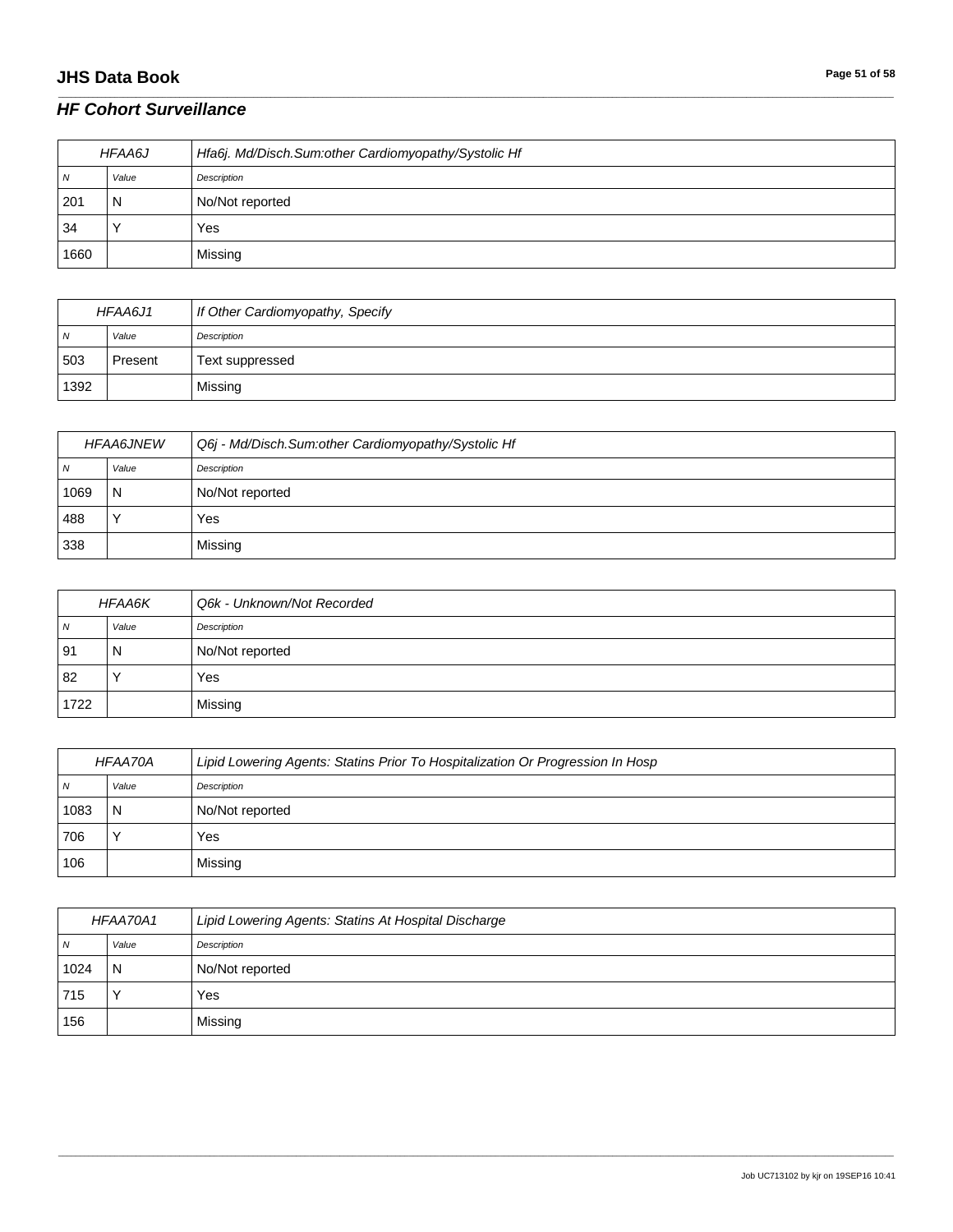## **JHS Data Book Page 52 of 58**

# *HF Cohort Surveillance*

| <b>HFAA70B</b> |       | Lipid Lowering Agents: Other Prior To Hospitalization Or Progression In Hosp |
|----------------|-------|------------------------------------------------------------------------------|
| N              | Value | Description                                                                  |
| 1703           | N     | No/Not reported                                                              |
| 85             |       | Yes                                                                          |
| 107            |       | Missing                                                                      |

\_\_\_\_\_\_\_\_\_\_\_\_\_\_\_\_\_\_\_\_\_\_\_\_\_\_\_\_\_\_\_\_\_\_\_\_\_\_\_\_\_\_\_\_\_\_\_\_\_\_\_\_\_\_\_\_\_\_\_\_\_\_\_\_\_\_\_\_\_\_\_\_\_\_\_\_\_\_\_\_\_\_\_\_\_\_\_\_\_\_\_\_\_\_\_\_\_\_\_\_\_\_\_\_\_\_\_\_\_\_\_\_\_\_\_\_\_\_\_\_\_\_\_\_\_\_\_\_\_\_\_\_\_\_\_\_\_\_\_\_\_\_\_\_\_\_\_\_\_\_\_\_\_\_\_\_\_\_\_\_\_\_\_\_\_\_\_\_\_\_\_\_\_\_\_\_\_\_\_\_\_\_\_\_\_\_\_\_\_\_\_\_\_

| HFAA70B1 |       | Lipid Lowering Agents: Other At Hospital Discharge |
|----------|-------|----------------------------------------------------|
| N        | Value | Description                                        |
| 1659     | N     | No/Not reported                                    |
| 78       |       | Yes                                                |
| 158      |       | Missing                                            |

| HFAA71 |           | <b>Nitrates</b> |
|--------|-----------|-----------------|
| N      | Value     | Description     |
| 1341   | N         | No/Not reported |
| 448    | $\sqrt{}$ | Yes             |
| 106    |           | Missing         |

| HFAA71A        |       | Nitrates At Hospital Discharge |
|----------------|-------|--------------------------------|
| $\overline{N}$ | Value | Description                    |
| 1269           | N     | No/Not reported                |
| 469            |       | Yes                            |
| 157            |       | Missing                        |

| HFAA72         |       | Hydralazine     |
|----------------|-------|-----------------|
| $\overline{N}$ | Value | Description     |
| 1547           | N     | No/Not reported |
| 241            |       | Yes             |
| 107            |       | Missing         |

| HFAA72A  |           | Hydralazine At Hospital Discharge |
|----------|-----------|-----------------------------------|
| <b>N</b> | Value     | Description                       |
| 1470     | N         | No/Not reported                   |
| 266      | $\sqrt{}$ | Yes                               |
| 159      |           | Missing                           |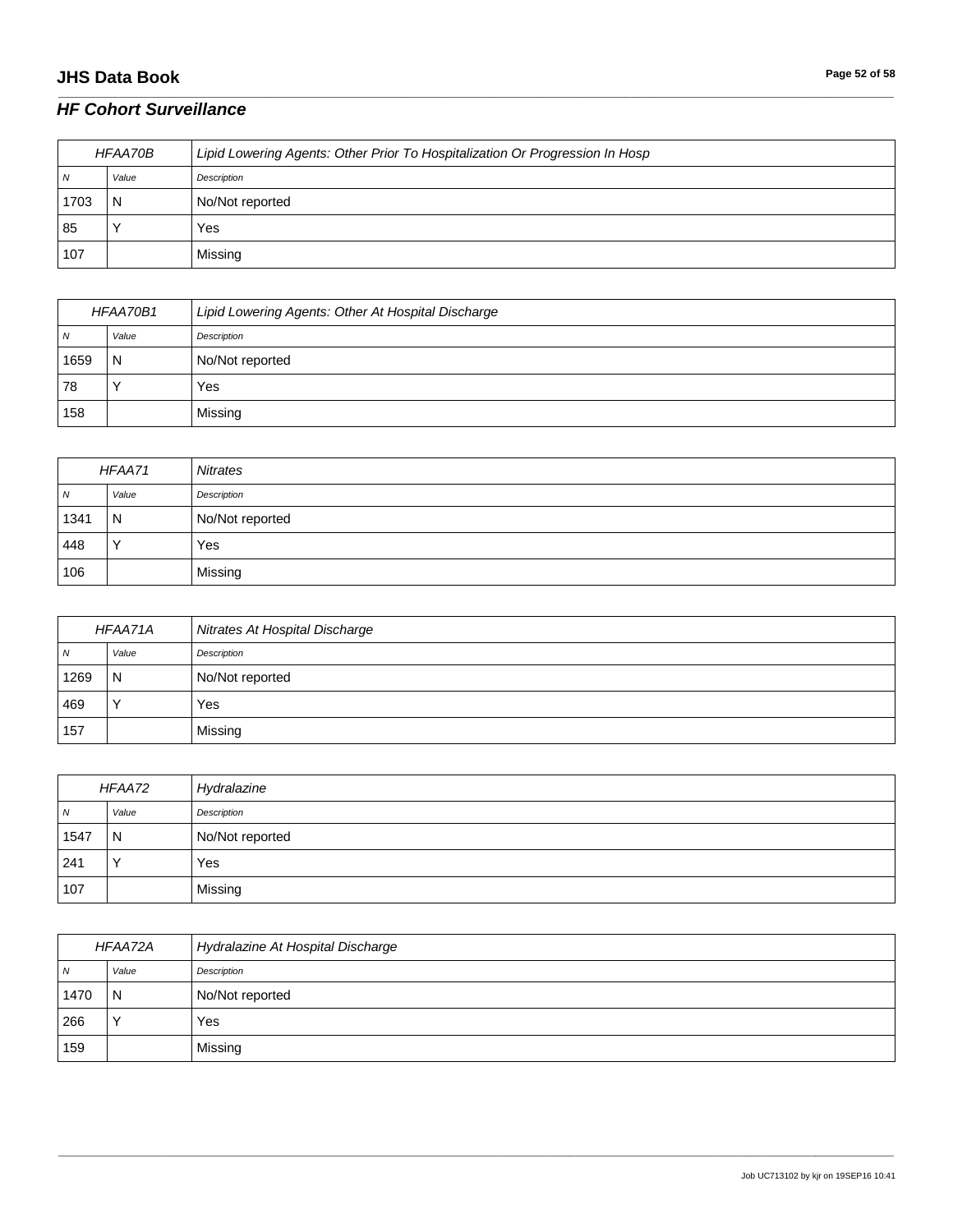## **JHS Data Book Page 53 of 58**

# *HF Cohort Surveillance*

| HFAA73A |       | Iv Inotropes During Hospitalization? |
|---------|-------|--------------------------------------|
| N       | Value | Description                          |
| 1712    | N     | No/Not reported                      |
| 79      |       | Yes                                  |
| 104     |       | Missing                              |

\_\_\_\_\_\_\_\_\_\_\_\_\_\_\_\_\_\_\_\_\_\_\_\_\_\_\_\_\_\_\_\_\_\_\_\_\_\_\_\_\_\_\_\_\_\_\_\_\_\_\_\_\_\_\_\_\_\_\_\_\_\_\_\_\_\_\_\_\_\_\_\_\_\_\_\_\_\_\_\_\_\_\_\_\_\_\_\_\_\_\_\_\_\_\_\_\_\_\_\_\_\_\_\_\_\_\_\_\_\_\_\_\_\_\_\_\_\_\_\_\_\_\_\_\_\_\_\_\_\_\_\_\_\_\_\_\_\_\_\_\_\_\_\_\_\_\_\_\_\_\_\_\_\_\_\_\_\_\_\_\_\_\_\_\_\_\_\_\_\_\_\_\_\_\_\_\_\_\_\_\_\_\_\_\_\_\_\_\_\_\_\_\_

| HFAA73B |       | Iv Diuretics During Hospitalization? |
|---------|-------|--------------------------------------|
| 7V      | Value | Description                          |
| 949     | N     | No/Not reported                      |
| 841     |       | Yes                                  |
| 105     |       | Missing                              |

| HFAA73C  |           | Hfa73c. Iv Vasodilators |
|----------|-----------|-------------------------|
| <b>N</b> | Value     | Description             |
| 207      | N         | No/Not reported         |
| 28       | $\lambda$ | Yes                     |
| 1660     |           | Missing                 |

| HFAA73D |       | Hfa73d. Iv Antiarrythmics |
|---------|-------|---------------------------|
| N       | Value | Description               |
| 219     | N     | No/Not reported           |
| 16      |       | Yes                       |
| 1660    |       | Missing                   |

| HFAA74         |       | <b>Hfa74, Cardiac Arrest</b> |
|----------------|-------|------------------------------|
| $\overline{N}$ | Value | Description                  |
| 244            | N     | No/Not reported              |
| 16             |       | Yes                          |
| 1635           |       | Missing                      |

| HFAA75       |       | Hfa75. Stroke   |
|--------------|-------|-----------------|
| <sub>N</sub> | Value | Description     |
| 255          | N     | No/Not reported |
| 5            |       | Yes             |
| 1635         |       | Missing         |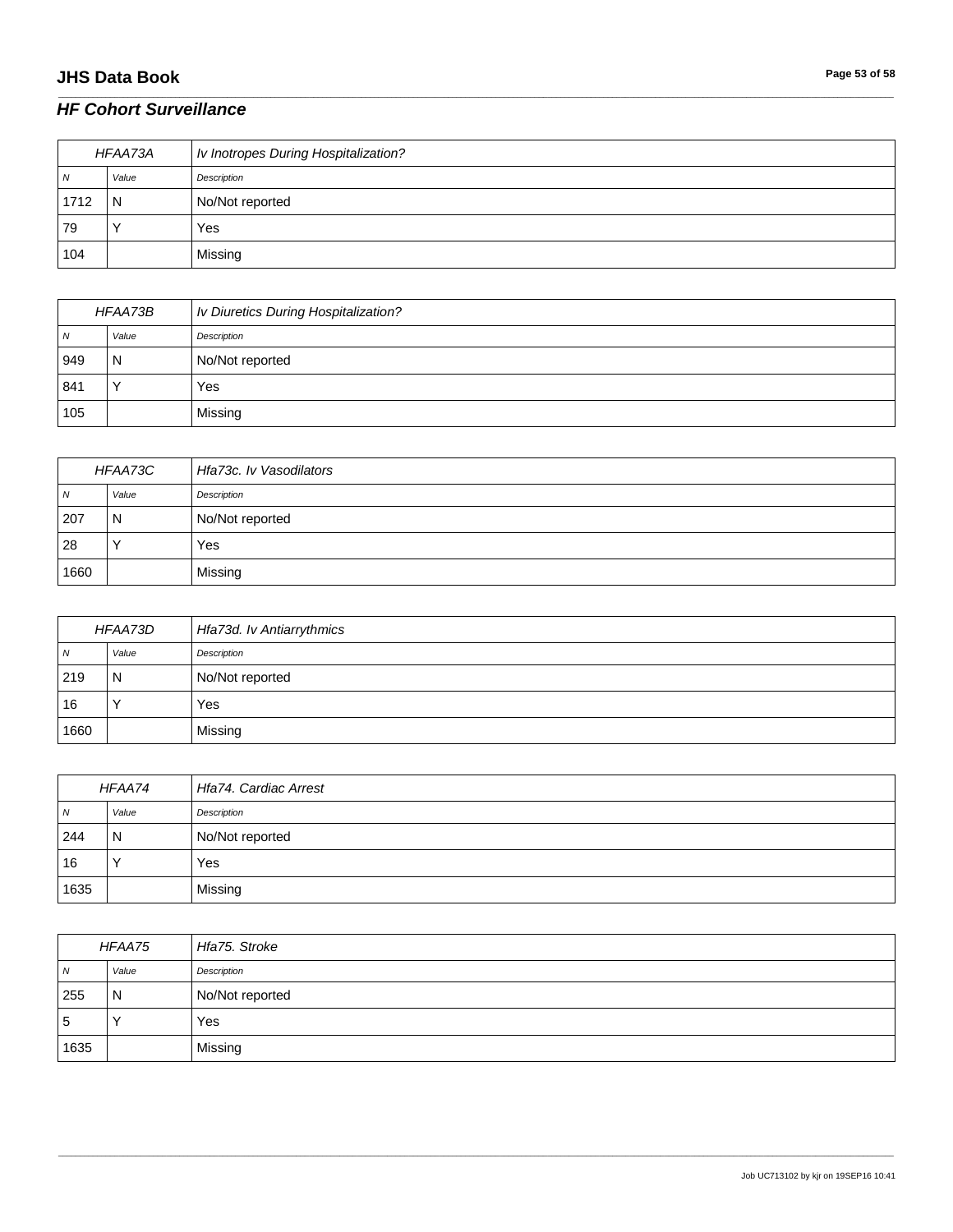## **JHS Data Book Page 54 of 58**

## *HF Cohort Surveillance*

| HFAA76 |       | Hfa76. Myocardial Infarction |
|--------|-------|------------------------------|
| N      | Value | Description                  |
| 251    | N     | No/Not reported              |
| 9      |       | Yes                          |
| 1635   |       | Missing                      |

\_\_\_\_\_\_\_\_\_\_\_\_\_\_\_\_\_\_\_\_\_\_\_\_\_\_\_\_\_\_\_\_\_\_\_\_\_\_\_\_\_\_\_\_\_\_\_\_\_\_\_\_\_\_\_\_\_\_\_\_\_\_\_\_\_\_\_\_\_\_\_\_\_\_\_\_\_\_\_\_\_\_\_\_\_\_\_\_\_\_\_\_\_\_\_\_\_\_\_\_\_\_\_\_\_\_\_\_\_\_\_\_\_\_\_\_\_\_\_\_\_\_\_\_\_\_\_\_\_\_\_\_\_\_\_\_\_\_\_\_\_\_\_\_\_\_\_\_\_\_\_\_\_\_\_\_\_\_\_\_\_\_\_\_\_\_\_\_\_\_\_\_\_\_\_\_\_\_\_\_\_\_\_\_\_\_\_\_\_\_\_\_\_

| HFAA77         |       | Q77 - Time Taken To Abstract           |
|----------------|-------|----------------------------------------|
| $\overline{N}$ | Value | Description                            |
| 1893           | Range | 1 - 658 (median=60 mean=65.7 std=34.4) |
| $\overline{2}$ |       | Missing                                |

| HFAA78         |         | <b>Abstractor Number</b> |
|----------------|---------|--------------------------|
| N <sub>1</sub> | Value   | Description              |
| 1895           | Present | Text suppressed          |

| HFAA79         |       | Q79 - Date Abstract Completed |
|----------------|-------|-------------------------------|
| $\overline{N}$ | Value | Description                   |
| 1892           | Range | 12/12/2006 - 02/10/2016       |
| Ι3             |       | Missing                       |

| HFAA7A         |       | Prior History Of Diagnosis Of Heart Failure? |
|----------------|-------|----------------------------------------------|
| $\overline{N}$ | Value | Description                                  |
| 374            | N     | No/Not reported                              |
| 48             |       | <b>Unknown</b>                               |
| 1371           |       | Yes                                          |
| 102            |       | Missing                                      |

| <i>HFAA7B</i> |       | Prior History Of Hospitalization For Heart Failure? |
|---------------|-------|-----------------------------------------------------|
| N             | Value | Description                                         |
| 670           | N     | No/Not reported                                     |
| 549           |       | Unknown                                             |
| 574           |       | Yes                                                 |
| 102           |       | Missing                                             |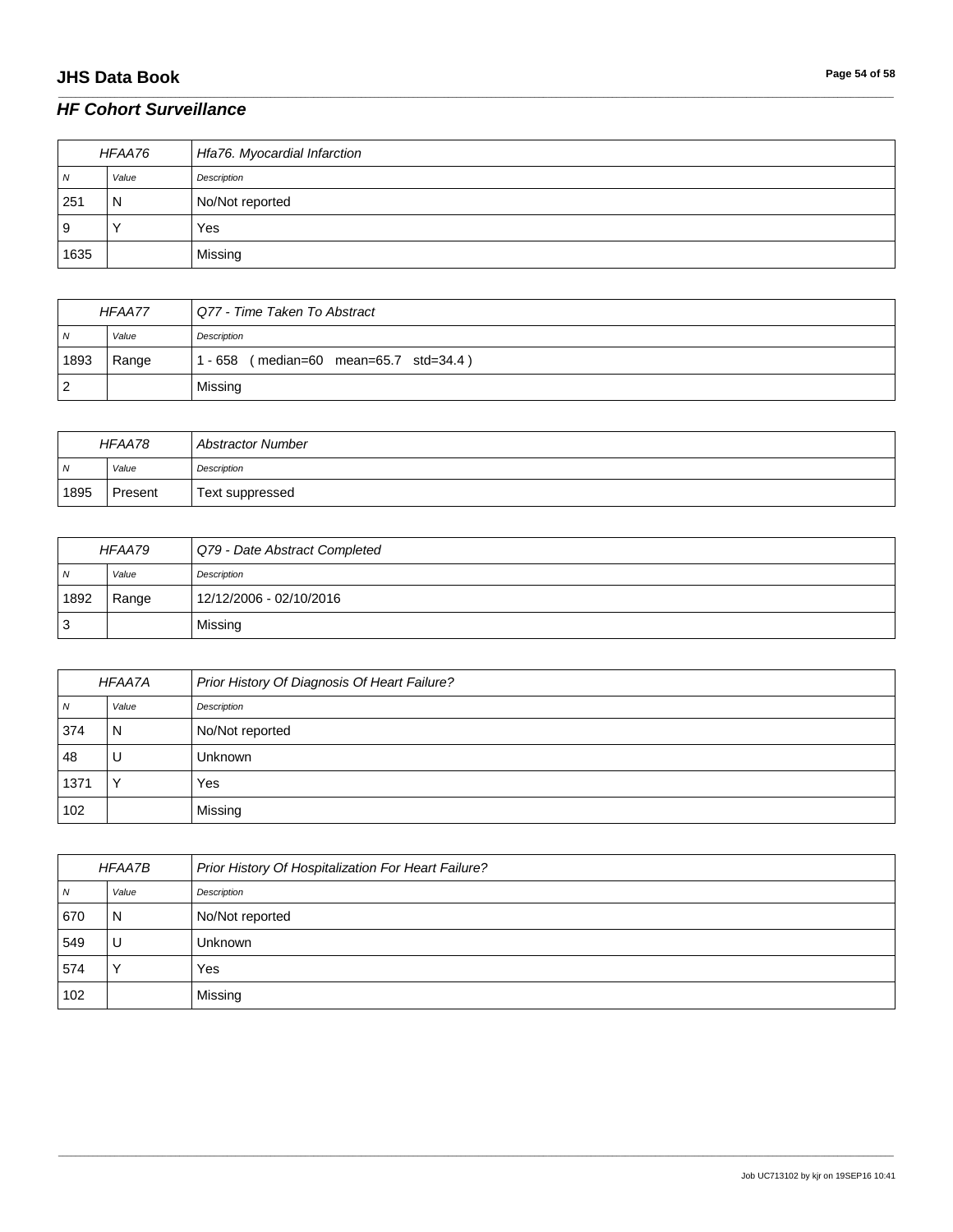## **JHS Data Book Page 55 of 58**

# *HF Cohort Surveillance*

| HFAA7C |       | Prior History Of Treatment For Heart Failure? |
|--------|-------|-----------------------------------------------|
| N      | Value | Description                                   |
| 505    | N     | No/Not reported                               |
| 313    | U     | Unknown                                       |
| 975    |       | Yes                                           |
| 102    |       | Missing                                       |

\_\_\_\_\_\_\_\_\_\_\_\_\_\_\_\_\_\_\_\_\_\_\_\_\_\_\_\_\_\_\_\_\_\_\_\_\_\_\_\_\_\_\_\_\_\_\_\_\_\_\_\_\_\_\_\_\_\_\_\_\_\_\_\_\_\_\_\_\_\_\_\_\_\_\_\_\_\_\_\_\_\_\_\_\_\_\_\_\_\_\_\_\_\_\_\_\_\_\_\_\_\_\_\_\_\_\_\_\_\_\_\_\_\_\_\_\_\_\_\_\_\_\_\_\_\_\_\_\_\_\_\_\_\_\_\_\_\_\_\_\_\_\_\_\_\_\_\_\_\_\_\_\_\_\_\_\_\_\_\_\_\_\_\_\_\_\_\_\_\_\_\_\_\_\_\_\_\_\_\_\_\_\_\_\_\_\_\_\_\_\_\_\_

| HFAA8        |       | Cardiac Imaging Prior To Hospitalization? |
|--------------|-------|-------------------------------------------|
| <sub>N</sub> | Value | Description                               |
| 998          | N     | No/Not reported                           |
| 795          |       | Yes                                       |
| 102          |       | Missing                                   |

| HFAA8A         |       | Q8a - Cardiac Imaging Lowest Ejection Fraction Recorded |
|----------------|-------|---------------------------------------------------------|
| N <sub>N</sub> | Value | Description                                             |
| 694            | Range | (median=40 mean=40.3 std=17.8)<br>. - 87                |
| 1201           |       | Missing                                                 |

| HFAA8A1 |       | Qualitative Description |
|---------|-------|-------------------------|
| N       | Value | Description             |
| 8       | N     | Normal                  |
| 43      | O     | None of the above       |
| 1844    |       | Missing                 |

| HFAA8B         |       | Q8b - Year Of Lowest Ejection Fraction        |
|----------------|-------|-----------------------------------------------|
| $\overline{N}$ | Value | Description                                   |
| 674            | Range | 2000 - 2013 (median=2009 mean=2008.6 std=2.9) |
| 1221           |       | Missing                                       |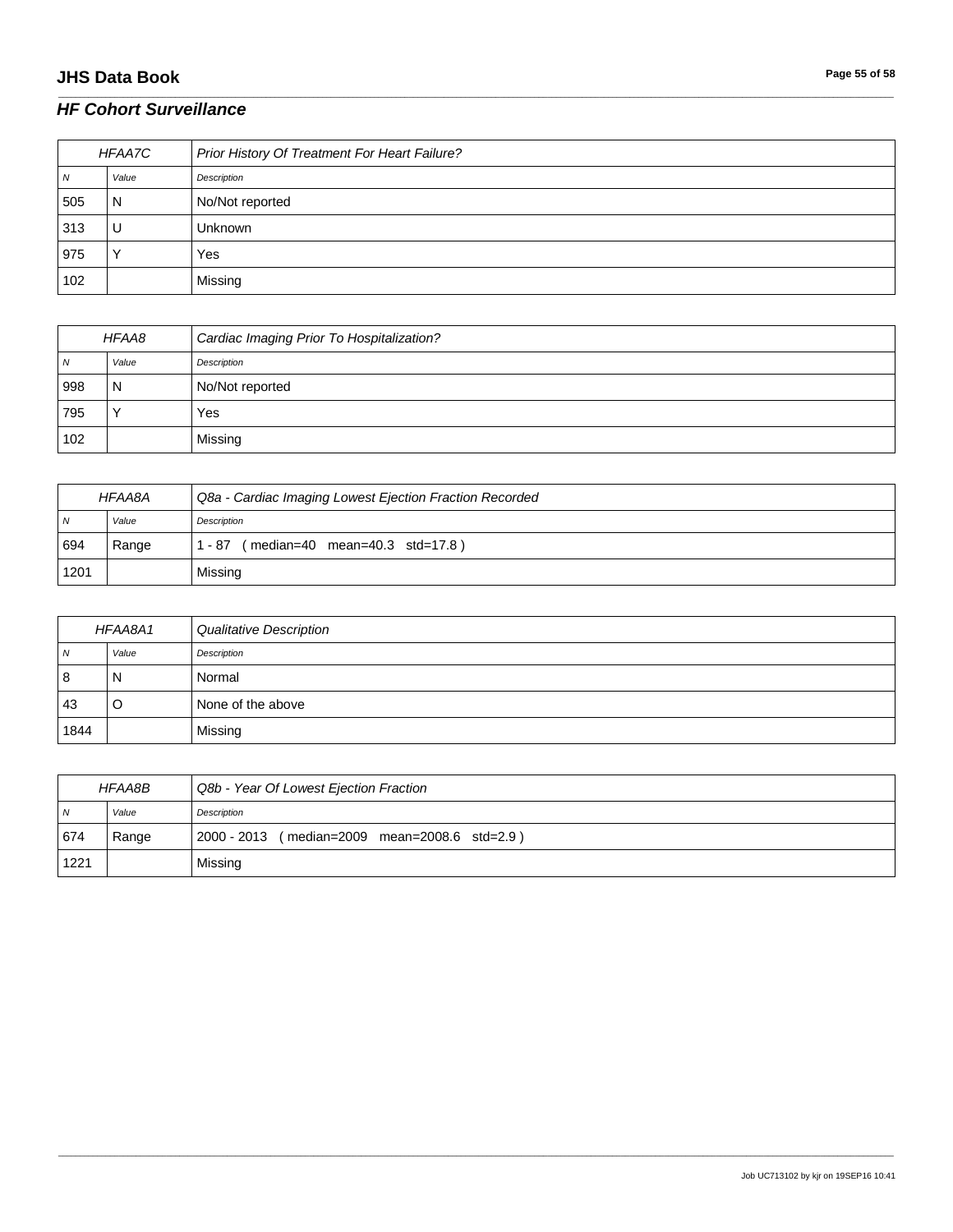## *HF Cohort Surveillance*

| HFAA8C |       | Type Of Imaging |
|--------|-------|-----------------|
| N      | Value | Description     |
| 37     | С     | Cath/LV gram    |
| 613    | Е     | <b>ECHO</b>     |
| 3      | м     | <b>MUGA</b>     |
| 15     | O     | Other           |
| 104    | U     | Unknown         |
| 1123   |       | Missing         |

\_\_\_\_\_\_\_\_\_\_\_\_\_\_\_\_\_\_\_\_\_\_\_\_\_\_\_\_\_\_\_\_\_\_\_\_\_\_\_\_\_\_\_\_\_\_\_\_\_\_\_\_\_\_\_\_\_\_\_\_\_\_\_\_\_\_\_\_\_\_\_\_\_\_\_\_\_\_\_\_\_\_\_\_\_\_\_\_\_\_\_\_\_\_\_\_\_\_\_\_\_\_\_\_\_\_\_\_\_\_\_\_\_\_\_\_\_\_\_\_\_\_\_\_\_\_\_\_\_\_\_\_\_\_\_\_\_\_\_\_\_\_\_\_\_\_\_\_\_\_\_\_\_\_\_\_\_\_\_\_\_\_\_\_\_\_\_\_\_\_\_\_\_\_\_\_\_\_\_\_\_\_\_\_\_\_\_\_\_\_\_\_\_

| HFAA9A   |       | Hfa9a, Gen His: Aids/Hiv |
|----------|-------|--------------------------|
| N        | Value | Description              |
| 254      | N     | No/Not reported          |
| <b>6</b> |       | Yes                      |
| 1635     |       | Missing                  |

| HFAA9B |       | History Of Excess Alcohol Use? |
|--------|-------|--------------------------------|
| N      | Value | Description                    |
| 1739   | N     | No/Not reported                |
| 53     |       | Yes                            |
| 103    |       | Missing                        |

| HFAA9C |           | <b>History Of Illicit Drug Use?</b> |
|--------|-----------|-------------------------------------|
| N      | Value     | Description                         |
| 1750   | l N       | No/Not reported                     |
| 42     | $\lambda$ | Yes                                 |
| 103    |           | Missing                             |

| <b>HFAA9D</b>  |       | <b>History Of Anemia?</b> |
|----------------|-------|---------------------------|
| $\overline{N}$ | Value | Description               |
| 1414           | N     | No/Not reported           |
| 377            |       | Yes                       |
| 104            |       | Missing                   |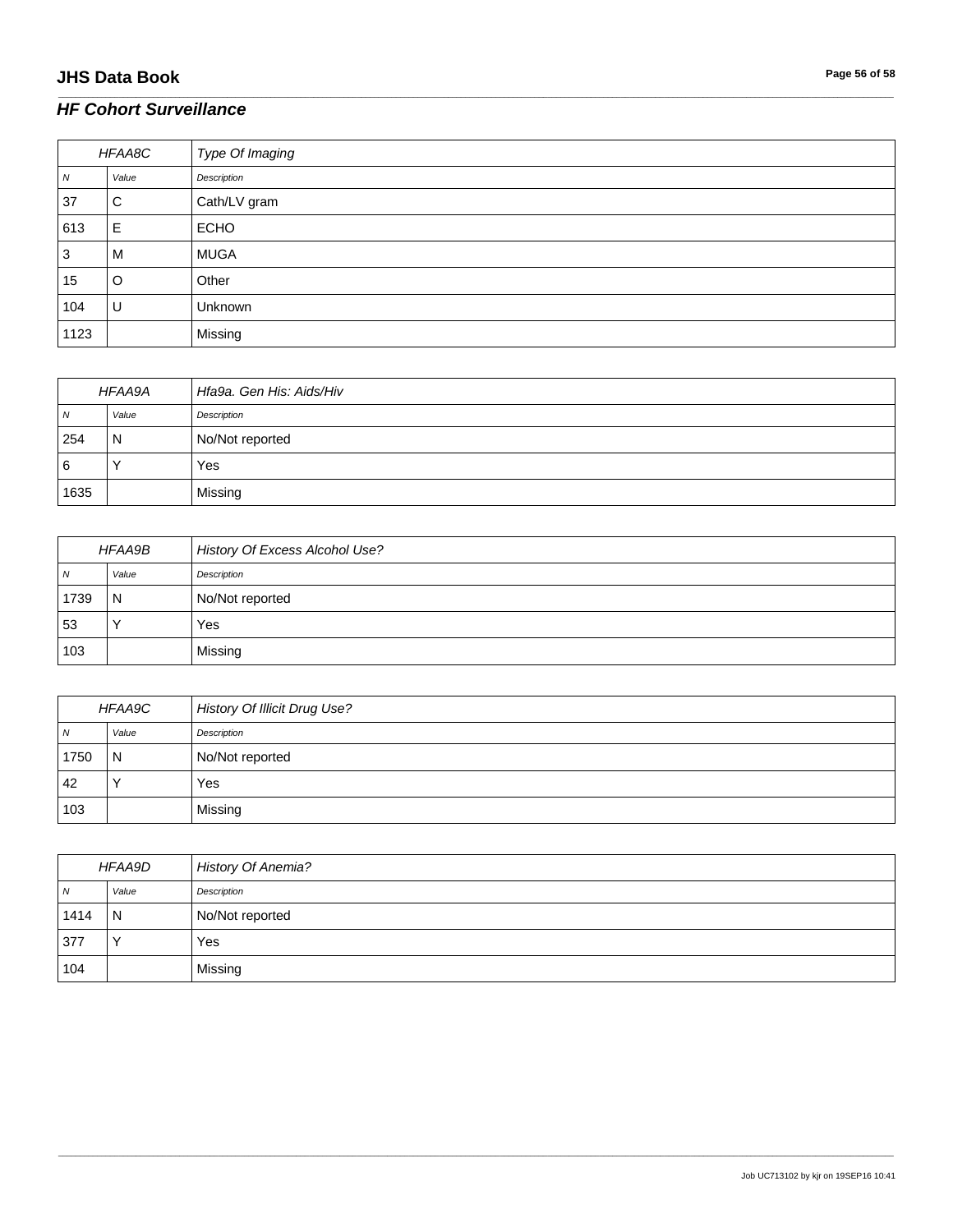## **JHS Data Book Page 57 of 58**

## *HF Cohort Surveillance*

| <b>HFAA9E</b> |       | Hfa9e. Gen His: Cancer (Excluding Skin Cancer) |
|---------------|-------|------------------------------------------------|
| N             | Value | Description                                    |
| 210           | N     | No/Not reported                                |
| 50            |       | Yes                                            |
| 1635          |       | Missing                                        |

\_\_\_\_\_\_\_\_\_\_\_\_\_\_\_\_\_\_\_\_\_\_\_\_\_\_\_\_\_\_\_\_\_\_\_\_\_\_\_\_\_\_\_\_\_\_\_\_\_\_\_\_\_\_\_\_\_\_\_\_\_\_\_\_\_\_\_\_\_\_\_\_\_\_\_\_\_\_\_\_\_\_\_\_\_\_\_\_\_\_\_\_\_\_\_\_\_\_\_\_\_\_\_\_\_\_\_\_\_\_\_\_\_\_\_\_\_\_\_\_\_\_\_\_\_\_\_\_\_\_\_\_\_\_\_\_\_\_\_\_\_\_\_\_\_\_\_\_\_\_\_\_\_\_\_\_\_\_\_\_\_\_\_\_\_\_\_\_\_\_\_\_\_\_\_\_\_\_\_\_\_\_\_\_\_\_\_\_\_\_\_\_\_

| <b>HFAA9F</b> |       | History Of Connective Tissue Disease? |
|---------------|-------|---------------------------------------|
| N             | Value | Description                           |
| 1679          | N     | No/Not reported                       |
| 112           |       | Yes                                   |
| 104           |       | Missing                               |

| HFAA9G   |           | Hfa9g. Gen His: Ex-Smoker |
|----------|-----------|---------------------------|
| <b>N</b> | Value     | Description               |
| 214      | N         | No/Not reported           |
| 46       | $\lambda$ | Yes                       |
| 1635     |           | Missing                   |

| HFAA9H |       | <b>History Of Smoking?</b> |
|--------|-------|----------------------------|
| N      | Value | Description                |
| 1633   | N     | No/Not reported            |
| 159    |       | Yes                        |
| 103    |       | Missing                    |

| <b>HFAA9I</b>  |       | History Of Thyroid Disease? |
|----------------|-------|-----------------------------|
| $\overline{N}$ | Value | Description                 |
| 1536           | N     | No/Not reported             |
| 257            |       | Yes                         |
| 102            |       | Missing                     |

| <b>HFAAFLAG</b> |       | $=1$ If Hfaa (Or Other Ver) Is Present |
|-----------------|-------|----------------------------------------|
| $\overline{N}$  | Value | Description                            |
| 1895            |       |                                        |